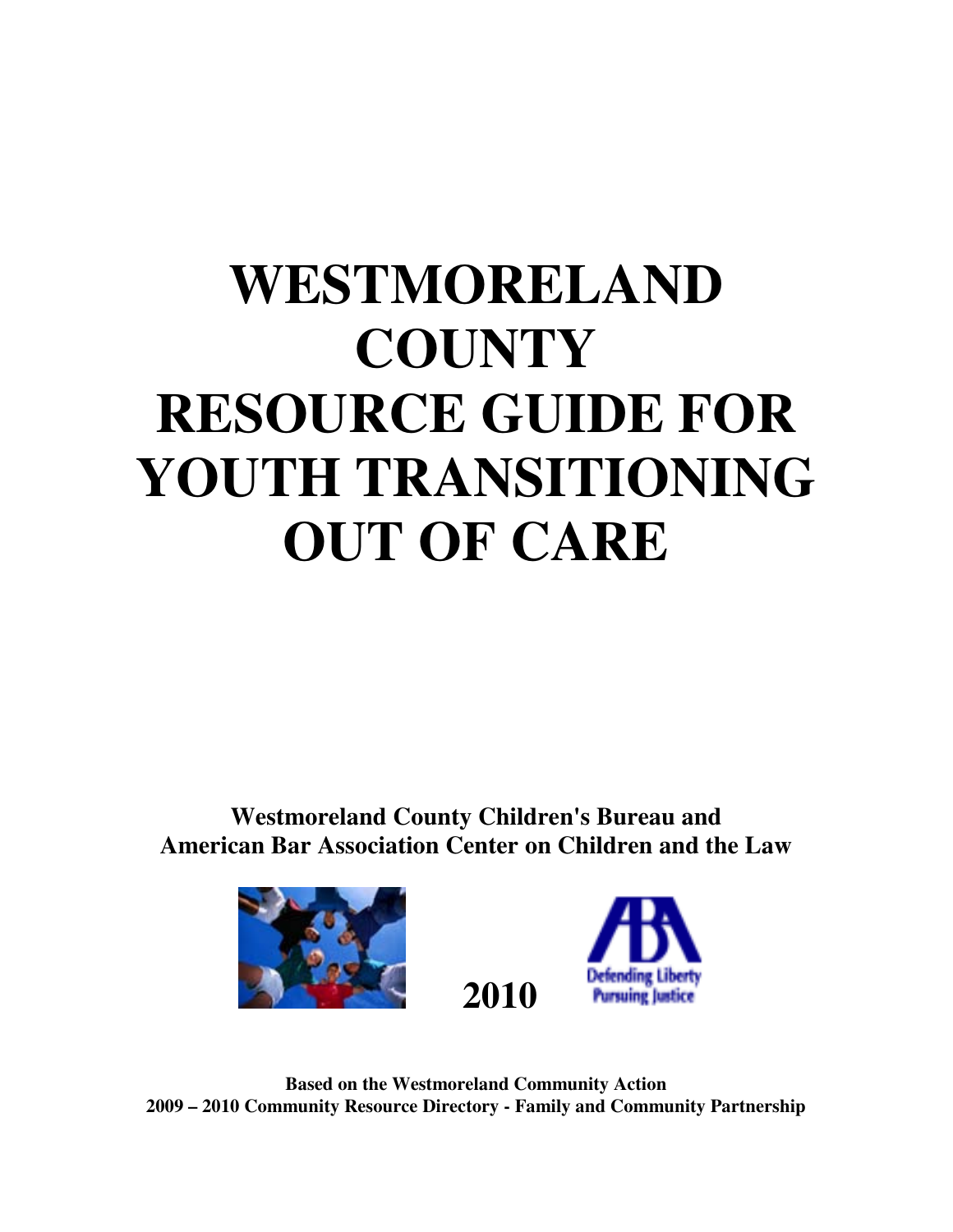# **Table of Contents**

| <b>Clinics and Women's Health Services</b><br><b>Hospitals</b><br><b>Health Coverage/Insurance</b><br><b>Health Services/Special Needs</b>                               |
|--------------------------------------------------------------------------------------------------------------------------------------------------------------------------|
|                                                                                                                                                                          |
| .36<br><b>Apartment Search Tips</b><br><b>Apartment Checklist</b><br><b>Housing Resources</b><br><b>Public Housing/Apartments</b><br><b>Westmoreland County Shelters</b> |
| .43                                                                                                                                                                      |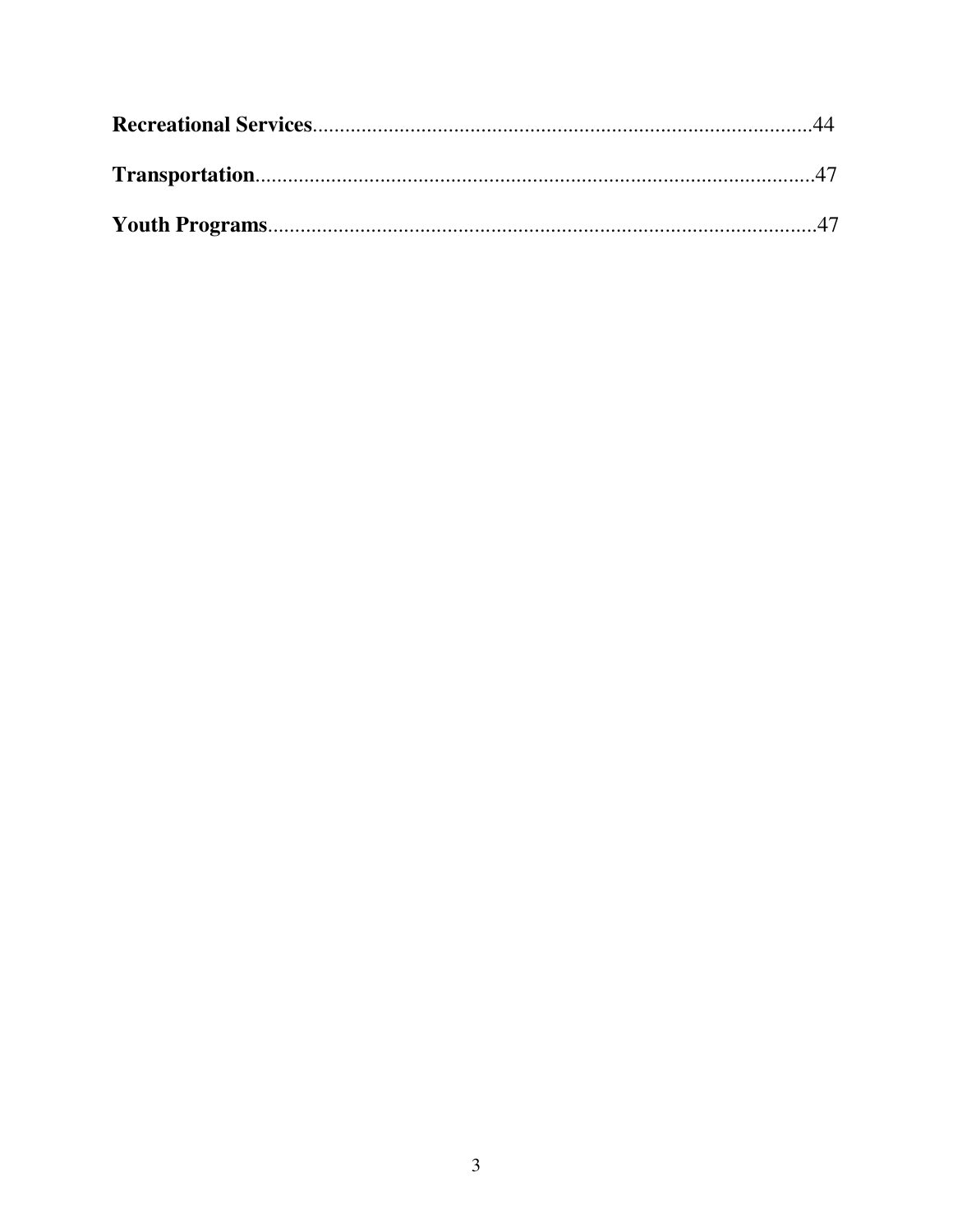# ►**CHILDCARE SERVICES - EARLY INTERVENTION – HEAD START**◄

**Child Care Information Services –** 4893 Route 30, Greensburg, PA 15601 **Phone:** 724-836-4580 or 1-800-548-2741 **Website:** www.cciswestmoreland.com

**Services:** Assists Westmoreland County residents in obtaining PA subsidized child day care funding based on income and size of family. Locates participating daycare facilities throughout the county. **Eligibility:** Must be working 25 or more hours a week.

#### **Head Start**

#### **Westmoreland Community Action**

**Phone:** 724-834-1260 or 1-800-816-0022

**Website:** www.westmorelandca.org/HelpYou/child-development.htm

**Services:** A development program promoting the well-being of children and families; addresses the educational, nutritional, health, social service, and disability needs of preschool age children and their families; promotes school readiness by assuring that low-income children have access to comprehensive educational, health, and nutritional programs; encourages parental involvement.

**Fayette County Head Start -** 480 Coolspring Rd, Uniontown, PA 15401 **Phone:** 724-430-4818or 1-800-876-2138 **Website:** www.privateindustrycouncil.com/hs.html

**Seton Hill Child Services, Inc.** - 1011 Old Salem Rd., Suite 109, Greensburg, PA 15601

**Phone:** 724-836-0099

**Website:** www.shchildservices.org

**Services:** Westmoreland Community Action contracts with Seton Hill to provide full day Head Start services to families who are working or in training and meet income guidelines with children 3 to 5 years old. Seton Hill also offers Early Head Start for infants to 3 years olds for families who meet the criteria.

**Westmoreland Intermediate Unit - Early Intervention Program** – 102 Equity Dr, Greensburg, PA 15601

**Phone:** 724-836-2460

**Website**: www.wiu.k12.pa.us

**Services:** Includes speech/language therapy; hearing and/or vision therapy; physical therapy; occupational therapy; developmental therapy; preschool programs; psychological services; psychiatric consultation; behavior consultants.

**Eligibility:** Children aged 3-5 with developmental delays of 25% or more in at least one of the following areas: cognitive, communication, physical, self-help, socialemotional.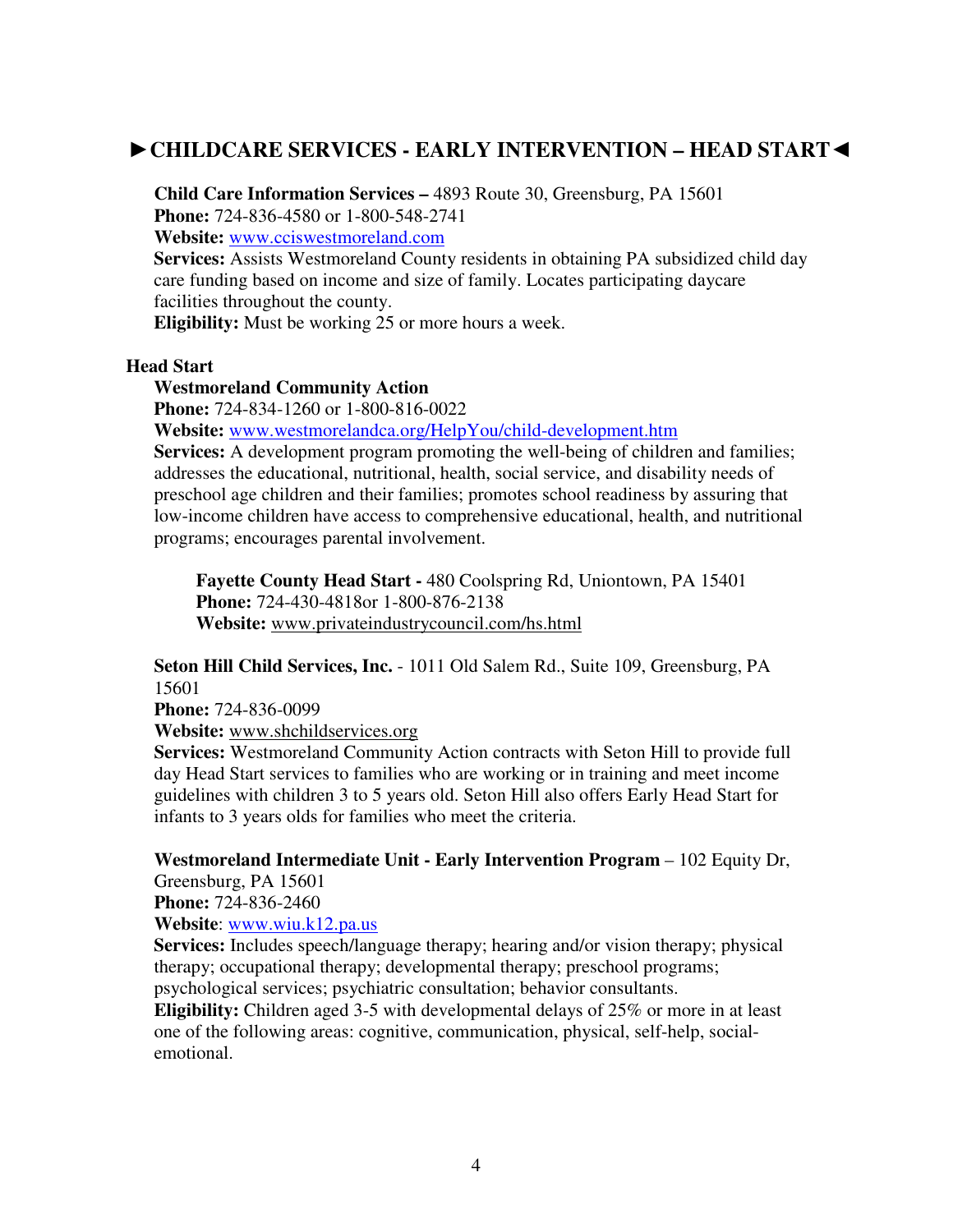# ►**CLOTHING AND FURNITURE**◄

**Services:** Second-hand clothing, furniture & household items.

#### **Greensburg**

#### **Alabaster's Attic**

WOW Outlet 212 Outlet Way Greensburg, PA 15601 **Phone:** (724) 219-3102 **Website:** www.alabastersattic.info

#### **Christian Laymen Corps Thrift Store**  258 East Pittsburgh Street

Greensburg PA 15601 **Phone:** 724-834-4464

#### **Goodwill**

149 Donohoe Rd. Greensburg, PA 15601 **Phone:** 724-834-2156

#### **Jus-Like-Nu**

1302 Poplar St. Greensburg, PA 15601 **Phone:** 724-837-4655

## **St. Vincent DePaul**

126 S. Main St. Greensburg, PA 15601 **Phone:** 724-836-1077

#### **YWCA Thrift Shop**

212 S. Maple Ave. Greensburg, PA 15601 **Phone**: 724-834-4339

#### **Christian Layman Corps. –** 258 E.

Pittsburgh St, Greensburg, PA 15601 **Phone:** 724-834-4464 **Eligibity:** Requires vouchers

#### **Connellsville**

# **Care and Share Boutique**  201 East Fairview Ave.

Connellsville, PA 15425 **Phone**: 724-626-1120

## **Export**

## **Friends Thrift Shop**  5756 Kennedy Ave. Export, PA 15632 **Phone**: 724-325-1559 or 724-327- 2703

#### **Irwin**

#### **Goodwill Thrift Shop**

Norwin Hills Shopping Center 8755 Norwin Ave. North Huntington, PA 15642 **Phone**: 724-864-2980

#### **Salvation Army Thrift Store**

12751 Rt. 30 W North Huntingdon, PA 15642 **Phone:** 724-863-6116

#### **Jeannette**

**St. Vincent DePaul Thrift Store**  631 Clay Ave. Jeannette, PA 15644 **Phone:** 724-527-5776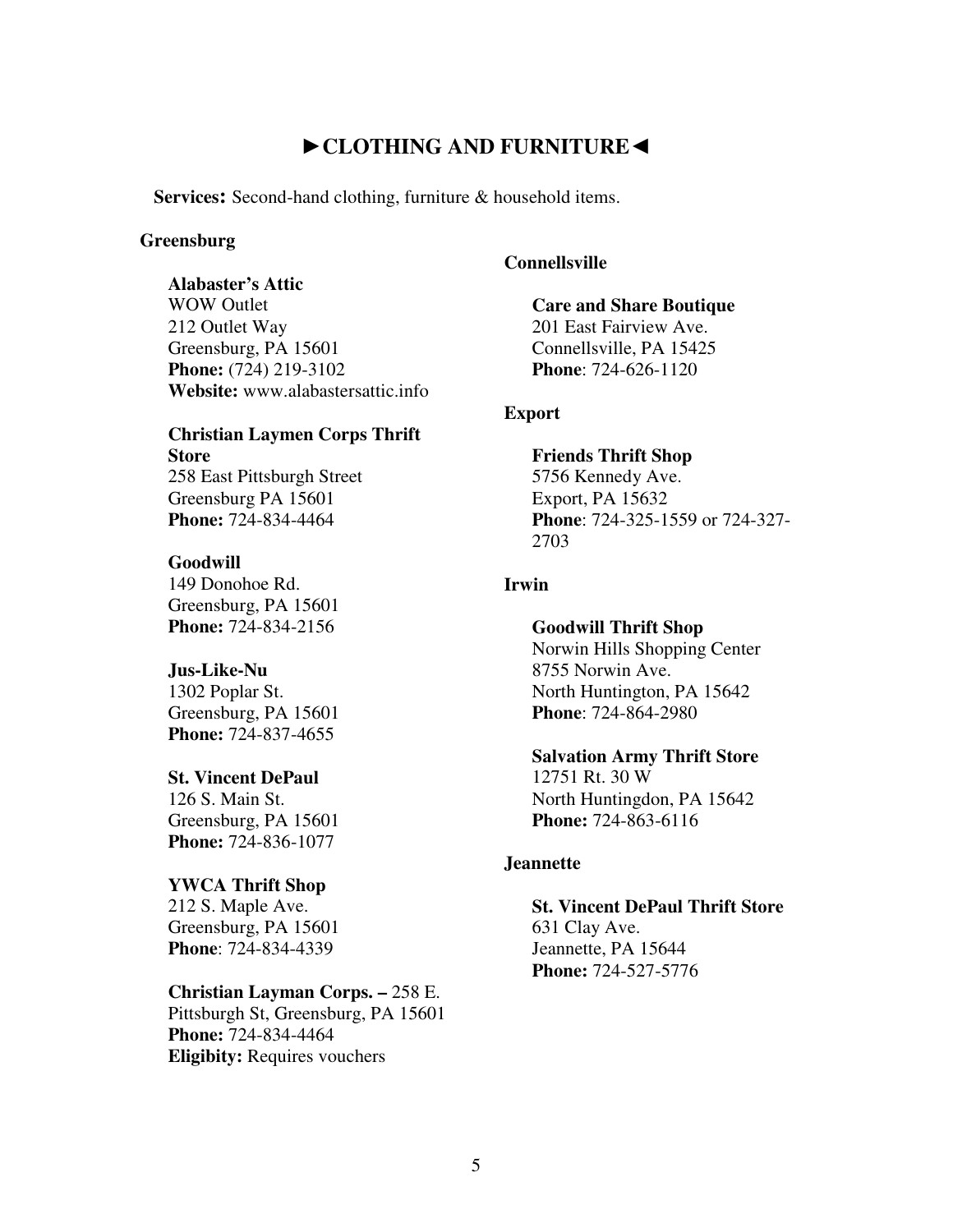#### **Latrobe**

#### **Salvation Army Thrift Shop**

Corner of Rt. 30 & Monastery Dr. Latrobe, PA 15650 **Phone:** 724-539-2080

#### **Shepherd of Love Used Clothing**

Trinity Lutheran Church 331 Weldon Street Latrobe, PA 15650 **Phone:** 724-537-4450

#### **St. Vincent DePaul**

614 Jefferson Street Latrobe, PA 15650 **Phone:** 724-537-0411

#### **Ligonier**

**The Nearly New Shop**  136 E. Main St. Ligonier, PA 15658 **Phone:** 724-238-4788

#### **Monessen**

#### **Jus Like-Nu St.**

567 Schoonmaker Ave. Monessen, PA 15062 **Phone:** 724-684-3322

# **Vincent DePaul Store**

Grand Blvd. Monessen, PA 15062 **Phone:** 724-684-5147

#### **Washington City Mission Inc**.

(Second-hand store) Hidden Treasures 567 McKean Ave. Donora, PA 15033 **Phone:** 724-379-7434

#### **Monroeville**

**Once Upon a Child**  Rt. 22 Monroeville, PA **Phone:** 412-374-9932

#### **Mt. Pleasant**

**Good Samaritan Center** – 15 Eagle St., Mt. Pleasant, PA 15666 **Phone:** 724-547-4357 **Services:** Assistance provided includes: Food, Clothing, Medical Coverage, Housing Issues, Utilities, Budget Planning, Etc.

## **New Florence**

**St. Vincent DePaul**  Ligonier St. and 8th New Florence, PA 15944 **Phone:** 724-235-2152

#### **New Kensington**

#### **Goodwill**  1210 Pittsburgh St. Cheswick, PA **Phone:** 724-274-5883

**Salvation Army**

Corner of  $11^{th}$  &  $5^{th}$  St. New Kensington, PA 15068 **Phone:** 724-335-7221

#### **Pittsburgh**

**Goodwill Phone:** 412-481-9005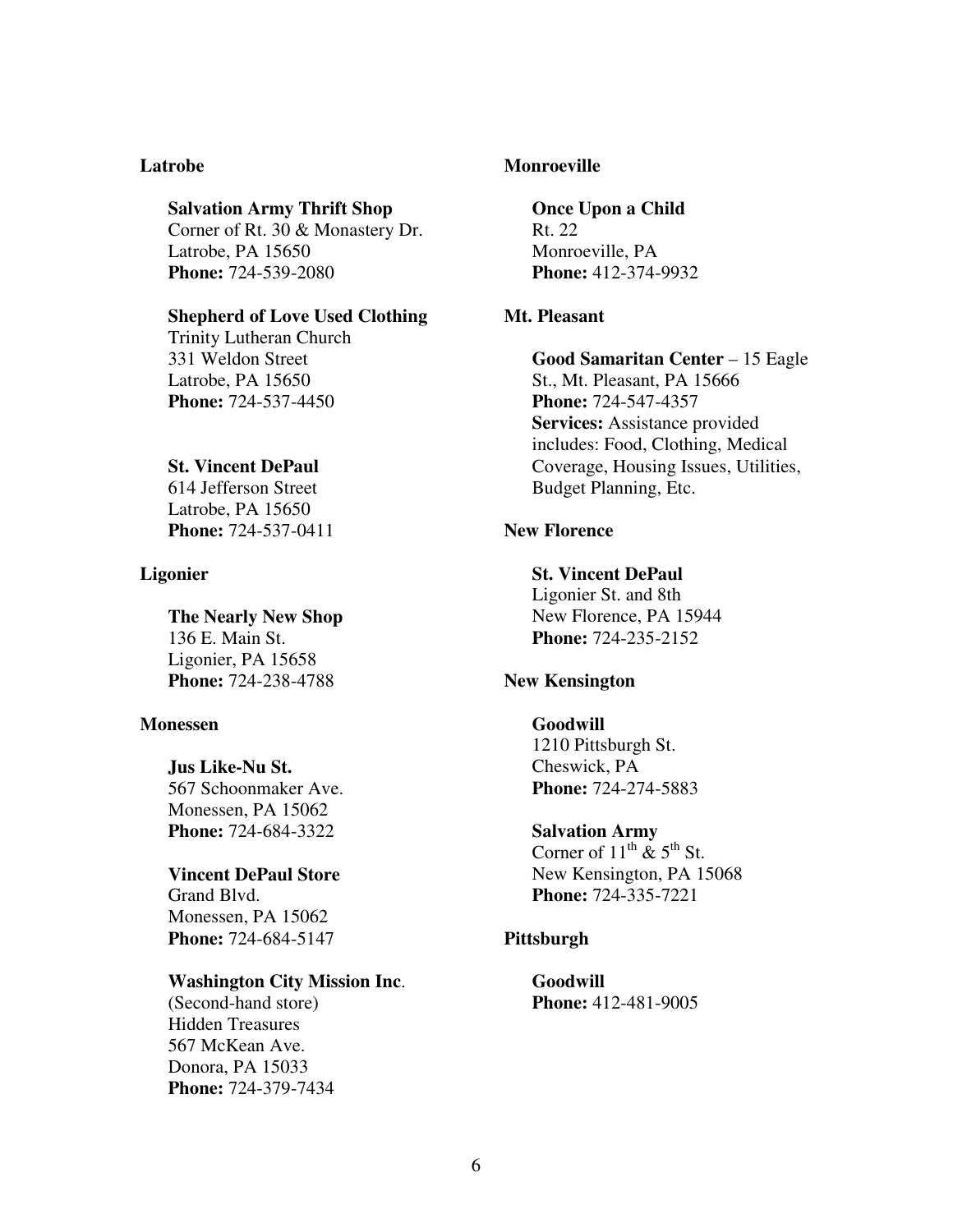## **Vandergrift**

**Salvation Army Thrift Store**  615 Midtown Plaza North Apollo, PA 15673 **Phone:** 724-478-3776

**The What Shop**  138 Washington Ave. Vandergrift, PA 15690 **Phone:** 724-568-3636

#### **Salvation Army**

300 Longfellow St. Vandergrift, PA 15690 **Phone:** 724-568-1259

#### **Vantiques**

140 Lincoln Ave. North Vandergrift, PA 15690 **Phone:** 724-567-5937

# ►**COUNSELING: INDIVIDUAL AND FAMILY** ◄

#### **Greensburg**

**Blackburn Center Against Domestic and Sexual Violence -** P.O. Box 398, Greensburg, PA 15601

**Phone:** 724-837-9540 or 1-888-832-2272

**24 Hour Hotline:** 724-836-1122

**Website:** www.blackburncenter.org

**Services:** Information, referral, and supportive counseling for victims of battering, rape, or incest. Crisis Aid Volunteers to accompany victims throughout the criminal justice system, to hospital and to police if requested. Temporary shelter available to battered women and children. They offer self-help groups, Public Awareness Program, Speaker's Bureau Program for school children on sexual abuse.

**Catholic Charities Agency** - 711 E. Pittsburgh St., Greensburg, PA 15601 **Phone:** 724**-**837-1840 **Website:** www.ccharitiesgreensburg.org **Services:** Counseling (Family, Child, Marital, Adoption, Pregnancy and Aged) also provides Parish Social Ministry. **Eligibility:** Must live within the Diocese of Greensburg. Branch offices also in Indiana, Armstrong and Fayette Counties. Open to all individuals of all faiths. **Fees:** Sliding scale based on income and dependents. **The Center for Behavioral Medicine -** One Northgate Square, Greensburg, PA 15601

**Phone:** 724-832-1666

**Website:** www.centerforbehavioralmedicine.com

**Services:** Nursing and clinical services for psychiatric or chemical dependency crises. **Fee**: Most health plans and Medicare accepted.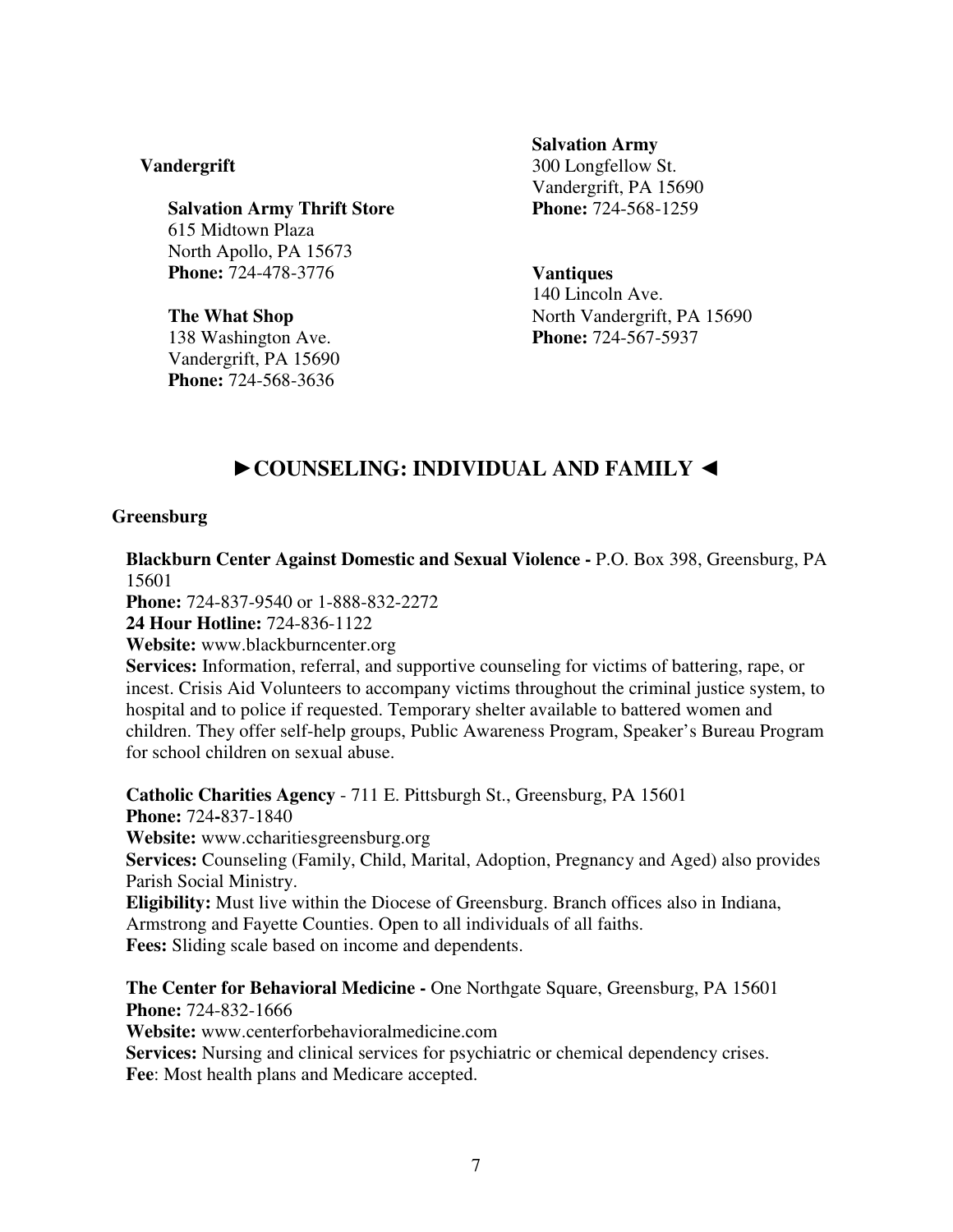# **Community Outreach through Resources and Education (CORE) (Family Services of**

**Western PA) -** 414 Corbet Street, Tarentum, PA **Phone:** 724-230-2762 OR

211 Huff Avenue, Suite 1, Greensburg, PA

**Phone:** 724-834-7830

**Services:** The CORE program offers services to help individuals transition into adulthood and establish independence. CORE works to support and promote hope and independence in young adults to develop to their fullest potentials and to become productive members of their communities.

**Eligibility:** (1) Currently reside in Westmoreland County (2) Be willing to participate in this voluntary program (3) Be between the ages of 16 and 24 (4) Be willing to work towards increasing independent living skills and other personal goals (5) Have a primary mental health diagnosis (6) Be registered with Westmoreland Case Management Supports, Inc.

# **Family Behavioral Resources** – PO Box 879, Greensburg, PA 15601.

**Phone**: 724-850-7300 or 1-800-836-6016 **Website:** www.familybehavioralresources.com **Services:** Outpatient Mental Health services **Eligibility:** Anyone

**Family Services of Western PA** – 211 Huff Ave., Suite 1, Greensburg, PA 15601 **Phone:** 724-834-7830

**24 hour Hotline:** 1-888-222-4200

**Website:** www.fswp.org

Services: Outpatient counseling for individuals, couples, families and groups. Psychiatric and psychological assessment, psychiatric medication management, after care service, consultation and education services, mental retardation service, community living arrangements for mentally ill and mentally retarded, psychosocial programming and drop-in center for mental health consumers. Also provides Family Loan Program and Ways to Work Transportation Program and other available services. Call for details.

#### **Eligibility:** Anyone

**Fee:** Based on sliding scale

# **Giving Tree Drop-In Center (Family Services of Western PA)** - 128 East Pittsburgh Street

(Lower level), Greensburg, PA 15601

**Phone:** 724-552-0053.

**Website:** www.fswp.org

**Services:** The center is a social, supportive and educational program that encourages its members to become independent, empowered and to advocate for themselves.

**Eligibility:** Anyone who receives, or has received behavioral healthcare and/or drug and alcohol services, and is between the ages of 16 and 26 years old can be eligible to become a member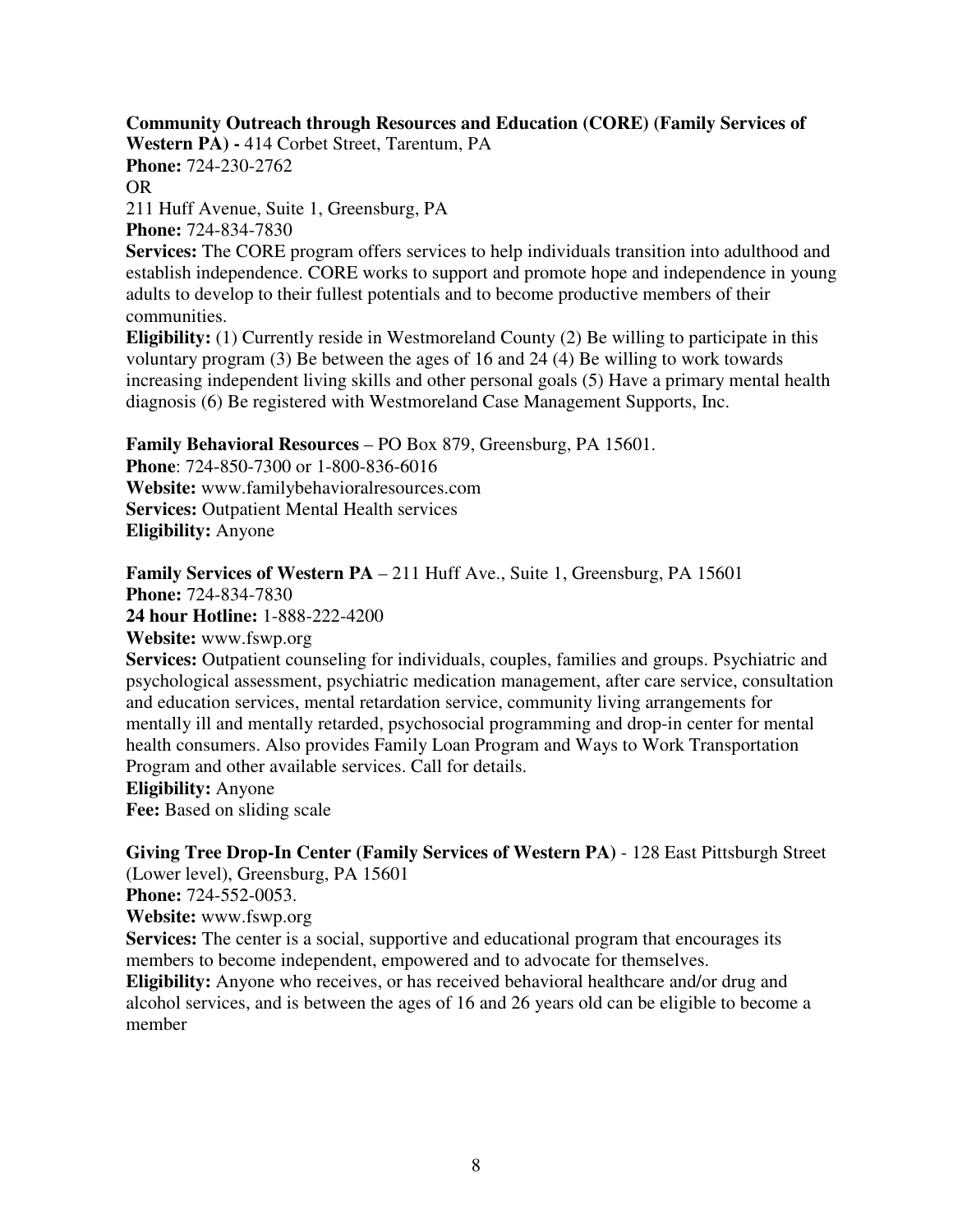**Maverick Drop-In Center (Family Services of Western PA)** - 868 Fourth Avenue in New Kensington, PA 15068 **Phone:** 724-334-2386 **Website:** www.fswp.org **Services:** The center is a social, supportive and educational program that encourages its members to become independent, empowered and to advocate for themselves. **Eligibility:** Anyone who receives, or has received behavioral healthcare and/or drug and alcohol services, and is 18 years or older can be eligible to become a member.

#### **Olive Branch Drop-In Center (Family Services of Western PA)** - 215 Corbet

Street,Tarentum, PA 15084 **Phone:** 724-334-2386 **Website:** www.fswp.org **Services:** The center is a social, supportive and educational program that encourages its members to become independent, empowered and to advocate for themselves. **Eligibility:** Anyone who receives, or has received behavioral healthcare and/or drug and alcohol services, and is 18 years or older can be eligible to become a member.

**The ParentWISE Program (Family Services of Western PA) – 211 Huff Avenue, Suite 1,** Greensburg, PA 15601

**Phone:** 724-837-5410 **24 Hour Hotline**: 1-800-544-0227 or 724-837-1555 **Website:** www.fswp.org **Services:** Parent Education classes and workshops for parents who wish to improve parenting skills. Parent discussion groups. **Eligibility:** Anyone **Fee:** Based on sliding scale

**Seton Hill University Center for Family Therapy – 41 W. Otterman Street Suite 510,** Greensburg, PA 15601 **Phone:** 724-552-0339 **Website:** www.setonhill.edu/academics/familytherapy/center.cfm **Service:** Family, individual, and couples therapy **Eligibility**: Anyone **Fee:** Based on income

## **Excela Westmoreland Hospital** - 532 West Pittsburgh Street Greensburg, PA 15601 **Phone**: 877-771-1234

**Website:** www.excelahealth.org

**Services:** Full Service hospital. Inpatient and Outpatient, psychiatric evaluation, diagnosis, treatment of emotional disorders and referral services, including evaluations, case management, programming, interim care placement and client/family counseling, emergency care. Outpatient drug/alcohol also provided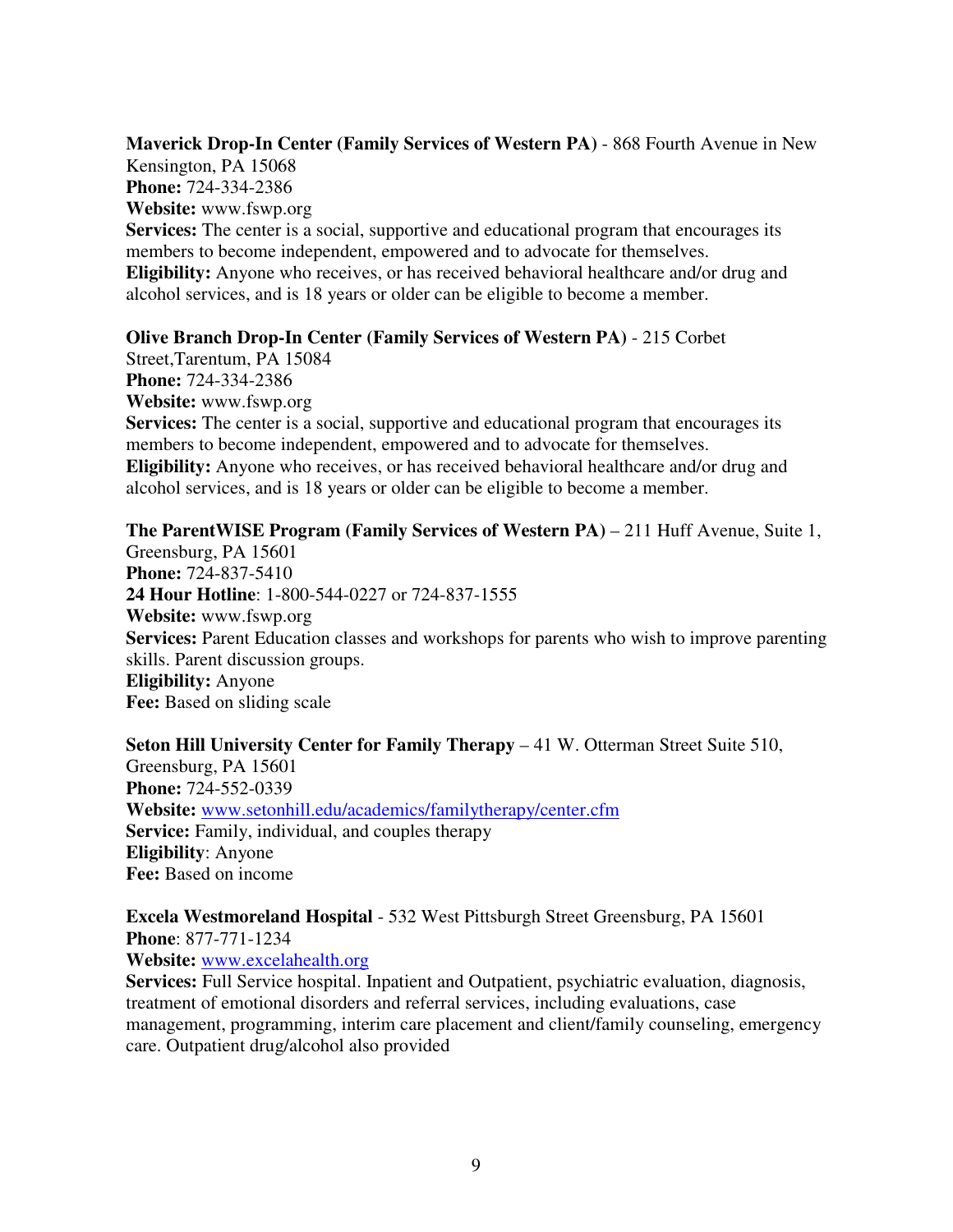## **Wesley Spectrum Services (formerly known as Spectrum Family Network)**

521 Plymouth St., Greensburg, PA 15601 **Phone:** 724**-**832-3600

**Website:** www.wesleyspectrum.org

**Services:** Psychiatric and Mental Health services include Outpatient counseling for individuals, couples, families and groups including psychiatric assessment and medication management. Intensive In-Home Programs include Family Based Mental Health and Family Focused Solution Based Services. WCCB Caseworkers and Juvenile Justice Probation Officers can make referrals to the Family Stabilization and Preservation Program and Visitation-Transportation Program.

**Eligibility:** Anyone is eligible for MH Programs; WCCB and Juvenile Justice refer to the In-Home Programs

**Fee:** Insurance covers when applicable or based on sliding scale

## **Latrobe**

**Excela Health Latrobe Hospital** –One Mellon Way, Latrobe, PA 15650 **Phone:** 877-771-1234 **Website:** www.excelahealth.org **Services:** Acute, surgical and specialized services.

#### **Monessen**

**Monessen Family Center** – 412 Reed Ave., Monessen, PA

**Phone:** 724-684-4370

**Website:** www.monessen.k12.pa.us/familycen.htm

**Services:** This program provides support services for residents of the Monessen School District with infants, preschoolers and school-age children. Pregnant women and foster families welcome. Also offered are preschool programs, alternative education and life skills for pregnant teens.

#### **New Kensington**

**Alle-Kiski Area Hope Center** - P.O. Box 67, Tarentum, PA 15084 **Phone:** 724-224-1100 (Office) **24 hour toll-free hotline:** 1-888-299-HOPE (4673) **Website:** www.akhopecenter.org **Services:** Serves victims of domestic abuse. Emergency safe home sheltering, emergency transportation, individual and group counseling, emergency food **Fees:** None

**Behavioral Management Consultants** - 3081 Freeport Rd., New Kensington, PA 15068 **Phone:** 724-337-0066 **Services:** Psychotherapy, Psychological Evaluations, Personnel Services, Family and Marital Therapy, Drug and Alcohol Evaluations and Treatment. **Eligibility:** Anyone living in Western PA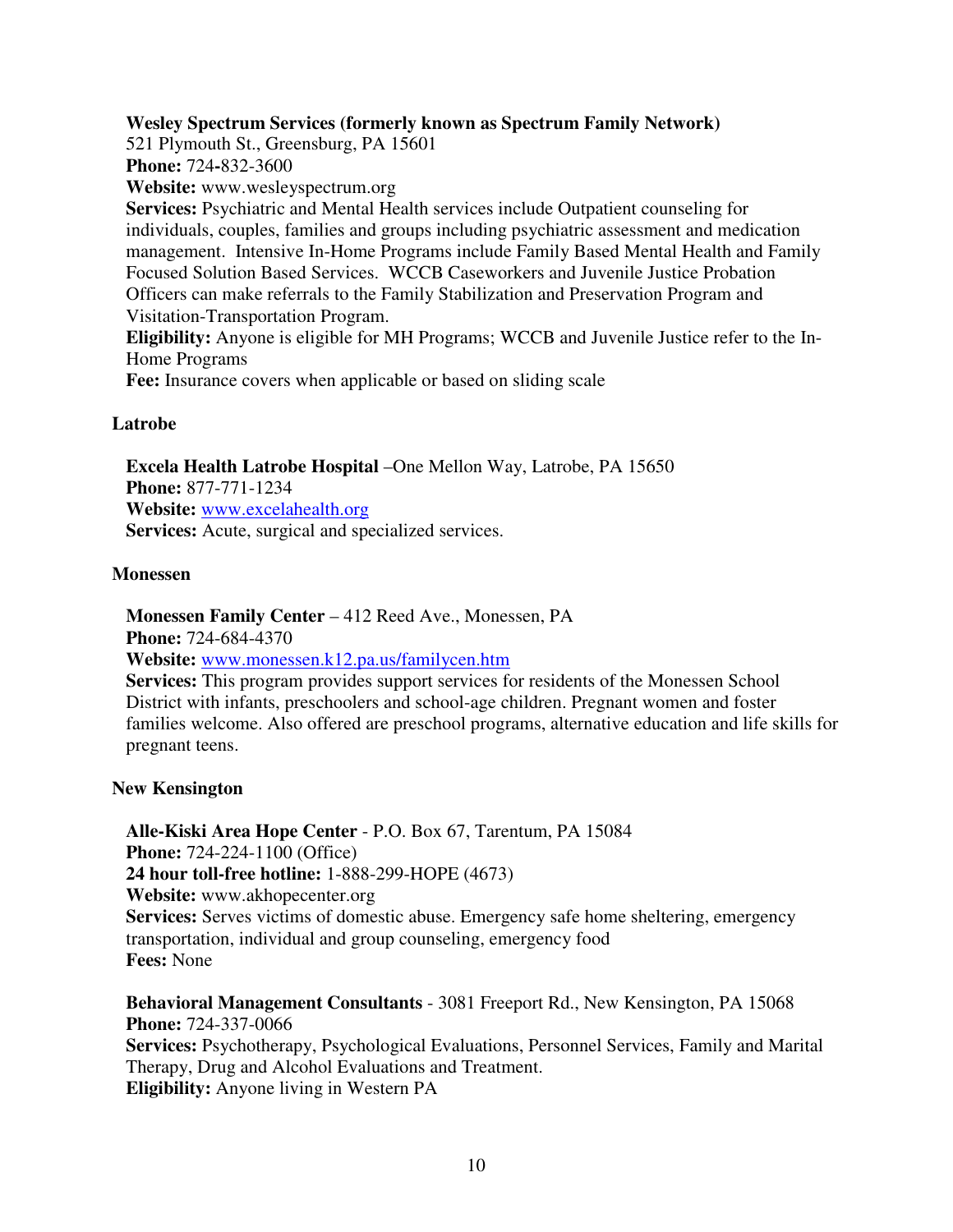**The Center For Behavioral Medicine -** 2533 Leechburg Rd, New Kensington, PA 15068 **Phone:** 724-339-1143 **Services:** Nursing and clinical services for psychiatric or chemical dependency crises. **Fee**: Most health plans and Medicare accepted. **Website:** www.centerforbehavioralmedicine.com

**Family Behavioral Resources** – 4 Kensington Square, Suite A, New Kensington, PA 15068. **Phone**: 724-337-1890 **Website:** www.familybehavioralresources.com **Services:** Autism services, behavioral health rehab, family focused therapy, outpatient mental health, child abuse prevention, and support groups.

**Family Services of Western PA** – 310 Central City Plaza, New Kensington, PA 15068 **Phone:** 724-335-9883 **24 hour Hotline:** 1-888-222-4200 **Website:** www.fswp.org **Services:** Outpatient counseling for individuals, couples, families and groups. Psychiatric and psychological assessment, psychiatric medication management, after care service, consultation and education services, mental retardation service, community living arrangements for mentally ill and mentally retarded, psychosocial programming and drop-in center for mental health consumers. Also provides Family Loan Program and Ways to Work Transportation Program and other available services. Call for details. **Eligibility:** Anyone **Fee:** Based on sliding scale

# **Pittsburgh**

**The Caring Place -** 620 Stanwix St., Pittsburgh, PA 15222 **Phone:** 1-888-224-4673 **Website:** www.highmarkcaringplace.com **Services:** Grief counseling for children **Eligibility**: Open to community **Fee:** None

**Family Services of Western PA** –3230 William Pitt Way, Pittsburgh, PA 15238 **Phone:** 412-820-2050 **24 hour Hotline:** 1-888-222-4200 **Website:** www.fswp.org **Services:** Outpatient counseling for individuals, couples, families and groups. Psychiatric and psychological assessment, psychiatric medication management, after care service, consultation and education services, mental retardation service, community living arrangements for mentally ill and mentally retarded, psychosocial programming and drop-in center for mental health consumers. Also provides Family Loan Program and Ways to Work Transportation Program and other available services. Call for details. **Eligibility:** Anyone

**Fee:** Based on sliding scale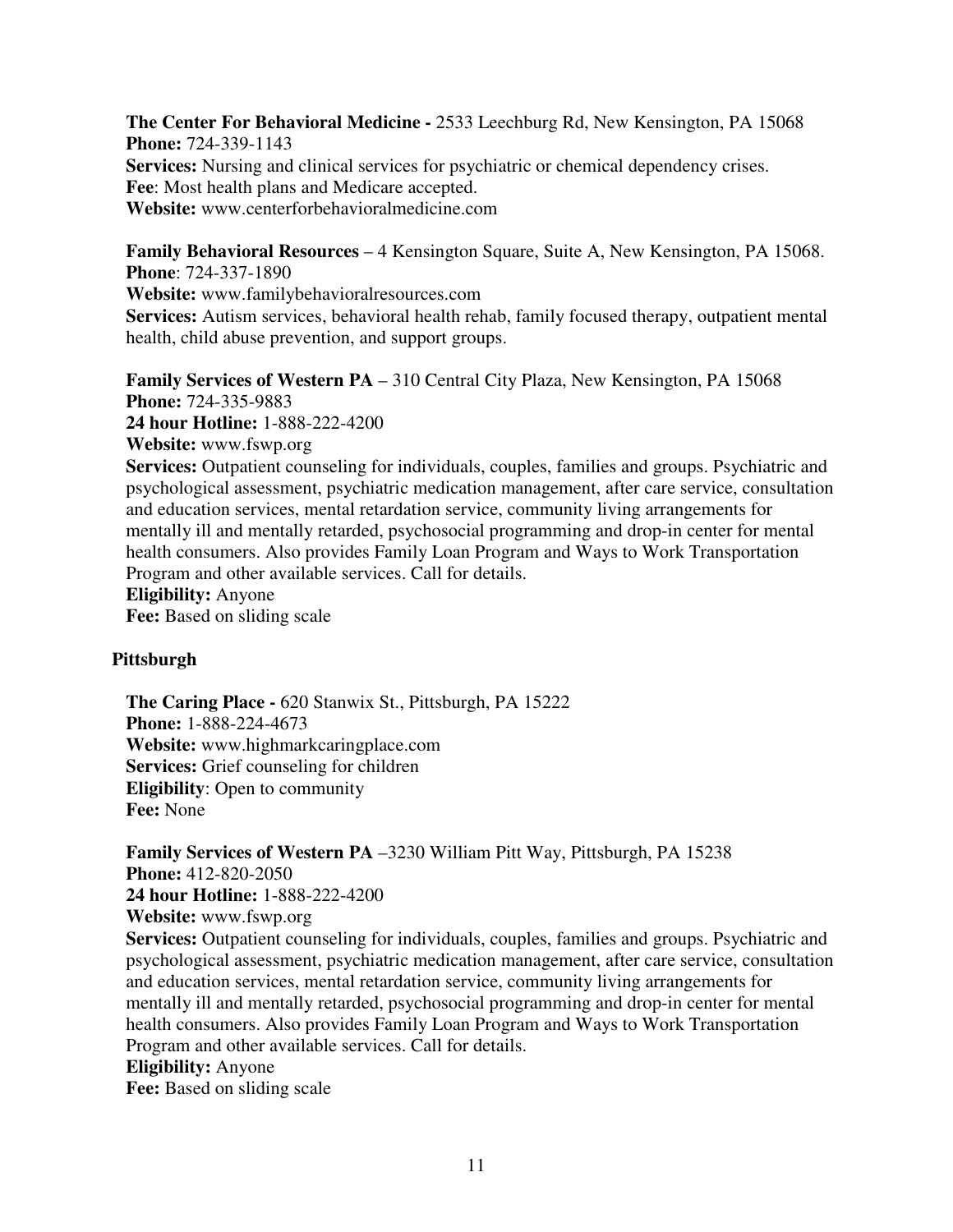**Wesley Spectrum Services** - 221 Penn Avenue, Wilkinsburg, PA 15221 **Phone**: 412-342-2300 **Website:** www.wesleyspectrum.org **Services**: out-patient, family focus, family based mental health, substance abuse

# **Uniontown**

**Chestnut Ridge Counseling Services**- 100 New Salem Road, Suite 116, Uniontown, PA 15401 **Phone**: 724-437-0729 Crisis Line: 724-437-1003 **Website:** http://www.crcsi.org **Services**: Provide comprehensive behavioral health services and over twenty specialized treatment programs available for children, adolescents and adults with mental health problems.

# **Vandergrift**

**The Center for Behavioral Medicine -** Medical Arts Building, Suite 240, Kittanning, PA 16201 **Phone**: 724-543-1043 **Services:** Nursing and clinical services for psychiatric or chemical dependency crises. **Fee**: Most health plans and Medicare accepted. **Website:** www.centerforbehavioralmedicine.com

# ►**DOMESTIC RELATIONS-DOMESTIC VIOLENCE RESOURCES**◄

**Alle-Kiski Area Hope Center** 601 Fifth Ave., New Kensington, PA 15068 **Phone:** 888-299-4673 **Email**: hopecenter@akhopecenter.org **Website:** www.akhopecenter.org **Services**: For victims of domestic abuse: Emergency 30 day shelter, individual counseling, legal advocacy, emergency transportation to court proceedings, victim advocacy, support groups, and information and referral. **Fee**: None

**Blackburn Center Against Domestic and Sexual Violence** P.O. Box 398, Greensburg, PA 15601

**Phone:** 724**-**837-9540 or 1-888-832-2272

**Website:** www.blackburncenter.org

**Services**: Provide services related to issues of physical and emotional abuse, sexual assault, sexual harassment, and child sexual abuse. They provide emergency shelter, counseling and therapy, various support groups and legal and medical advocacy.

**Eligibility**: Available to men, women, and children.

**Fee**: None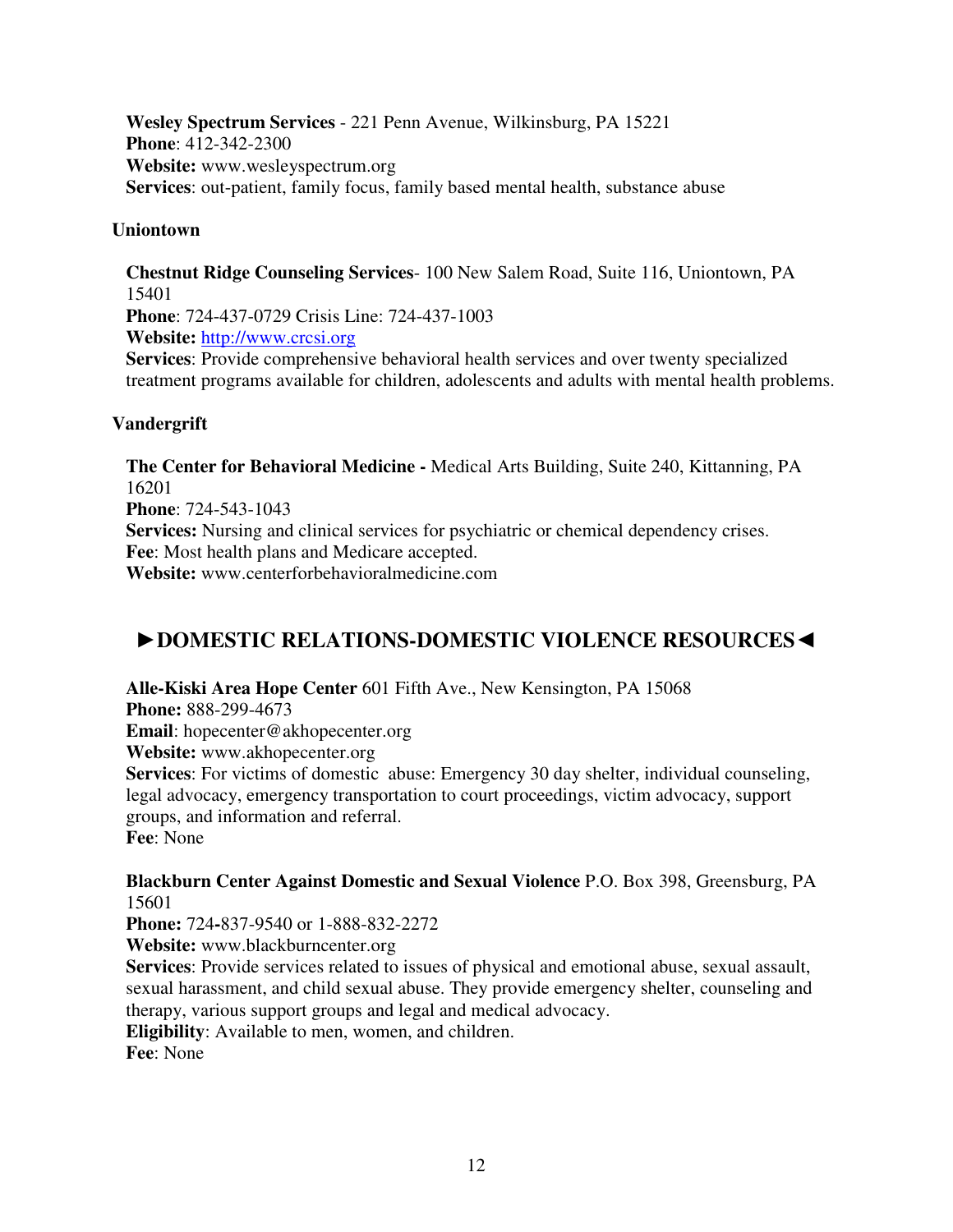**Westmoreland County Family Court Administration & Domestic Relations** - 2 N Main St, Courthouse Square, Greensburg, PA 15601 (Domestic Relations is 3rd Floor) **Phone:** 724-830- 3665; Domestic Relations 724-830-3200 and 1-800-561-5022 **Website:** www.co.westmoreland.pa.us **Services:** Scheduling hearing for custody and visitation of children by parents

**Eligibility:** Westmoreland County Residence

# ►**DRUG AND ALCOHOL SERVICES**◄

# **AL Anon**

**Phone:** 412-683-4279 or 1-800-628-8920 **Website:** www.al-anon.alateen.org or www.pa-al-anon.org **Services:** Self-help groups for persons who have an alcoholic family member. Also serves adult children of alcoholics. There is also an Al-A-teen for teens affected by alcoholic parents. For meeting locations in USA call 1-888-4AL-ANON **Fee**: None

**Alcoholics Anonymous -** Group meeting locations change. For location nearest you call 412- 471-7472 or check on our website.

**Website:** www.pghaa.org

**Services:** Uses a 12 step program and meeting model to help individuals recover from alcoholism and become sober.

**Fee:** None

**Gateway Greensburg** – 212 Outlet Way, Suite 1, Greensburg, PA 15601 **Phone:** 724-853-7300 **Gateway Monroeville-**4327 Northern Pike, Monroeville, PA 15146 Phone: 412-373-2234 Gateway Allegheny Valley-1360 Old Freeport Rd., Suite 3B, Pittsburgh, PA 15238 Phone: 412-963-7077 **Website:** www.gatewayrehab.org **Services:** Evaluations & Referrals; Adult Treatment including Partial Hospitalization, Intensive Outpatient, Outpatient Counseling; Youth Treatment including Inpatient, Partial Hospitalization, Intensive Outpatient, Outpatient Counseling, Youth Extended Services; Specialized Inpatient Services; Prevention.

**Narcotics Anonymous** - P.O. Box 423, Homestead, PA 15120 **Phone:** (412) 391-5247 **Toll Free:** 1-888-251-2426 answers 24/7/365 **Website:** www.tristate-na.org **Services:** Self-help group for persons with drug problems. Meetings are held 7 days a week. Literature/speakers available. Available 24 hours **Fee:** None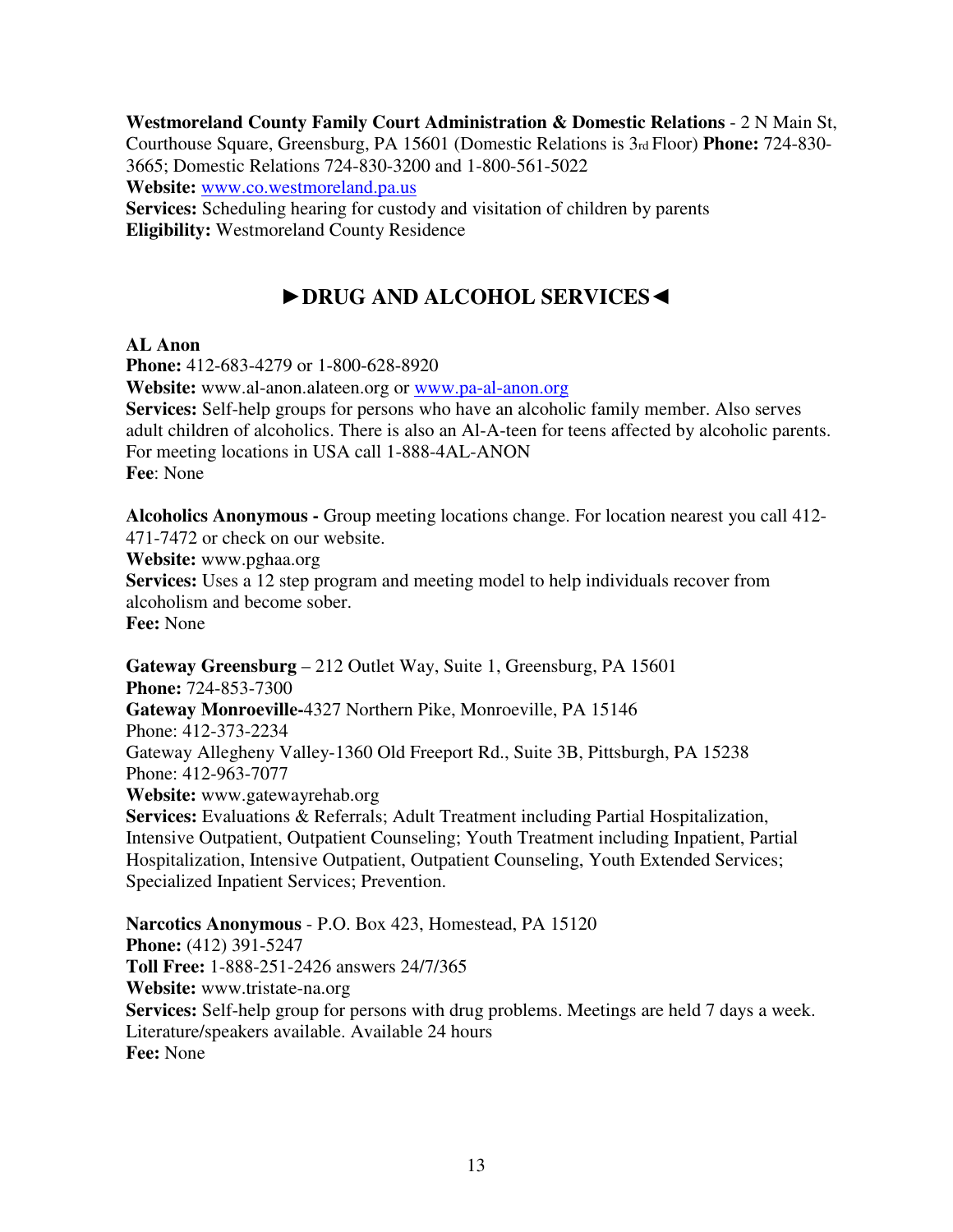**Southwestern Pennsylvania Human Services -**300 Chamber Plaza, Charleroi, PA 15022 **Phone:** 724-489-9100

SPHS Alle Kiski - 408 8th Street, Suite 1, New Kensington, PA 15068 Phone: 724-339-6860

SPHS Greensburg - 203 S. Maple Ave, Greensburg, PA 15601 Phone: 724-834-0420

SPHS Latrobe - 1100 Ligonier Street, Lower Level, Latrobe, PA 15650 Phone: 724-532-1700

SPHS Monessen - 301 East Donner Avenue, Suite 102, Monessen, PA 15062 Phone: (724) 684-9000

## **Website:** www.sphs.org

Services: Various treatment, counseling, and intervention services for rehabilitation in alcohol and drugs. Individual, group, family and marital outpatient therapy.

# ►**EDUCATION-CAREER PREPARATION-VOCATIONAL TRAINING**◄

#### **Greensburg**

**Careerworks –** 1 Seton Hill Drive, Greensburg, PA 15601 **Phone:** 724-838-4247 **Website:** www.setonhill.edu/campusservices/careerworks.cfm **Services:** Career counseling & testing, Internship resources, and Resume reviews **Eligibility**: Students, alumni, and/or interested community members

## **Eastern Westmoreland Career and Technology Center**- 4904 Route 982 Latrobe, PA 15650 **Phone:** 724.539.9788

**Website**: www.ewctc.net

**Services:** Adult Education at Eastern Westmoreland Career & Technology Center is short-term vocational skill training which gives adults the opportunity to learn new job skills or to supplement present job skills. Programs in allied health, automotive technology, building trades, cabinetmaking, cosmetology, culinary arts, digital media technology, graphic communications, health occupation technology, information technology, machine tool technology, mechatronics, plumbing, trowel trades, and welding trades.

#### **Educational Assistance Initiative (Family Services of Western PA)-**3230 William Pitt Way, Pittsburgh, PA 15238

**Phone:** 412-820-2050 or 888-222-4200

**Website**: www.fswp.org

**Services**: This program provides financial assistance to young people who are ageing out of social services as they make the transition from high school to a post-secondary education. **Eligibility**: Youth transitioning out of care.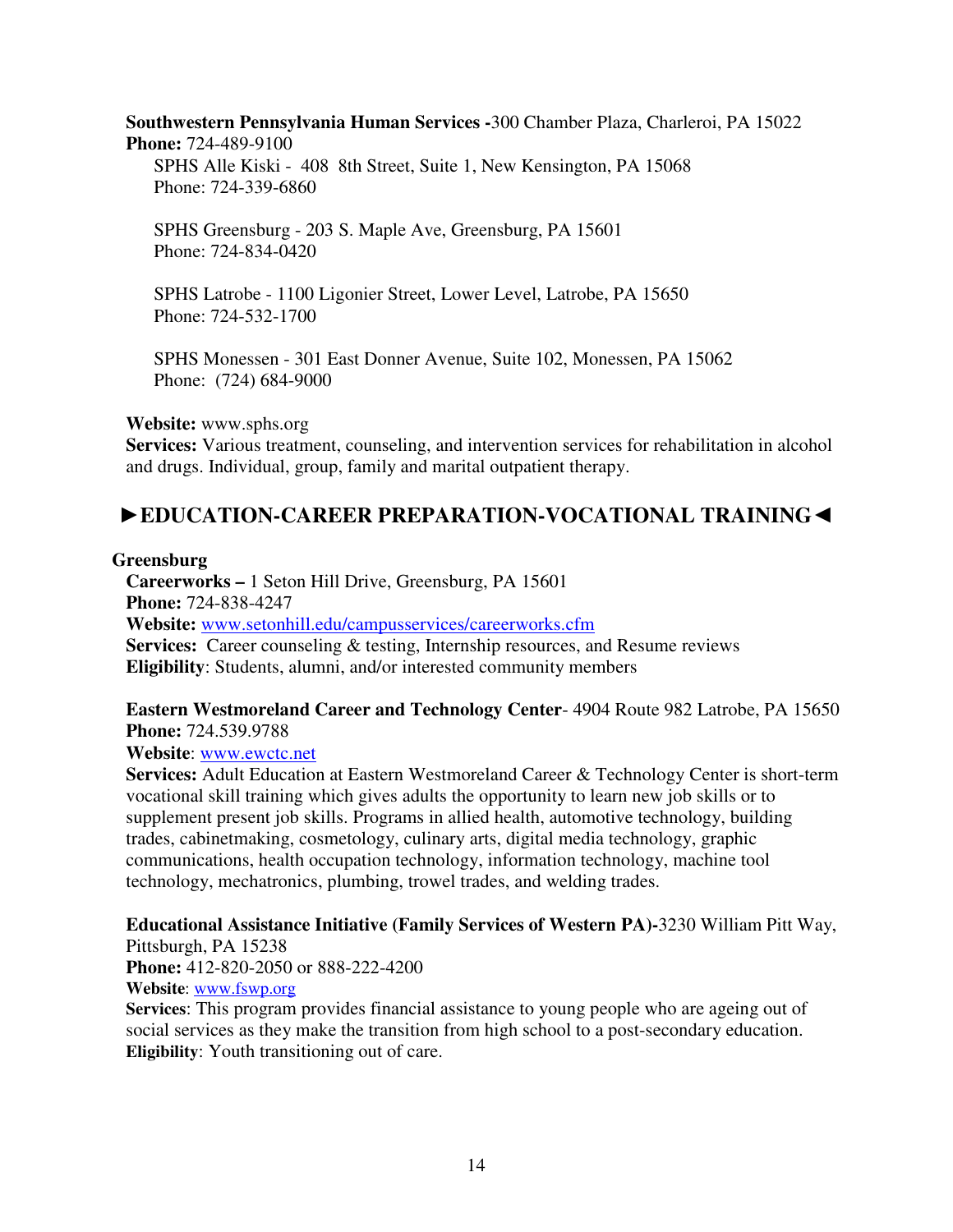**G.E.D. Testing Center -** Westmoreland County Community College (WCCC), Founders Hall, 145 Pavilion Lane, Youngwood, PA 15697 **Phone:** 1-800-262-2103 ext 4133 **Website:** www.wccc.edu (look under Academics) **Service: GED testing Fee:** \$50.00 but income-eligible students may qualify for WCCC GED Scholarship Program.

**Seton Hill University –** One Seton Hill Dr, Greensburg, PA 15601 **Phone:** 724-834-2200 or 1- 800-826-6234 (Admissions) **Website:** www.setonhill.edu **Services:** Undergraduate and graduate degrees offered in various areas.

**University of Pittsburgh at Greensburg** - 150 Finoli Dr, Greensburg, PA 15601 **Phone:** 724-837-7040 **Website:** www.upg.pitt.edu **Services:** Undergraduate and graduate degrees offered in various areas.

**Westmoreland Case Management and Support, Inc.** - 770 E. Pittsburgh St, Greensburg, PA 15601

**Phone:** 724-837-1808 or 1-800-353-6467

**Latrobe Office:**724-532-2300

**New Kensington Office:** 724-334-1774

**Monesson Office:** 724-684-7221

**24 Hour Crisis Hotline: 1-800-836-6010** 

**Website:** www.wcsi.org

**Services:** Assist children, adolescents, and adults seeking mental health, mental retardation, early intervention and educational/vocational services, in accessing and receiving effective treatment, referrals for service, coordination and monitoring of services and supports.

**Westmoreland County Community College** – 145 Pavilion Ln, Youngwood, PA 15697 **Phone:** 724-925-4000 or 1-800-262-2103.

**Website:** www.wccc.edu

**Services:** They offer the associate in arts degree (AA), the associate in applied science degree (AAS), diploma programs, and certificate programs. GED classes and testing. Day care available. Pathways program for juvenile offenders (???).

**YWCA Literacy Program –** 424 N Main St, Greensburg, PA 15601

**Phone:** 724-834-9390

**Website:** www.ywcawestmoreland.org

**Services:** Free, confidential, one on one tutoring for adult county residents in need of basic reading skills. Free conversation and reading lesson for adult county residents from foreign countries that wish to learn English as a second language (3 levels; small book fee).

# **Jeannette**

**PACT Program –** Ft. Pitt Commons, 711 Harrison Ave., Suite 900, Jeannette, PA 15644-1817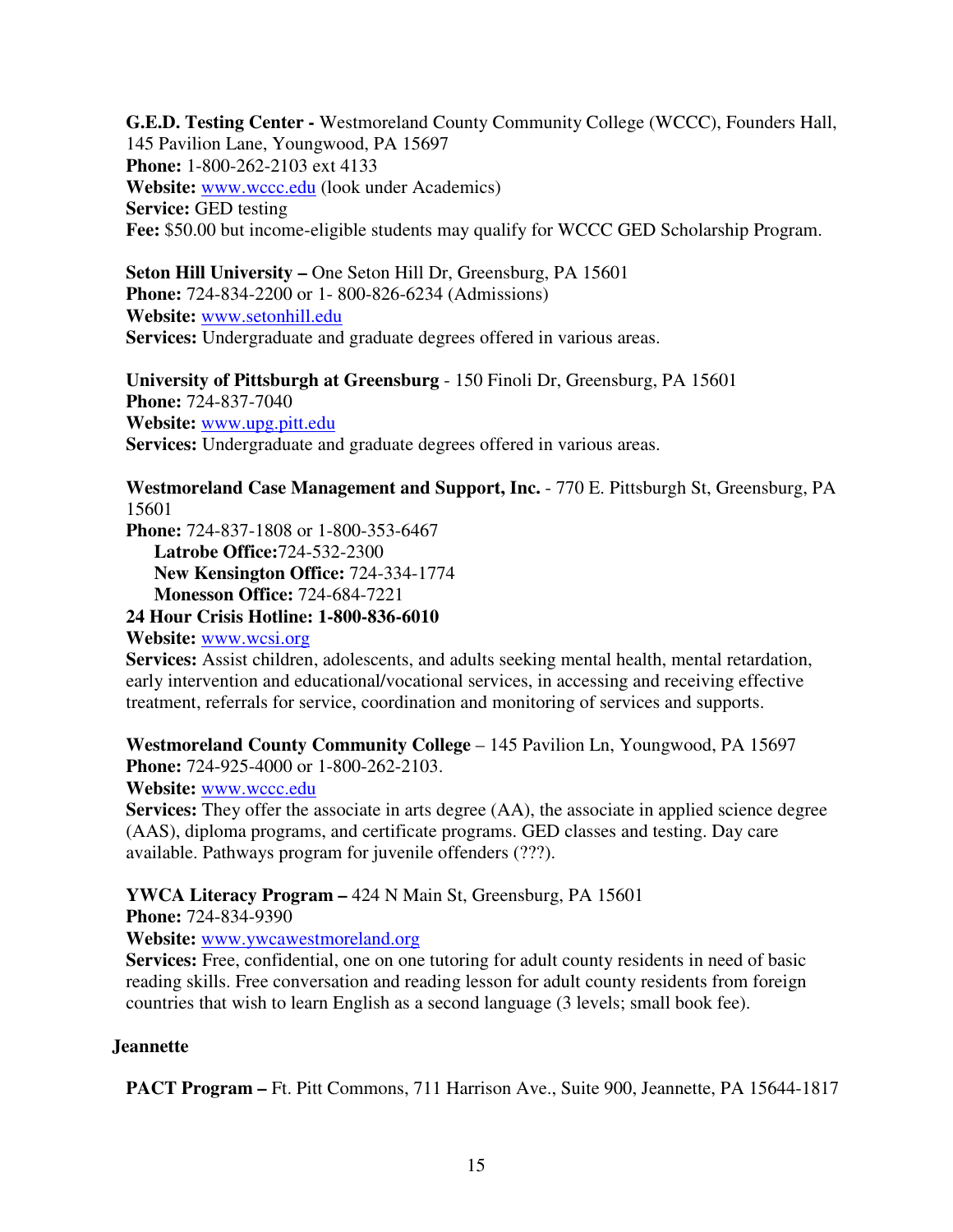**Phone:** 724-522-1718

**Website:** www.thepactprogram.org

**Services:** Offers a comprehensive program specifically designed to meet each student's individual needs; helping them complete their high school education, gain economic independence, and become the best parents they can be.

## **Latrobe**

**Saint Vincent College-** 300 Fraser Purchase Road Latrobe, PA 15650 **Phone:** 724-532-6600

**Website:** www.stvincent.edu

**Services:** The Core Curriculum presents all students with a broadly based education that provides a general body of knowledge in the humanities and fine arts, social sciences, natural sciences, and mathematics, an interdisciplinary view of that knowledge base, and the skills to increase that general body of knowledge throughout their lives.

## **New Kensington**

**Alle-Kiski Learning Center** – 1711 Fifth Ave., Arnold, PA 15068 **Phone:** 724-335-0707, ext. 11 **Website**: www.aklc.net **Services:** Provides whole family literacy services to residents in the Alle-Kiski Valley.

**Career Training Academy,** 950 5th Ave., New Kensington, PA 15068 **Phone:** 724-337-1000 **Website:** www.careerta.com **Services**: Training and certification in business, healthcare, and massage therapy **Eligibility:** Open to public

**Newport Business Institute,** 945 Greensburg Rd, Lower Burrell, PA 15068 **Phone:** 1-800-752-7695 **Website:** www.newportbusiness.com **Services**: Training in Secretarial Science, Administrative Assistance, and Business Administration. Offers degrees, diplomas, and distance learning.

**Northern Westmoreland Career and Technology Center**- 705 Stevenson Boulevard New Kensington, PA 15068-5358 **Phone:** 724- 335-9389 **Website**: www.nwctc.k12.pa.us

**Services:** Adult Education at Eastern Westmoreland Career & Technology Center is short-term vocational skill training which gives adults the opportunity to learn new job skills or to supplement present job skills. Programs include: automotive mechanics, carpentry, commercial art, computer technology, cosmetology, culinary arts, electronics, machine tool, marketing masonry, medical and welding trades.

**Penn State New Kensington- 3550 Seventh Street Road, New Kensington, PA 15068 Phone:** 888-968-7297 or 724-334-5466

**Website:** www.nk.psu.edu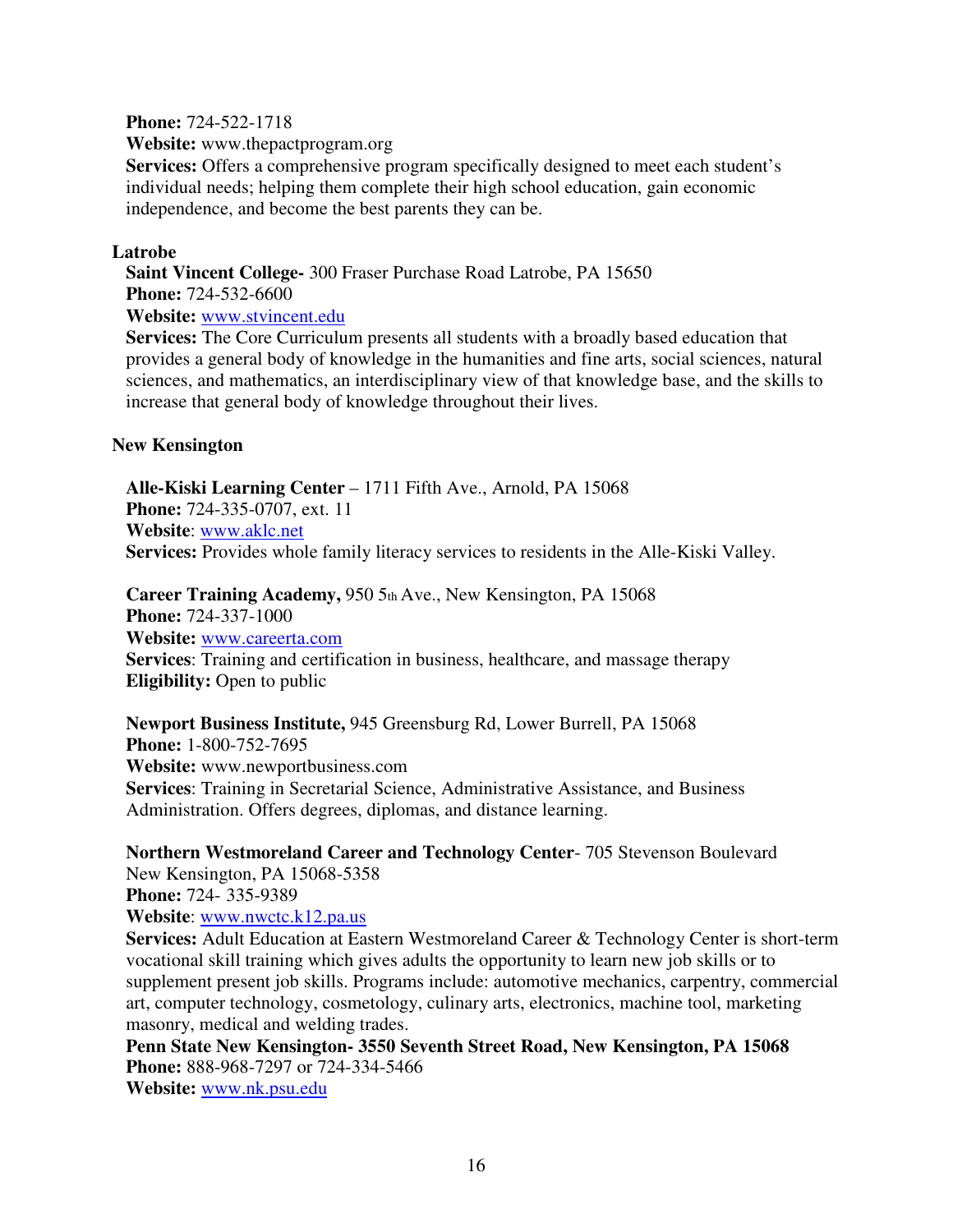**Services:** Associates, undergraduate and graduate degrees offered in various areas.

Westmoreland County Community College – New Kensington Education Center, 1150 5<sup>th</sup> Avenue, New Kensington, PA 15068

**Phone:** 724-335-8110 **Website:** www.wccc.edu **Services**: Classes are for students who are earning credits to transfer into bachelor's degree programs at four-year colleges and for those preparing for careers in a variety of fields including accounting, business, criminal justice, medical assisting, and office technology. Associates degrees offered.

# **New Stanton**

**Central Westmoreland Career and Technology Center**- 240 Arona Road, New Stanton, PA 15672

**Phone:** 724 925-3532

**Website**: www.cwctc.org/cwctc

**Services:** Provides industry based technology programs including include: auto collision technology, automotive technology, carpentry, commercial art and illustration, computer aided drafting and design, computer and information science, construction trades, cosmetology, culinary arts, electronics technology, graphic communications technology, health professionals/occupations, machine trade technology, masonry, materials handling and distribution, metal fabrication/welding, painting/wallcovering and design, powerline technology, protective services.

# ►**EMPLOYMENT**◄

# **Pennsylvania Office of Vocational Rehabilitation**

# **Website:** www.cwds.state.pa.us

**Services**: Career assistance (finding a job, looking for a better job, improving job skills) or seeking vocational rehabilitation services, search for job openings, create a résumé, apply for jobs online, research career information or request vocational rehabilitation services.

# **Greensburg**

.

Private Industry Council (PIC) - Westmoreland/Fayette, Inc. - 219 Donohoe Road,

Greensburg, PA 15601

**Phone:** 724-836-2600

# **Website:** www.privateindustrycouncil.com

**Services:** Provide jobs and/or job training for unemployed/under employed and economically disadvantaged persons. Improve basic education and employability (ABE - Adult Basic Education, GED - General Education Development, ESL - English as a second language), job survival skills, community life skills, coping skills, consumer education, individual and group counseling, career counseling and employability skills. Services also include Career Link. **Eligibility:** Must meet criteria for various programs **Fees:** None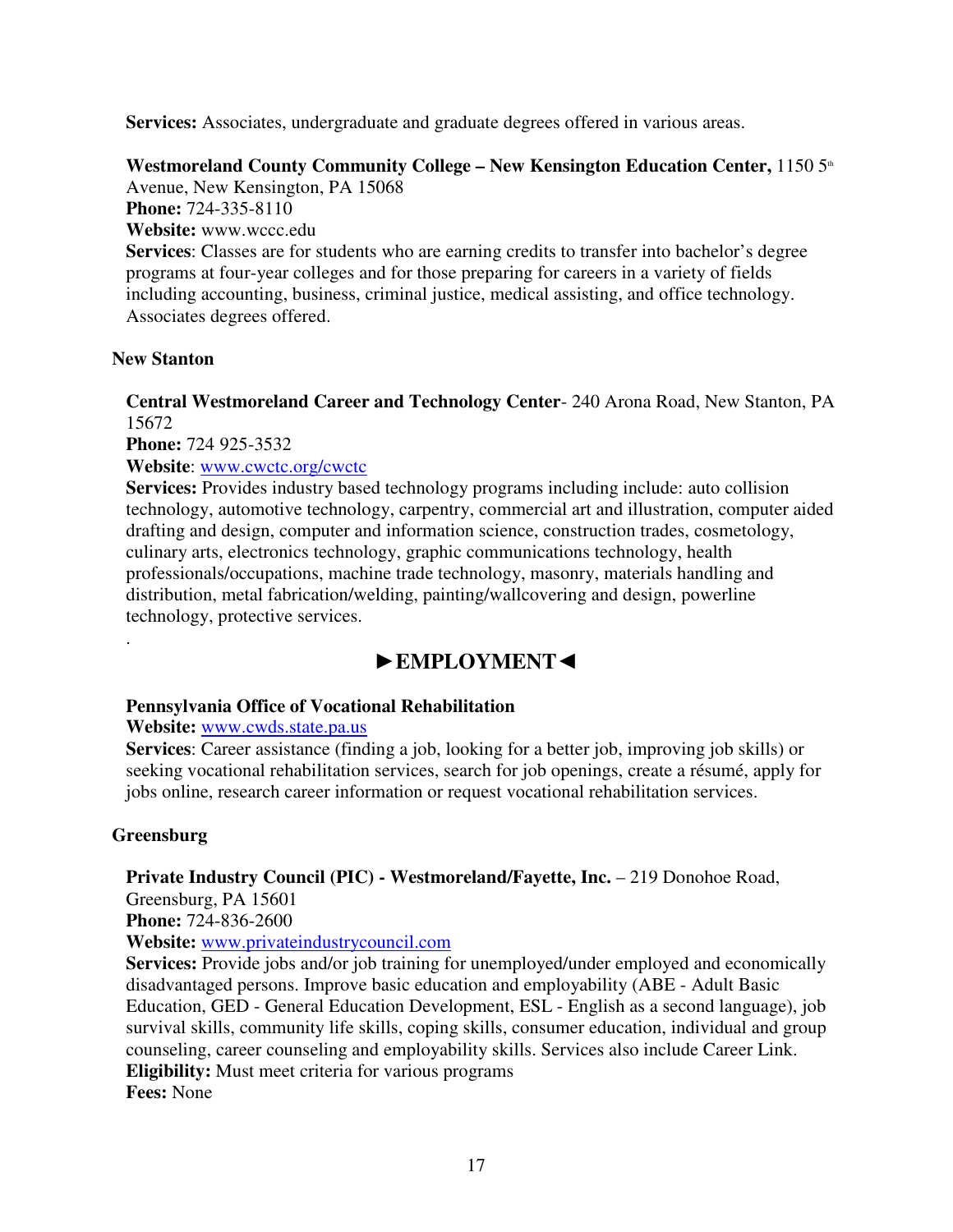**West Place Clubhouse** - 114 S. Main St., Greensburg, PA 15601 **Phone:** 724-834-2727 **Website:** www.paclubhouse.org/WestPlaceClubhouse/index.html **Services:** Provides a social, recreational, educational, prevocational employment and job placement program. Personal adjustment services through group work and counseling are provided. **Eligibility:** Membership is open to anyone with a history of mental illness, unless a person poses a significant and current threat to the general safety of the Clubhouse community.

**Area:** Westmoreland County

#### **Monessen**

**Private Industry Council – Mon Valley** – 570 Galiffa Dr, Donora, PA 15033 **Phone:** 724-379-4750 **Services:** See Greensburg listing. **Website:** www.privateindustrycouncil.com

#### **New Kensington**

**PA Career Link and Private Industry Council – Alle-Kiski – 1150 5th Avenue, New** Kensington, PA 15068 **Phone:** 724-334-8600 **Services:** See Greensburg listing. **Website:** www.cwds.state.pa.us or www.privateindustrycouncil.com

#### **Uniontown**

**Private Industry Council** – 135 Wayland Smith Drive, Uniontown, PA 15401 **Phone:** 724-434-5627 **Services:** See Greensburg listing. **Website:** www.privateindustrycouncil.com

#### **Youngwood**

**Career Link** – 151 Pavilion Ln, Business & Industry Center, Youngwood, PA 15697 **Phone:** 724-755-2330 **Website:** www.cwds.state.pa.us **Services:** Employment Services and Resources

**Career Horizons Program** (Career Link) **Phone:** 724 836-2600 ext. 206 **Project Coordinator**: Donna Cartia **Services**: This project is intended to support collaboration between area schools, businesses, youth service providers, and other stakeholders to ensure that Westmoreland and Fayette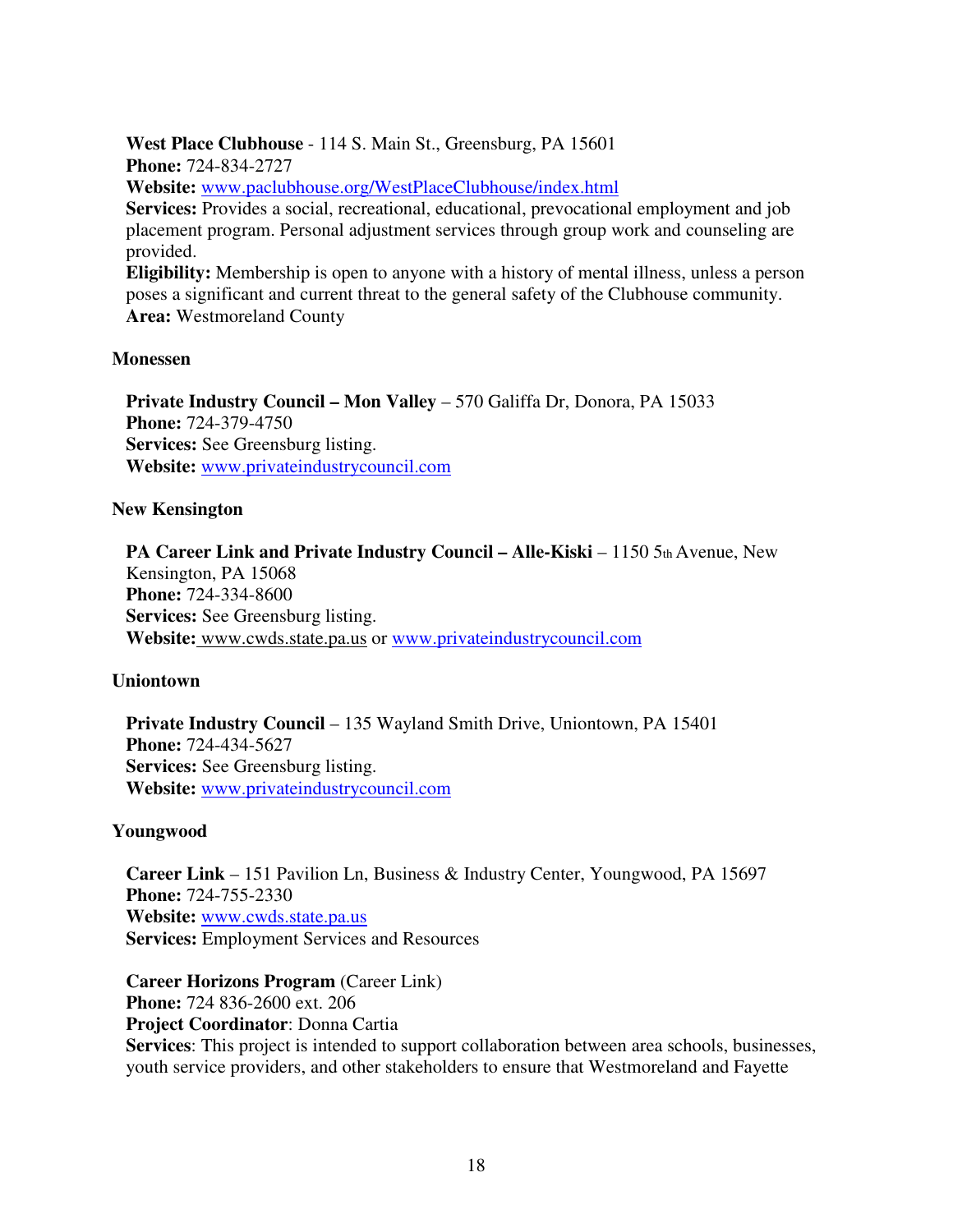County youth benefit vocationally and academically from participation in school-based and work-based career education activities

# ►**FAITH BASED RESOURCES**◄

**Catholic Charities Agency** - 711 E. Pittsburgh St., Greensburg, PA 15601 **Phone:** 724**-**837-1840 **Website:** www.ccharitiesgreensburg.org **Services:** Counseling (Family, Child, Marital, Adoption, Pregnancy and Aged). Also provides Parish Social Ministry. The information and referral program provides emergency financial assistance, information and referral, as well as case management services to individuals or families unable to meet their immediate basic needs. **Eligibility:** Must live within the Diocese of Greensburg. Branch offices also in Indiana, Armstrong and Fayette Counties. Open to all individuals of all faiths. **Fees:** Sliding scale based on income and dependents.

#### **Houses of Worship in Greensburg**

#### **African Methodist:**

Bethel A M E Church 33 North Spring Ave. Greensburg, PA 15601 (724)832-2256

#### **Assembly Of God:**

Assembly of God 246 Pleasant Valley Rd. Jeannette, PA 15644 (724) 832-7066

#### **Baptist:**

First Baptist Church 1228 Brinkerton Rd. Greensburg, PA 15601 (724)837-1080

#### **Brethren:**

Church of Brethren 554 Stanton St. Greensburg, PA 15601 (724)834-2130

#### **Charismatic:**

Covenant Church East 623 Highland Ave. Greensburg, PA 15601 (724)838-7611

#### **Christian:**

Hempfield Church of Christ 144 Hugh Black Rd. (724)834-4850

#### **Christian Science:**

Christian Science Church 425 South Main St. Greensburg, PA 15601 (724)837-1984

#### **Episcopal:**

The Church of the Advent 51 S.  $1^{\text{st}}$  St. Jeannette, PA 15644 (724)523-9390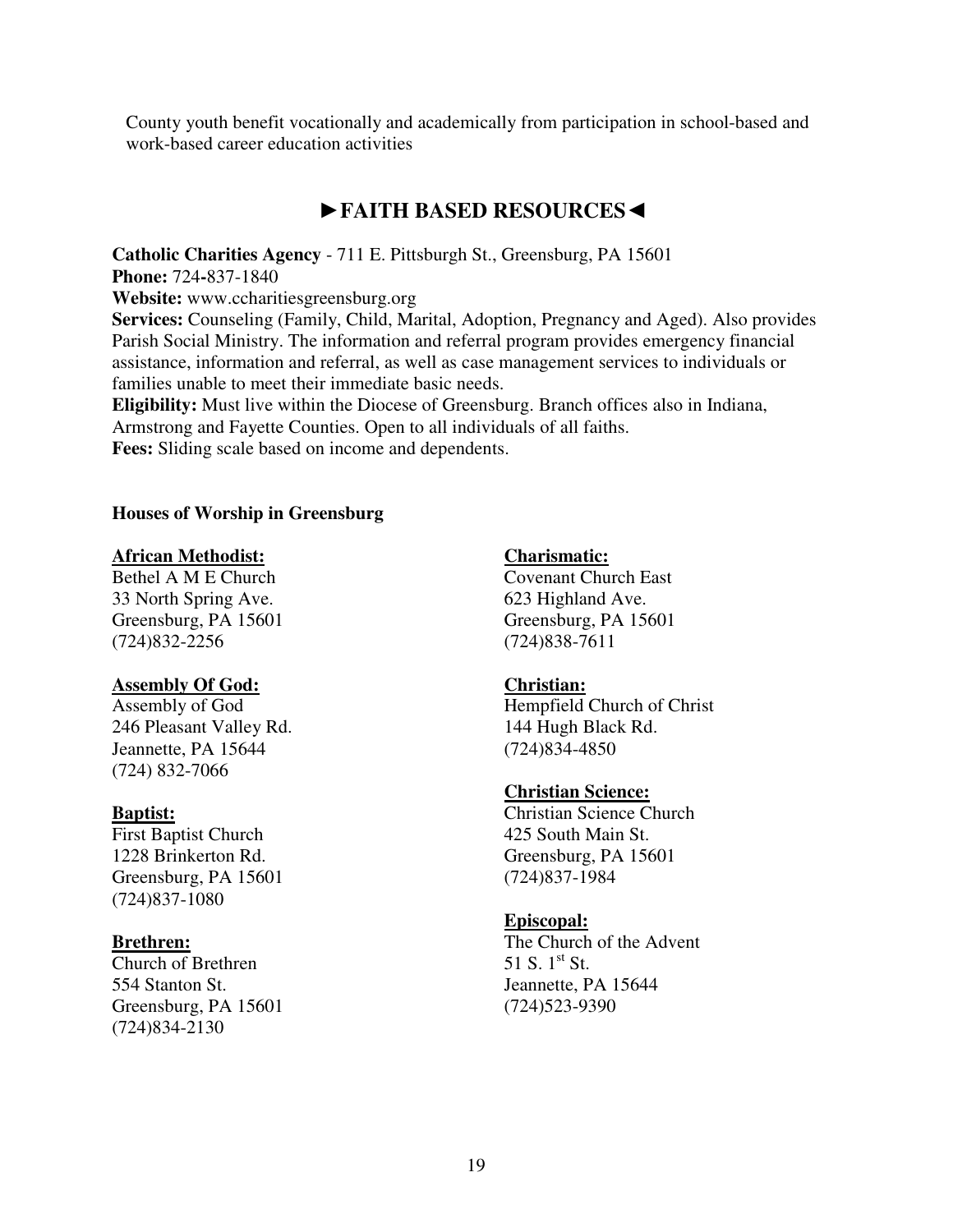## **Gospel:**

Lighthouse of Hope Church Route 30 & Cedar St. Greensburg, PA 15601 (724)837-8893

#### **Independent:**

Church of the Open Door 970 N. Main St. Greensburg, PA 15601 (724)837-0057

#### **Jewish:**

Congregation Emanu-El Israel 222 North Main Street Greensburg**,** PA 15601 724-834-0560

#### **Lutheran:**

First Evangelical Lutheran Church 246 S. Main St. Greensburg, PA 15601 (724)834-1457

#### **Methodist:**

First United Methodist Church 15 E.  $2^{nd}$  St. Greensburg, PA 15601 (724)834-3111

#### **Mormon:**

Church of Jesus Christ of Latter-Day Saints Twin Run Rd. Greensburg, PA 15601 (724)836-0457

#### **Non-Denominational & Interdenominational:**

Life Church 554 Stanton St. Greensburg, PA 15601 (724)832-1404

#### **Orthodox:**

St. Cyril And Methodius Orthodox Church 520 Scott Ave. Jeannette, PA 15644 (724)523-3628

#### **Presbyterian:**

First Presbyterian Church 300 S. Main St. Greensburg, PA 15601 (724)832-0150

# ►**FINANCIAL ASSISTANCE/ PUBLIC WELFARE**◄

**Advantage and Consumer Credit Counseling Service** - One Northgate Square, 2 Garden Center Drive, Greensburg, PA 15601 **Phone:** 1-888-511-2227 (Mon-Fri 8 am-8 pm) or 724-836-4174 after hours **Services:** Money Management Counseling

## **Allegheny Power Universal Services -** PO Box 448, Jeannette, PA 15644 **Phone:** 1-800-207-1250

**Services:** Through Universal Service Programs such as LIPURP, LIURP, CARES, Hardship funds and LIHEAP, Allegheny Power intends to cost-effectively ensure that payment-troubled customers on a limited or fixed income have access to affordable energy. They will work with eligible customers to establish affordable payment arrangements which maintain electric service and guide customers toward self-sufficiency in paying their bill and provide assistance in reducing their energy consumption to a more affordable level.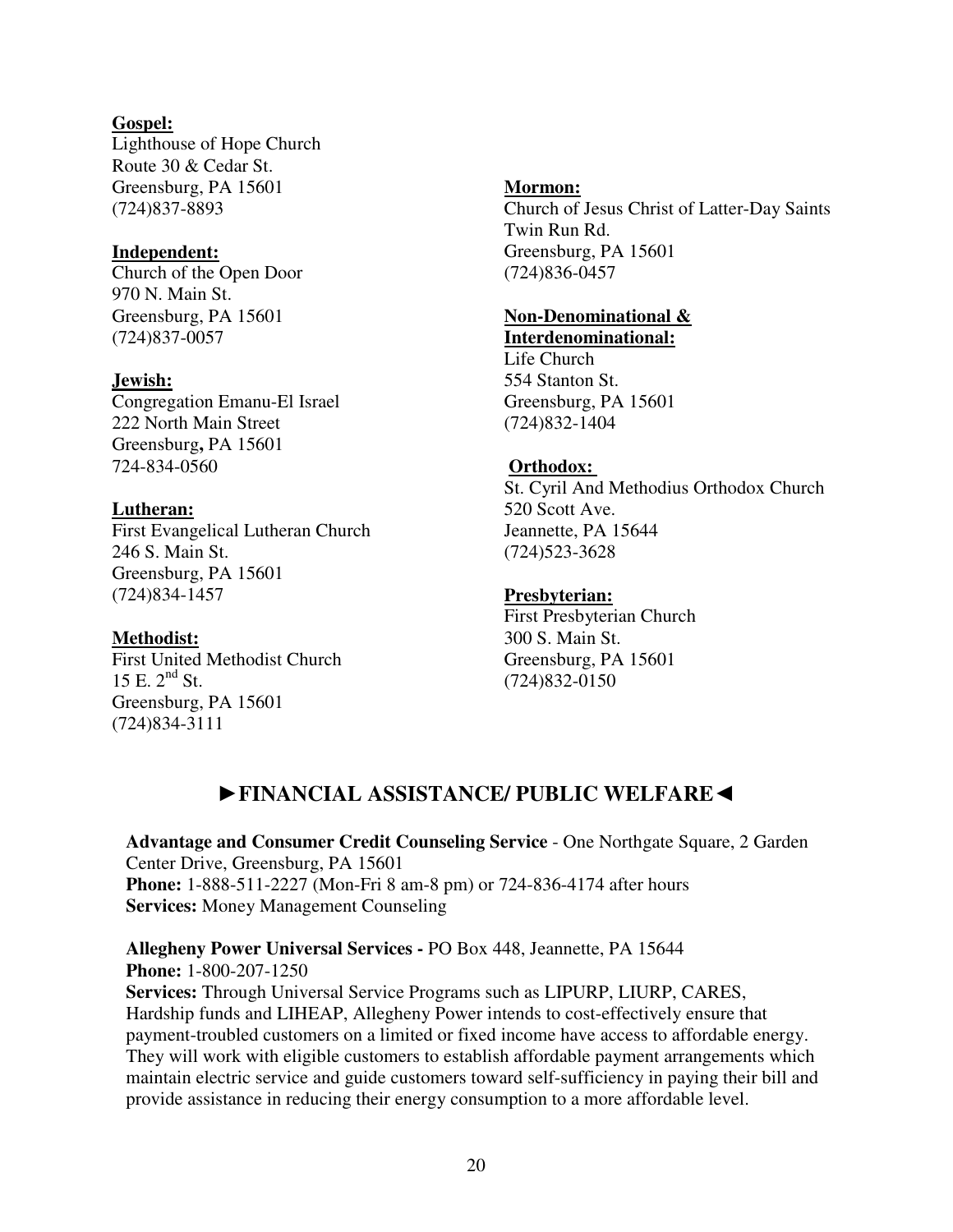**Bill Extender Program** - For customers who receive their income after payment due date. Contact local utility company.

**Customer Assistance Referral and Evaluation Services (CARES)** –Dominion Peoples Gas Company provides services to assist families with payment difficulties. **Toll Free:** 1-800-764-0111 **Website:** www.dom.com

www.staywarmpa.com- This website is designed to provide information so that PA's most vulnerable citizens remain safe and warm during the winter season. **Phone:** 1-866-550-4355

**Westmoreland County Assistance Office** – Main Office, 587 Sells Lane, Greensburg, PA 15601

**Phone:** 724-832-5200 Hotline: 1-800-905-5413

**Website:** www.dpw.state.pa.us/servicesPrograms/

**Service:** Temporary assistance to needy families (TANF); Medical Assistance; Food Stamp Program; Employment and Training Program (ETP); Special Needs allowances for transportation; Child care and other work related expenses for eligible persons; Medical Assistance, family and individual counseling, information and referral, transportation for medical care, homemakers, legal assistance, payment for dental care.

**Eligibility:** Determined on a case-by-case basis by County Board of Assistance in accordance with department regulations. Must reside in Westmoreland County, must be in need, and meet policy regulations.

**Additional Offices:**  Alle-Kiski District Donora District 909 Industrial Blvd. 595 Galiffa Dr. New Kensington, PA 15068 P.O. Box 592 Toll Free: 800-622-3527 Donora, PA 15033-0592 724-339-6800 Toll Free: 800-238-9094

East Greensburg District 587 Sells Lane Greensburg, PA 15601 Toll Free: 800-905-5413 724-832-5200

724-379-1500

**Welfare Helpline – 1-800-692-7462 -** Assist with Medical Assistance eligibility.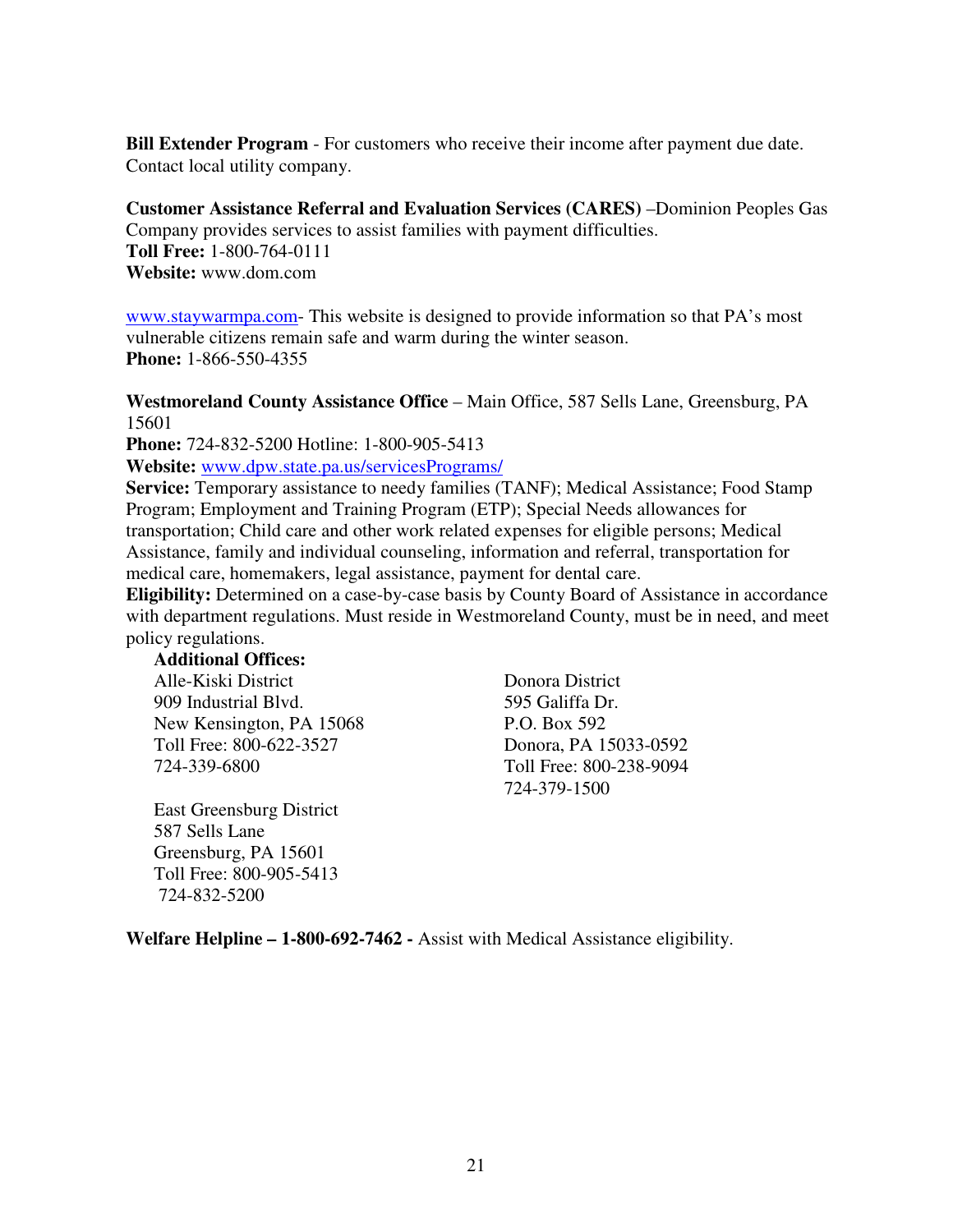# ►**FOOD AND NUTRITION**◄

#### **FOOD ASSISTANCE**

#### **Angel Food Ministries- Many locations throughout PA**

**Website:** angelfoodministries.com

**Services:** Angel Food Ministries provide families with approximately \$65 worth of quality nutritious food for \$30. Angel Food Ministries does not use out-of-date food or inferior products.

**Eligibility:** There are no restrictions, conditions or forms to fill out to purchase Angel Food. The food relief program is open to one and all. Anyone may purchase an unlimited number of boxes of Angel Food by placing an order on-line. They also accept food stamps.

**Greensburg Angel Food Ministries -** LifeSpring Christian Church, 314 S. Pennsylvania Ave., Greensburg, PA.

**Phone:** 724-832-7514

**Website:** www.lifespringonline.net

**Services:** Angel Food Ministries provide families with approximately \$65 worth of quality nutritious food for \$30. Angel Food Ministries does not use out-of-date food or inferior products.

**Eligibility:** There are no restrictions, conditions or forms to fill out to purchase Angel Food. The food relief program is open to one and all. Anyone may purchase an unlimited number of boxes of Angel Food by placing an order on-line. They also accept food stamps.

#### **Westmoreland County Assistance Office - Food Stamps Program**

**Website:** www.dpw.state.pa.us/servicesprograms/foodstamps

**Service**: Federal program that helps low income persons buy more food and improve their diets. You can apply for the Food Stamp Program by filing an application form. Call a Welfare office in your area or fill out an online form at COMPASS

(https://www.humanservices.state.pa.us/compass/CMHOM.aspx).

## **Additional Offices:**

Alle-Kiski District Donora District New Kensington, PA 15068 Donora, PA 15033-0592 Toll Free: 800-622-3527 Toll Free: 800-238-9094 724-339-6800 724-379-1500 East Greensburg District 587 Sells Lane Greensburg, PA 15601 Toll Free: 800-905-5413 724-832-5200

909 Industrial Blvd. 595 Galiffa Dr., P.O. Box 592

**Westmoreland County Food Bank, Inc.** - 100 Devonshire, Delmont, PA 15626 **Phone:** 724-468-8660 or 1-800-462-2080 **Website:** www.westmorelandfoodbank.org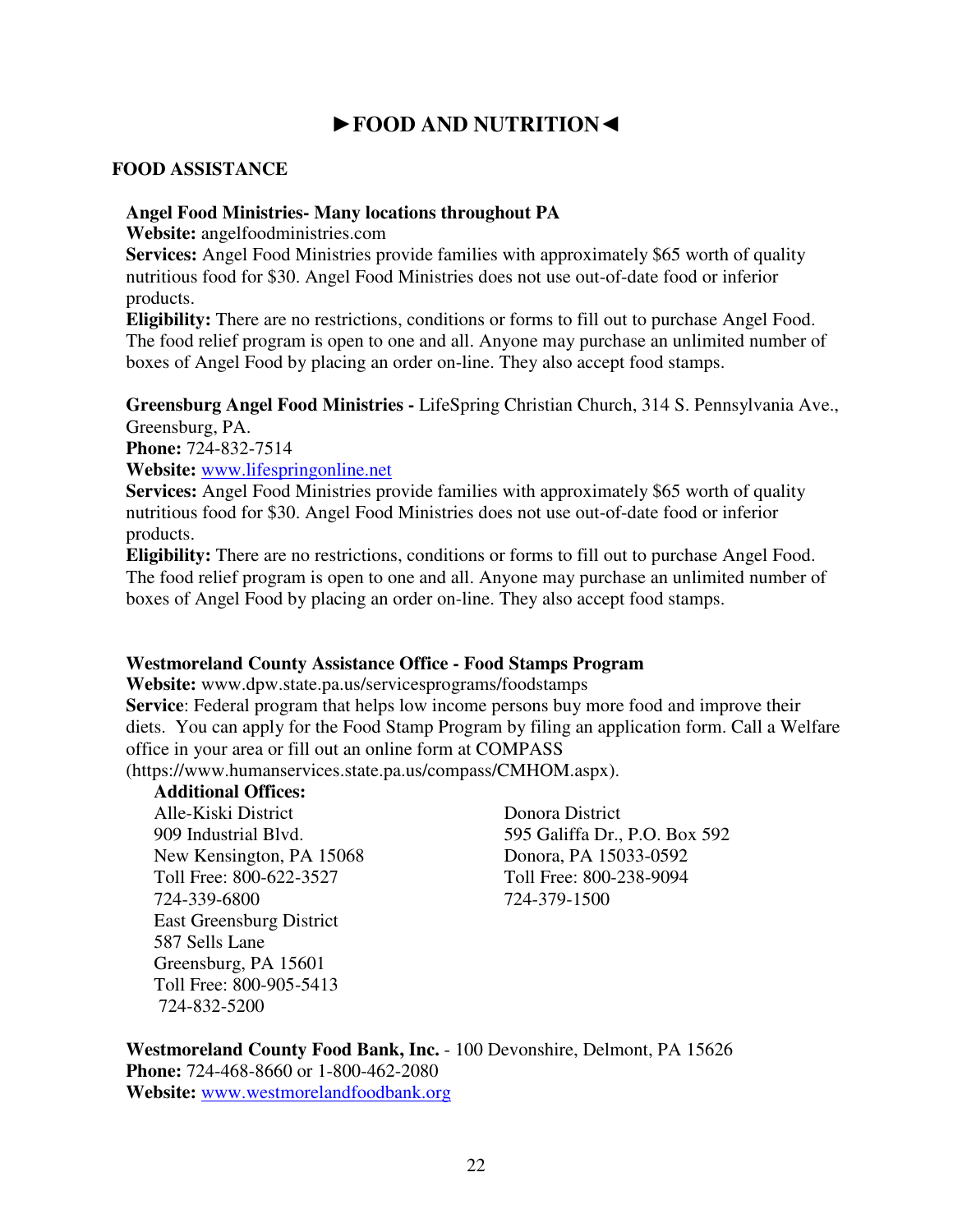**Services:** Supplies food to people through a network of food assistance programs in Westmoreland County. Develops and updates a food resource directory that is available free to low-income families. Administers a summer feeding program for children eighteen years of age and younger throughout Westmoreland County.

**Eligibility:** Public Assistance, SSI, No Benefits, Emergency Need, 150% of poverty level.

#### **Women, Infants and Children (WIC) Program**

**Locations:** Avonmore, Donegal, Greensburg, Latrobe, Ligonier, Monessen, Mt. Pleasant, New Kensington, Seward, Vandergrift

**HOTLINE:** 1-800-WIC-WINS (942-9467)

**Website:** www.pawic.com

**Service:** Federally funded supplemental food program. Administered by United States Department of Agriculture. Provides specific quantities of food each month through food packages. Types of food involved include iron-fortified formula, iron-fortified cereal, juice, milk and eggs.

**Eligibility:** Pregnant, post partum and breast feeding women, infants and children up to five years of age who are considered a nutritional risk. Resident of Westmoreland County within income guidelines.

**Word of Life -** 4497 Rte 136, Greensburg, PA 15601

**Phone:** 724-837-8790

**Website:** wolonline.org

**Services:** Angel Food Ministries provide families with approximately \$65 worth of quality nutritious food for \$30. Angel Food Ministries does not use out-of-date food or inferior products.

**Eligibility:** There are no restrictions, conditions or forms to fill out to purchase Angel Food. The food relief program is open to one and all. Anyone may purchase an unlimited number of boxes of Angel Food by placing an order on-line. They also accept food stamps.

# **SALVATION ARMY/SERVICE UNITS (FOOD BANKS)**

**GREENSBURG** - 131 East Otterman St., Greensburg, PA 15601 **Phone:** 724-834-3335

**JEANNETTE -** 1100 Clay Avenue, Jeannette, PA 15644 **Phone:** 724-523-3120

**LATROBE** - 1420 Ridge Ave., Latrobe, PA 15650 **Phone:** 724-537-6300

**LIGONIER –** Route 271 South, Ligonier, PA 15658 **Phone:** 724-238-8654

**MONESSEN -** 308 Schoonmaker Ave., Monessen, PA 15062 **Phone:** 724-684-0284

**MT PLEASANT** – **Phone:** 724-547-0375

**NEW KENSINGTON** - 1101 Fifth Ave., New Kensington, PA 15068, **Phone:** 724-335 7221 or 724-335-7620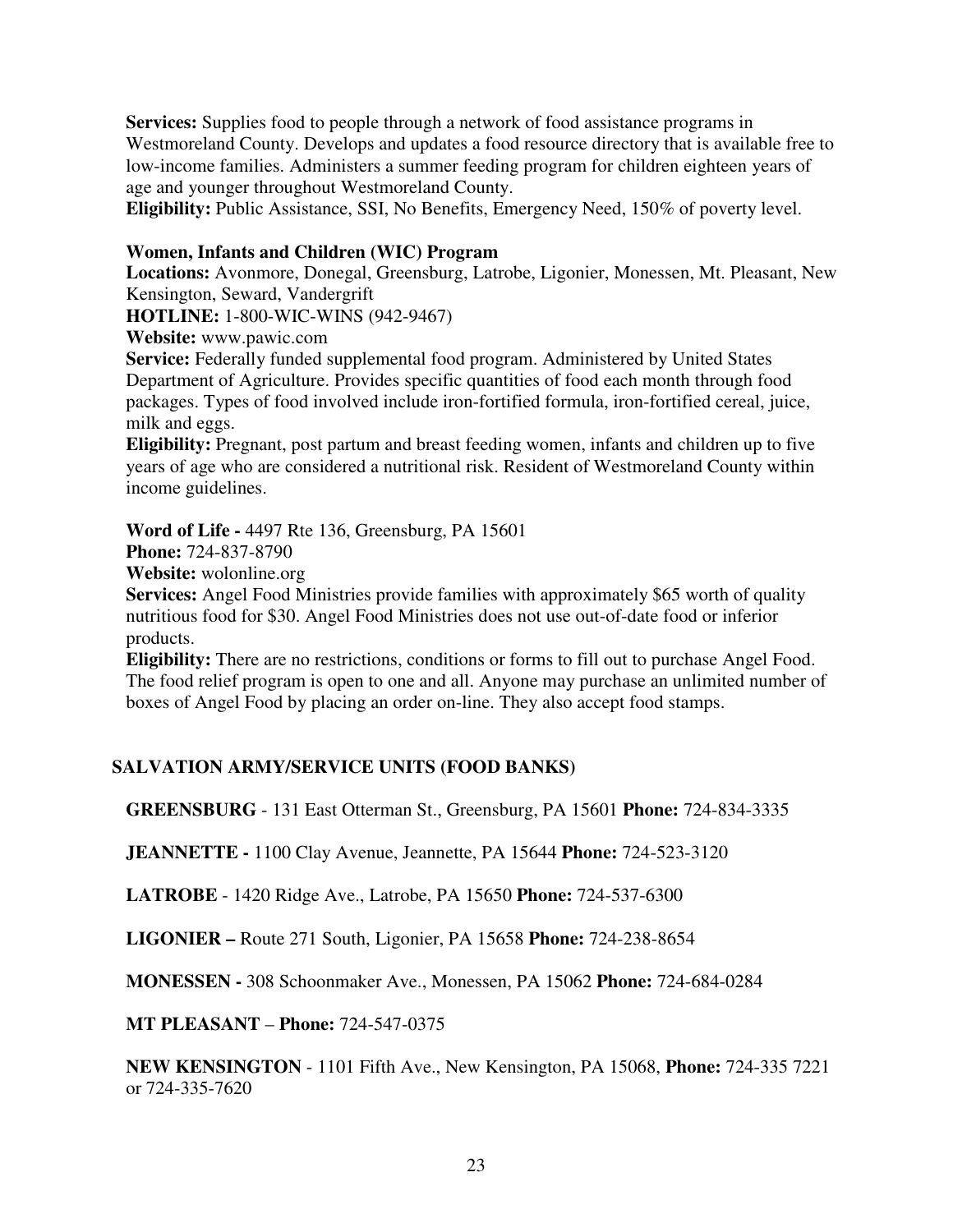# **NUTRITION SERVICES AND EDUCATION**

**EFNEP** (Expanded Food Nutrition Education Program) teaches food preparation skills, food buying, food safety, meal planning, and nutrition to low-income families across the state. **Website:** www.westmoreland.extension.psu.edu

**Hunger Services Network (Now part of Urban League of Greater Pittsburgh) – 204 37<sup>th</sup>** Street**,** Pittsburgh PA 15201. **Phone:** 412-681-1110. **Services:** This program is committed to providing programs to alleviate hunger and promote self-sufficiency with dignity and compassion.

**Supercupboard Program-** This program, offered through the Penn State Cooperative Extension, educates frequent users of emergency food services using a combination of food assistance, nutrition education, food preparation, and basic living skills. **Phone:** Contact Penn State Cooperative Extension at 724-837-1402

**Westmoreland County Agricultural Extension Cooperative** - Donohoe Center, 214 Donohoe Road, Suite E, Greensburg, PA 15601 **Phone:** 724-837-1402 **Services:** Through educational programs, publications, and events, Penn State Extension agents offer information to all Westmoreland County citizens. Includes: 4H Program, Gardening/Horticulture, Nutrition & Health topics, Child-care & Family Life resources, Tobacco issues including "Quit tobacco" classes and the Tobacco Free Coalition.

# ► **GENERAL HEALTH SERVICES**◄

# **GENERAL HEALTH SERVICES**

**American Cancer Society** – 863 Georges Station Rd, Suite 2, Greensburg, PA 15601 **Phone:** 1-888-227-5445 or 1-800-QUIT-NOW, available 24 hours/7 days.

**Website: www.cancer.org**

**Services:** Get help making treatment decisions, understanding the effects of treatment, finding treatment centers and doctors, coping with side effects, and talking with others. Meet other survivors, find or offer support on the Cancer Survivors Network. Find lodging, workshops, transportation, and other services and products for cancer patients, survivors, and loved ones.

**American Heart Association/American Stroke Association** – 4727 Route 30, Suite 20, Berkshire Center, Building 1, Greensburg, PA 15601 **Phone:** 837-5468 **Website: www.americanheart.org Area:** Westmoreland and Indiana Counties.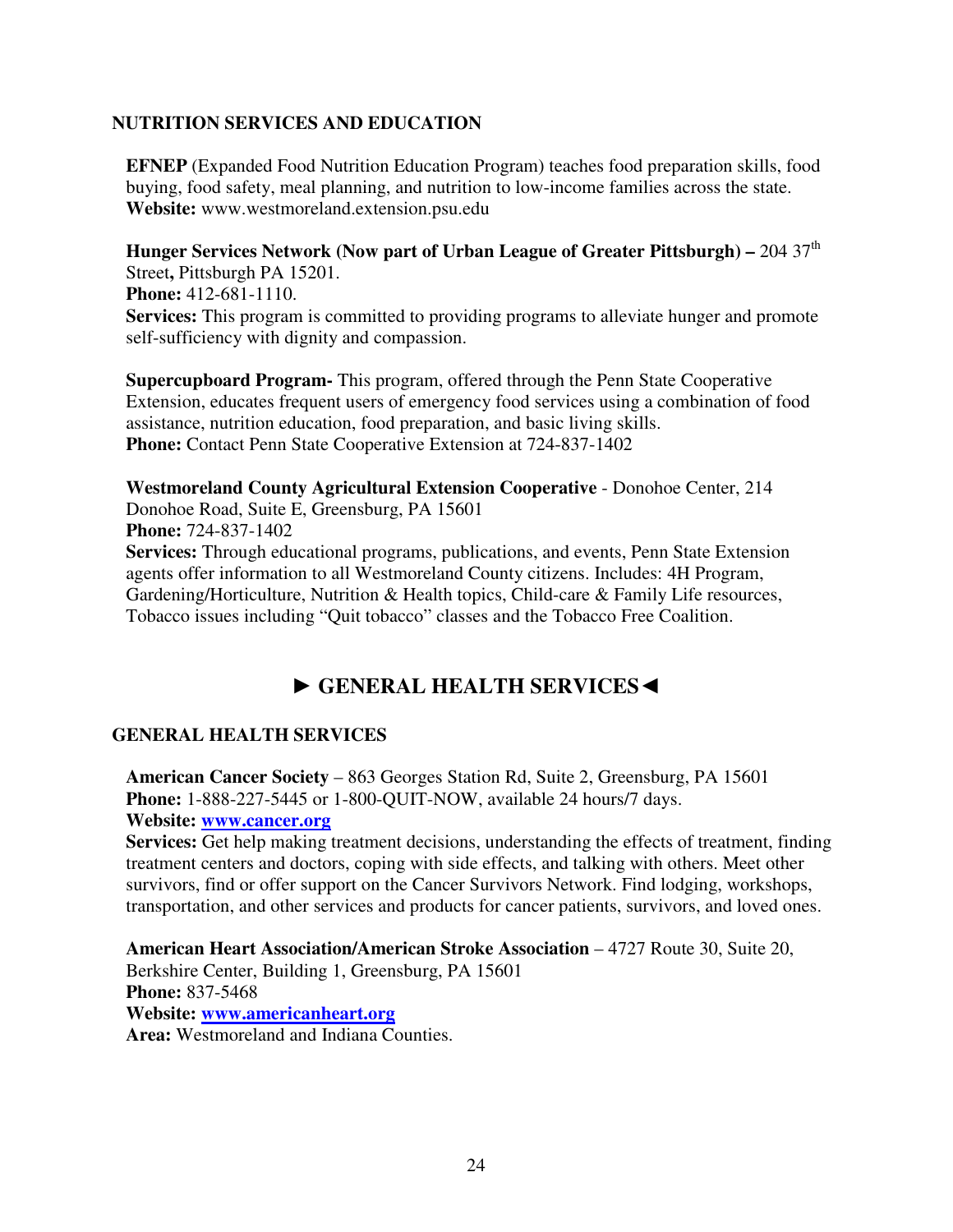#### **American Red Cross**

#### **Website: www.redcross.org**

**Services:** Emergency services for disaster victims; training in first aid, CPR, water safety/lifeguard training, babysitting classes, and pet first aid; volunteer blood program; nurse aide testing site; assistance to servicemen, servicewomen, veterans, and the families. AFES (Armed Forces Emergency Services) program which provides an emergency communication network for families and members of the Armed Forces around the world.

**Westmoreland County Chapter** – 351 Harvey Avenue, Suite B, Greensburg, PA 15601 **Phone:** 724-834-6510, answered 24 hours. **Website:** www.westred.org

**Chestnut Ridge Chapter** – www.redcross-crc.org **Latrobe Office**: 1816 Lincoln Ave., Latrobe, PA 15650 **Phone:** 724-537-3911

**American Respiratory Alliance of Western PA** – Cranberry Professional Park, 201 Smith Drive, Suite E, Cranberry Township, PA 16066 **Phone:** 724-772-1750 or 1-800-220-1990 **Website: www.healthylungs.org**

**Services:** Dedicated to the prevention and control of lung disease through education, training, direct services, research funding, and advocacy.

**Pittsburgh AIDS Task Force** – 5913 Penn Ave, 2nd Floor, Pittsburgh, PA 15206 **Phone:** 412-345-7456 or 1-888-204-8821 **Website:** www.patf.org **Services:** For AIDS patients; Needs Assessment and Referral for Medical, Counseling, Spiritual, Social, and Practical Needs; "Buddy Companion" Support; Advocacy on Legal Insurance and Care Issues; Emergency Financial Assistance for Non-medical Needs Offered; for Individuals and Organizations, Information/Educational Programs.

**PA Department of Health – 233 W Otterman St, Greensburg, PA 15601 Phone:** 724-832-5315 or 1-877-PA-HEALTH **Website: www.dsf.health.state.pa.us**

**Services:** Information about state health services and resources, managed care plans, birth and death certificates, healthy living, drug and alcohol services, quit smoking programs.

**Poison Control Center –** 1-800-222-1222 nationwide, answers 24 hours/365 days **Website:www.aapcc.org**

**Special Kids Network -** Information referral service for parents of children with special needs. **Phone:** 1-800-986-4550 or TTY 1-877-232-7640.

**Westmoreland County Blind Association** – 911 S. Main St., Greensburg, PA 15601 **Phone:** 724-837-1250 or Toll Free 1-800-838-6335 **Website:** www.wcbainpa.org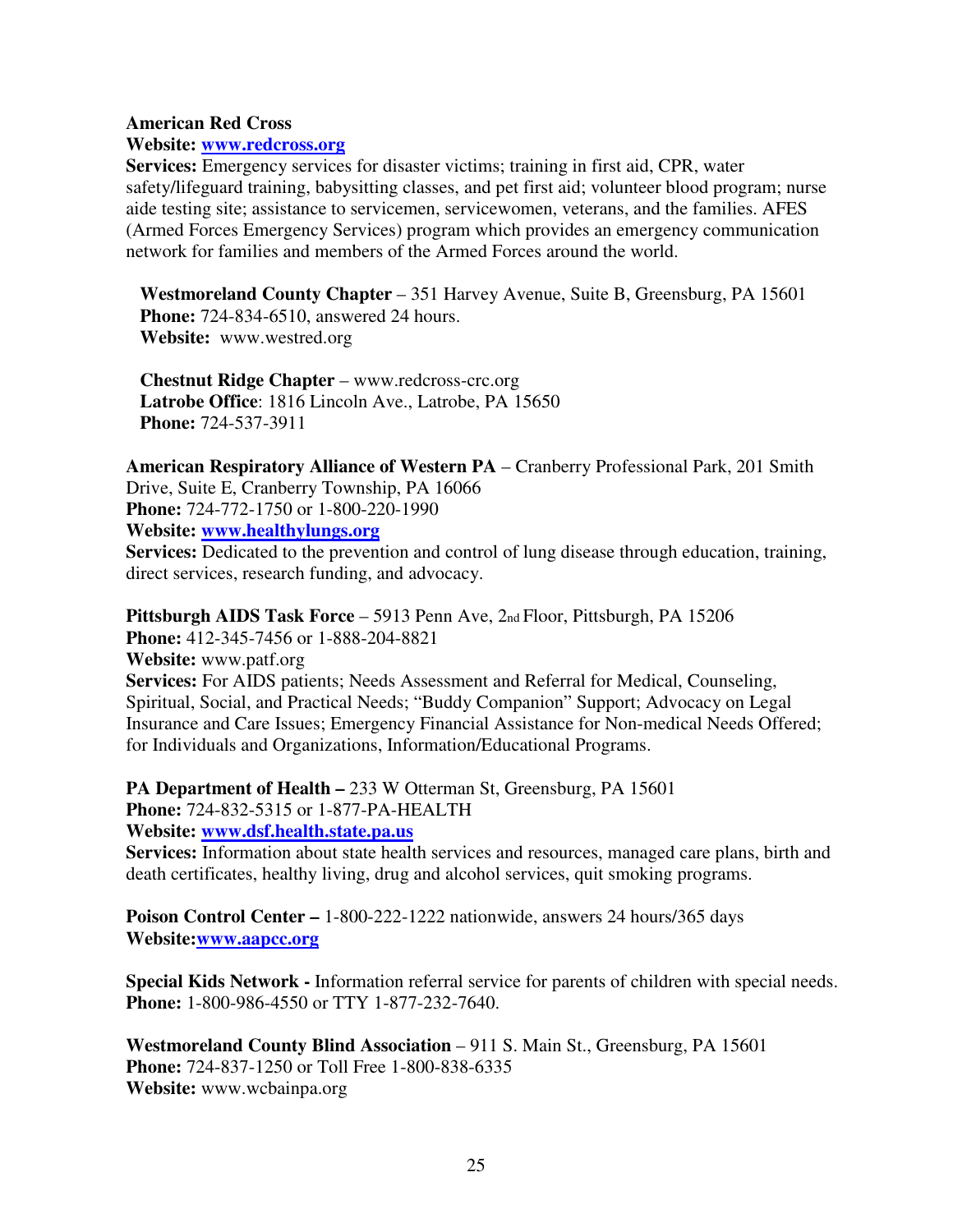## **CLINICS AND WOMEN'S HEALTH SERVICES**

#### **Early Periodic Screening Diagnosis, and Treatment (EPSDT) Website: www.hrsa.gov/epsdt**

The EPSDT Program can help your child be healthier and happier by providing medical services such as well-child check-ups (physicals); developmental, hearing, vision and dental screenings; lab work including lead and hemoglobin; immunizations (shots); referrals to specialists and follow-up care which may include hearing aids, eye glasses, and braces for teeth. Contact your Health Insurance Provider for information on this **FREE** program for children under age 21 who receive medical assistance.

#### **Planned Parenthood-** Various locations

**Phone: 1-800-230-PLAN (7526)** 

**Website:** www.plannedparenthood.org

**Services:** Planned Parenthood delivers vital reproductive health care, sex education, and information to millions of women, men, and young people.

#### **Delmont**

Partners in Health - 6530 Route 22, Delmont, PA 15626 **Phone:** 724-468-5500

#### **Greensburg**

**Birthright International** - 121 North Main St, Park Bldg, Greensburg, PA 15601 **Phone:** 724-832-2577 **Hotline:** 1-866-576-2764

**Website:** www.birthright.org

**Services:** Provides free pregnancy testing and maternity/baby clothes. Give information and referrals to help meet legal, medical, financial, and housing needs. Referrals given for professional counseling and to social agencies. Give information on prenatal development, job search/career development, adoption, pregnancy & childbirth, childcare options, and child safety issues. All services are free.

**Westmoreland County Community College Dental Clinic** – 145 Pavilion Ln, Youngwood, PA 15697 **Phone:** 724-925-4000

#### **Jeannette**

**Family Nurse Midwives Associates** – TRW Building, 7546 Route 30, Irwin, PA 15642 **Phone:** 724-765-1031 **Services:** Nurse-midwife assistance in childbirth.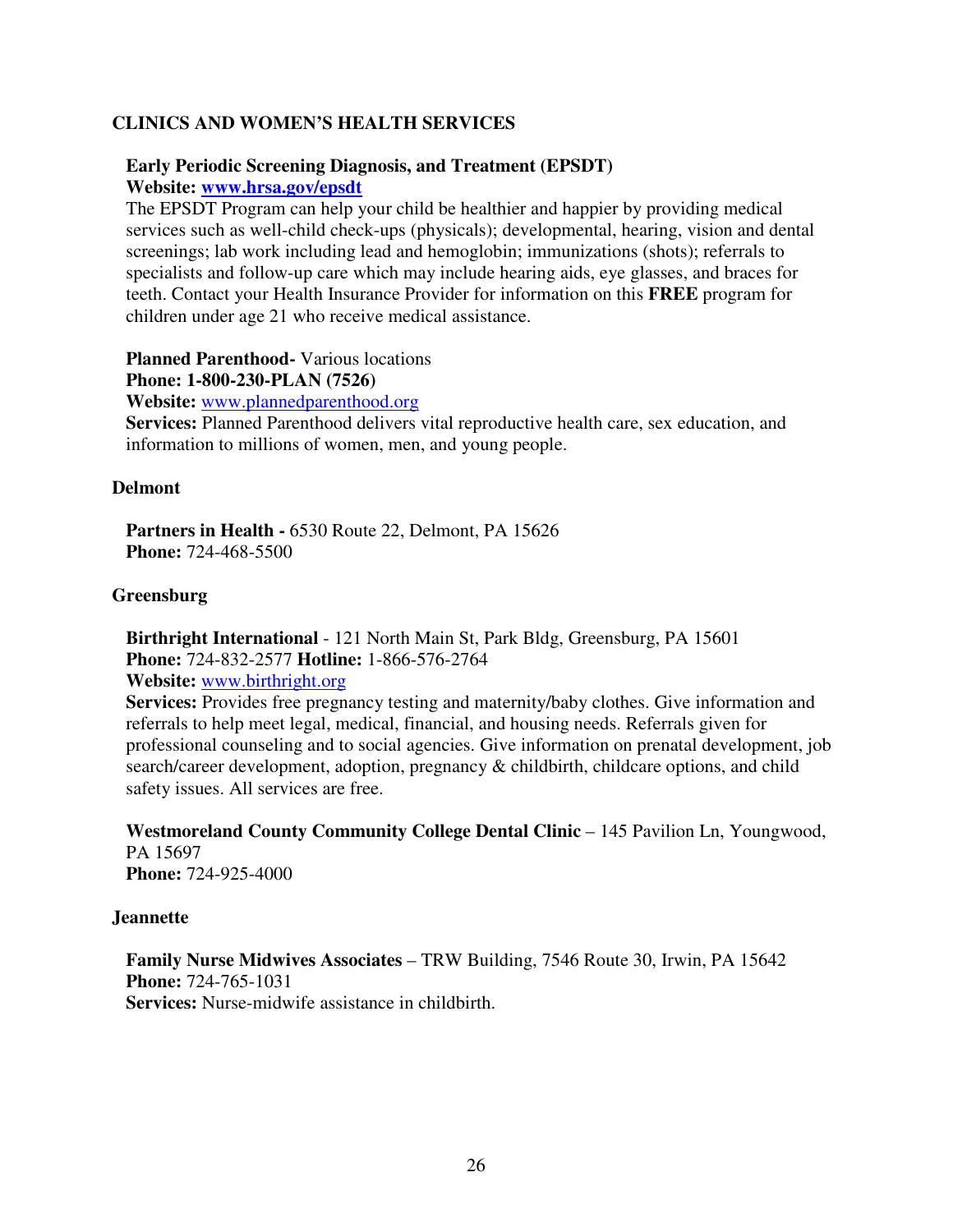#### **Indiana**

**Saltsburg Family Health Center -** 101 Ninth St., Saltsburg, PA 15681 **Phone:** 724-639-3541

#### **Latrobe**

**Lifeway Pregnancy Clinic -** 1516 Ligonier St., Latrobe, PA 15650 **Phone:** 724-539-2002 or 866-549-6636 **Website:** www.life-way.com **Services:** Free pregnancy testing, counseling, and information about all pregnancy options.

**PA Department of Health - 233 W Otterman St, Greensburg, PA 15601 Phone:** 724-832-5315 **Website:** www.dsf.health.state.pa.us **Services:** Immunization, TB tests, counseling and referrals.

Westmoreland Women's Health Center (Adagio Health) – 221 W.2<sup>nd</sup> Avenue, Latrobe, PA 15650 **Phone:** 724-838-0980 **Website:** www.adagiohealth.org **Services:** OB/GYN, Birth control, STD testing & treatment, Breast & cervical cancer screening, Nutrition counseling, Adoption services, Teen pregnancy prevention, HIV prevention, Sexuality education for teens, Community education, Parent education, Professional training, and Research..

#### **Monessen**

**Child Birth/Breastfeeding/Baby Care Classes** – Monongahela Valley Hospital, 1163 Country Club Road, Monongahela, PA 15063 **Phone:** 724-258-BABY (2229) **Website:** www.monvalleyhospital.com **Note:** Classes are held at Mon Valley Hospital's HealthPLEX on Route 51 in Belle Vernon (across the highway from Bill's Golf Land)

#### **New Florence**

**Lee Regional Care Center** - 2nd & McKinley St., New Florence, PA 15923 **Phone:** 724-676-4709 **Services:** Outpatient care, well baby maintenance schedule for well babies only

#### **New Kensington**

**Adagio Health** – 3058 Leechburg Rd, Suite 1, Lower Burrell, PA 15068 **Phone:** 724-337-3400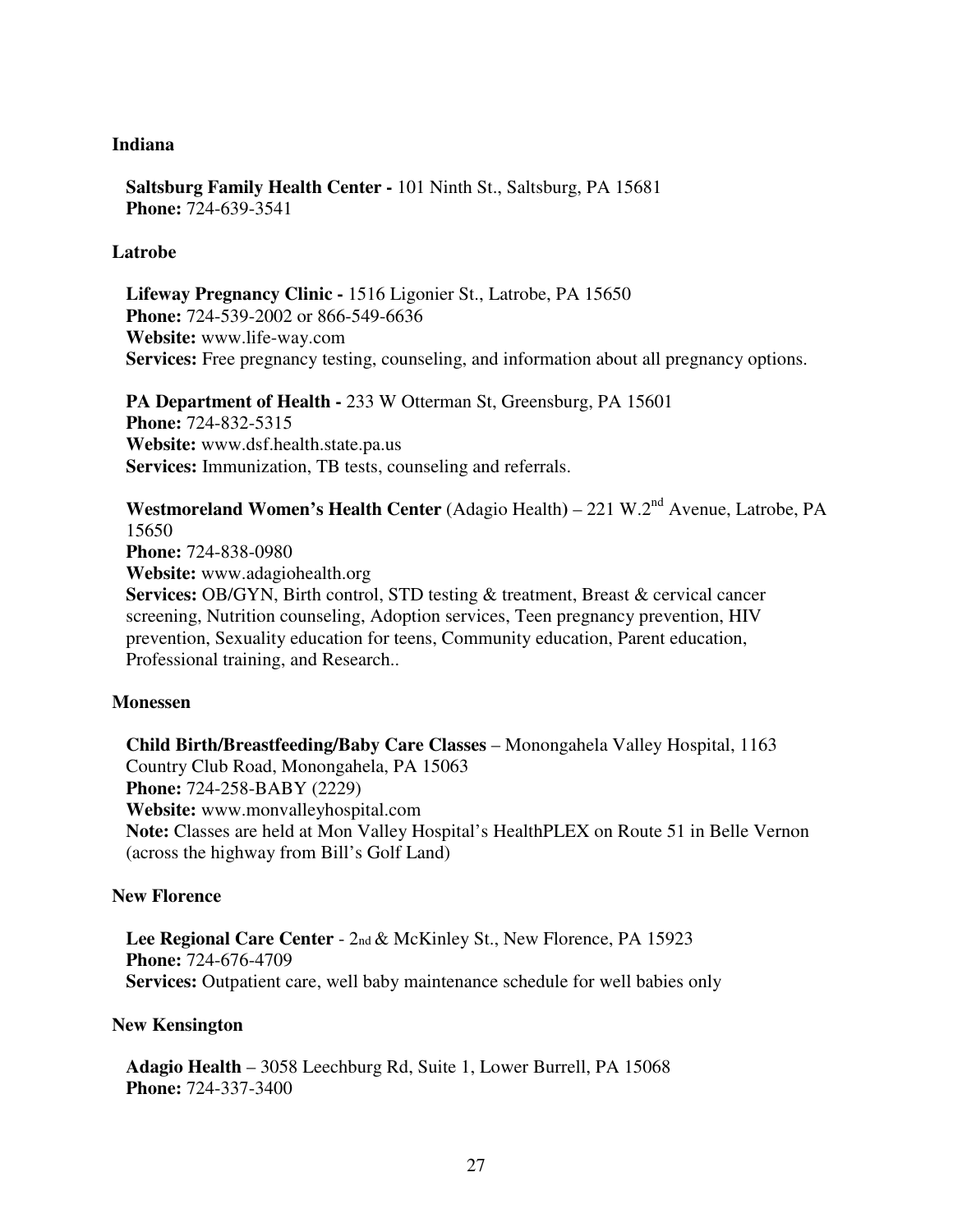#### **Website:** www.adagiohealth.org

**Services:** Includes OB/GYN, Birth control, STD testing & treatment, Breast & cervical cancer screening, Nutrition Counseling, Adoption services, Teen pregnancy prevention, HIV prevention, Sexuality education for teens, Community education, Parent education, Professional training, and Research.

**Community Health Clinic, Inc.** – 251 7th Street, Suite F *or* 943 4th Avenue, New Kensington, PA 15068

**Phone:** 724-335-3334 **Services:** Family practice, Immunization (children & adults), Mental health & wellness, OB/GYN with referral free mammogram, STD testing & treatment, HIV testing & counseling, Providing patients with help enrolling in medication programs, insurance, etc.

**Tri-City Life Center, Inc.,** 2920 Leechburg Road, Lower Burrell, PA 15068.

**Phone:** 724-339-9399 (24-hr. hotline)

**Website:** www.tri-citylifecenter.org

**Services:** Will offer you information about how to cope with an unplanned pregnancy and learn about the various alternatives available. Free pregnancy tests; free confidential counseling; support before and after childbirth; free food, clothing and furnishings for your baby; individual programs designed for your specific needs; parenting classes, post-abortion healing/counseling; 24-hr. hotline.

#### **Pittsburgh**

**Children's Hospital of Pittsburgh,** 4401 Penn Avenue Pittsburgh, PA 15224 **Phone:** 412-692-5325 **Website:** www.chp.edu

#### **Vandergrift**

**North Apollo Health Center** - 1903 Acheson Ave., North Apollo, PA 15673 **Phone:** 724-478-1161

#### **HOSPITALS**

#### **Greensburg**

**Excela Health - Westmoreland** - 532 West Pittsburgh St., Greensburg, PA 15601 **Phone:** 724-832-4000 **Website:** www.excelahealth.org

#### **Latrobe**

**Excela Health - Latrobe** - 121 W 2nd Ave., Latrobe, PA 15650 **Phone:** 724-537-1000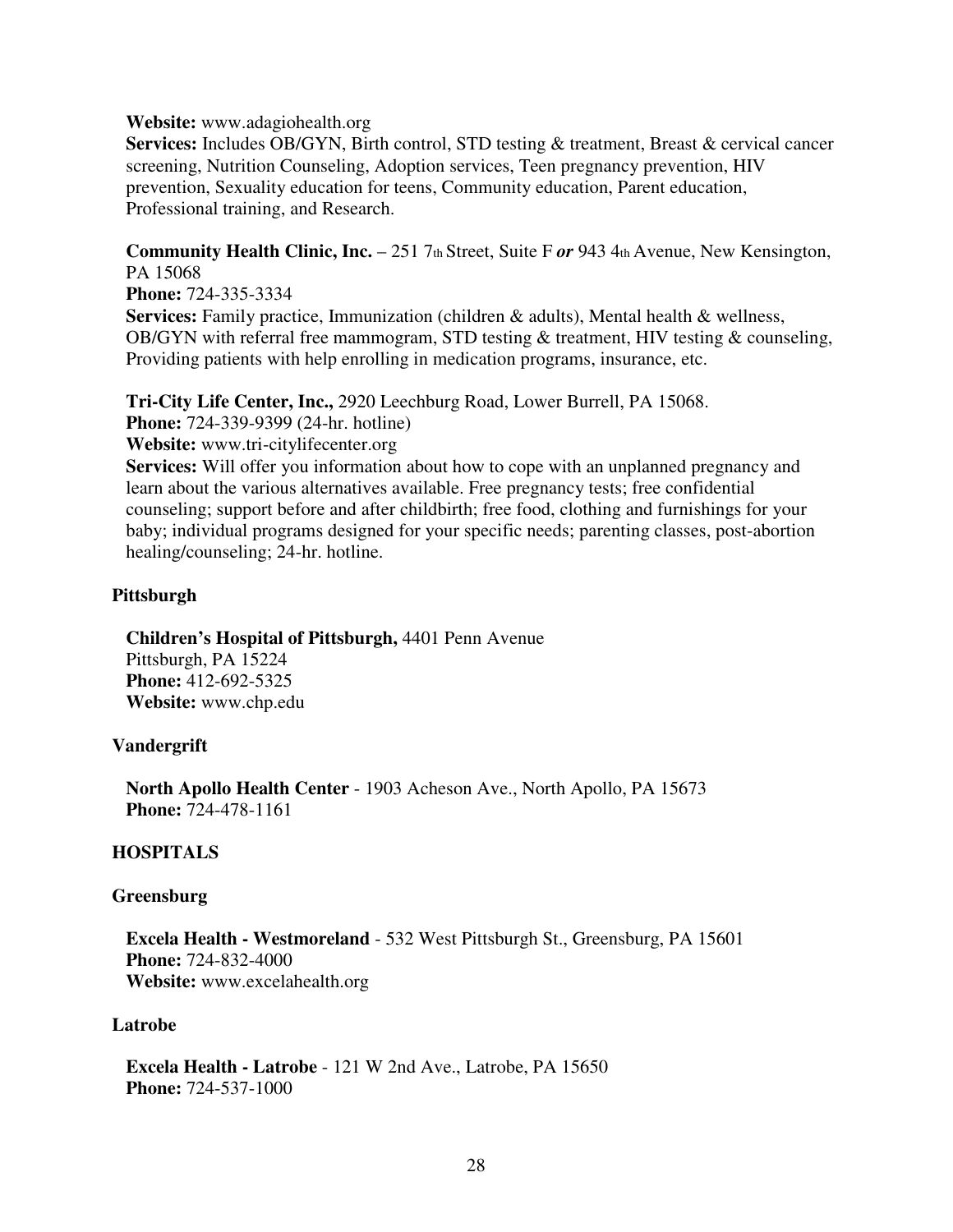**Website:** www.excelahealth.org

#### **Monessen**

**Mon Valley Hospital** - 1163 Country Club Road, Monongahela, PA 15063 **Phone:** 724-258-1000 **Website:** www.monvalleyhospital.com Services: occupational health, psychiatric health, critical & cardiac care, emergency care, rehabilitation, comprehensive oncology services, cardiac catherization & angioplasty, IMRT, same day surgical center, women's health center.

#### **Mt. Pleasant**

**Excela Health - Frick** - 508 South Church St., Mt. Pleasant, PA 15666 **Phone:** 724-547-1500 **Website:** www.excelahealth.org

#### **New Florence**

**Memorial Medical Center (Conemaugh Health System)** - 1086 Franklin St., Johnstown, PA 15905 **Phone:** 814-534-9000 **Website:** www.conemaugh.org

**New Kensington** 

**Alle-Kiski Medical Center**- 1301 Carlisle Street, Natrona Heights, PA 15065 **Phone:** 724-224-5100

**Citizens General Hospital** - 651 4th Ave, New Kensington, PA 15068 **Phone:** 724-337-5000

**UPMC St. Margaret – New Kensington Family Health Center –** 301 11th St., Suite C, New Kensington, PA 15068 **Phone:** 724-334-3640 **Services:** Available to patients of all ages.

#### **HEALTH COVERAGE / INSURANCE**

**Adult Basic Phone:** 1-800-GO-BASIC or apply online at www.compass.state.pa.us **Website: www.ins.state.pa.us Services:** Low cost health insurance for uninsured adults in Pennsylvania. Benefits are provided by Highmark Blue Cross Blue Shield. Income guidelines apply. Adults must not be eligible for medical assistance.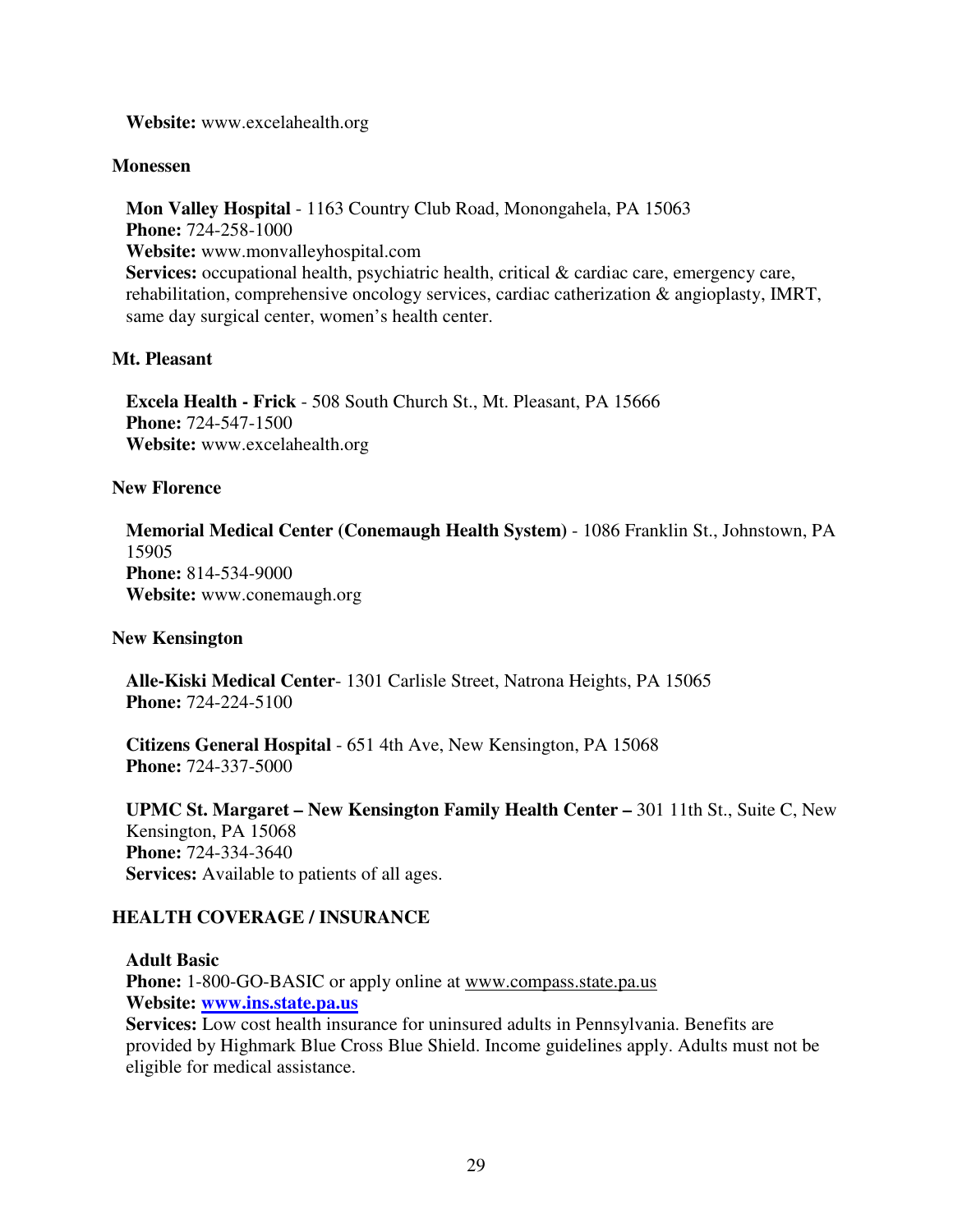# **Blue Cross/Blue Shield Complete Care**

**Phone** - 1-800-876-7639

**Services:** This plan requires the payment of a deductible/coinsurance and pays 80% for most care.

## **Blue Cross/Blue Shield Special Care Health Benefit Package**

**Phone:** 1-800-543-7105

**Services:** Designed for the working uninsured (western PA residents who are not enrolled in any healthcare plan through employer or government) coverage includes inpatient hospital stays; emergency care; diagnostic services; office/home visits; and preventive care. **Eligibility** may be affected by any pre-existing conditions.

**Fees: D**etermined by income. *\*\*If you are eligible for Special Care, your children MAY be eligible for free CHIP. Your family can be enrolled in both programs at the same time!*

# **CHIP**

**Gateway Health Plan** - US Steel Tower - Floor 41, 600 Grant St, Pittsburgh, PA 15219 **Phone:** 1-877-GATEWAY to enroll; Member Services 800-685-5209

**Website:** www.gatewayhealthplan.com

**Services:** This is an alternative to PA Department of Public Welfare's Medical Assistance program.

## **Healthy Baby Line**

**Phone:** 1-800-986-BABY (2229).

**Services:** Call to get information and referrals to medical providers and health care coverage programs.

# **Healthy Beginnings**

**Phone:** Medicaid Information Helpline 1-800-842-2020 or 1-800-905-5413 (County Assistance Office) to apply.

**Services:** If you are pregnant or have children up to age 18, Healthy Beginnings could provide you free health care for yourself and your children.

# **Healthy Beginnings Plus**

**Phone:** 717-772-6127 to leave message and someone will return your call.

**Website:** www.dpw.state.pa.us/Omap/provinf/hbpmapi.asp

**Services:** Basic maternity services, high risk maternity care, childbirth preparation classes, outreach visits, prenatal home nursing care, home health aide care,

homemaker services, psychosocial counseling, nutritional counseling, substance abuse counseling, genetic risk identification, prenatal parenting program, pregnancy aerobics, free transportation, free child care, and nutritional snacks. \*\* Currently, there are NO HBP providers in Westmoreland County.

**Eligibility:** This program assists low-income, pregnant women who are eligible for Medical Assistance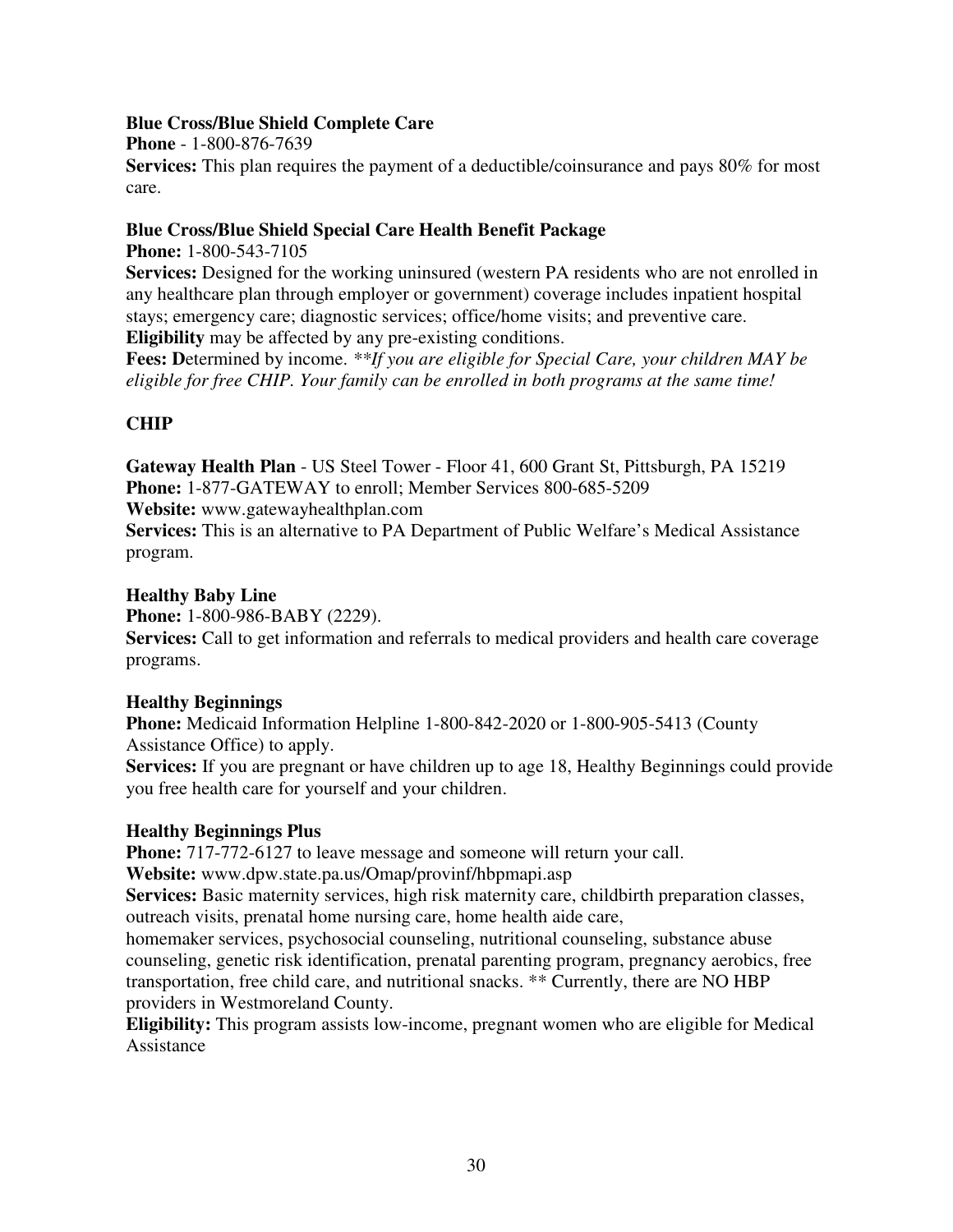## **Healthy Kids Line**

**Phone:** 1-800-986-KIDS (5437).

**Services:** Will answer questions and refer to various agencies to assist with the care of children.

**Highmark Caring Foundation – 620 Stanwix St, Pittsburgh, PA 15222** 

**Phone:** 1-888-224-4673

**Website: www.highmarkcaringfoundation.com**

**Services:** Provides health coverage for children birth to age 19 (school-aged children must be enrolled in school.) Services are free to children enrolled in the Pennsylvania CHIP program through Highmark in the 49-county area.

**HIPP PROGRAM** (Health Insurance Premium Payment Program) - PO Box H, Torrance, PA 15779

**Phone:** 1-800-684-7730

**Services:** This program is run by the PA Department of Public Welfare and is designed to help Medical Assistance recipients pay for their health care premiums at work if it costs less than using the Medical Assistance Program.

**Eligibility:** Person is employed and receiving medical assistance. Any active MA recipients who have access to medical insurance through employment are referred to HIPP.

**Unison Health Plan** – 300 Oxford Drive, Monroeville, PA 15146 **Phone:** 800-414-9025 **Website:** www.unisonhealthplan.com **Services:** Serves consumers enrolled in government-sponsored managed care programs.

# **UPMC for You Health Plan** – One Chatham Center, 112 Washington Place, Pittsburgh, PA 15219

**Phone:** 1-888-424-2972

**Website: www.upmchealthplan.com**

**Services:** Child health care, home health care, regular visits to your doctor, transportation, emergency care. The level of benefits depends on the coverage you have through Medical Assistance.

# **HEALTH SERVICES / SPECIAL NEEDS**

**A Child's Place at Mercy** - 1515 Locust St., Pittsburgh, PA 15219 **Phone:** 412-232-7200 **Website:** www.mercybehavioral.org/poc/view\_doc.php?type=doc&id=13233 **Services:** Focuses on providing care to children who are suspected to having been abused or neglected.

**The Arc of Westmoreland -** 316 Donohoe Road, Greensburg, PA 15601 **Phone:** 724-837-8159 **Website:** www.arcwestmoreland.org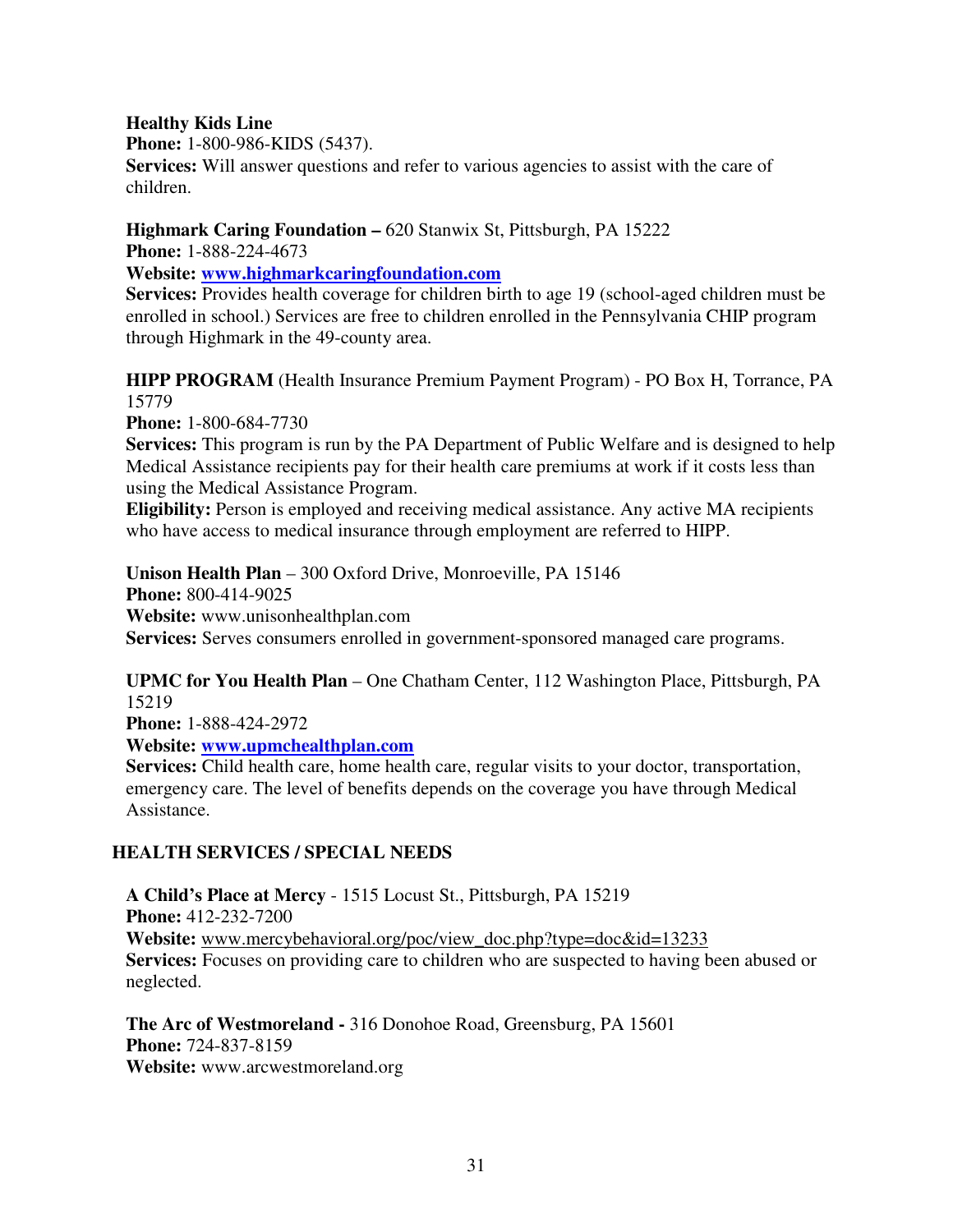**Services:** Committed to a "People First" approach which offers those with cognitive, intellectual and developmental disabilities and their families the supports, services and opportunities necessary to have freedom, choice and control in their lives. For over half a century, the agency continues to pursue its goal to enrich lives and empower persons with disabilities by providing quality programs, services and supports.

# **Center for Hearing and Deaf Services** -1011 Old Salem Road, Suite 102, Greensburg, PA 15601

**Phone:** 724-832-7601 (voice and TTD)

**Website:** www.hdscenter.org

**Services:** Provides a diverse and affordable program of quality diagnostic, rehabilitative and supportive services designed to address problems experienced by children and adults who are deaf, hard of hearing, or speech-impaired. Also serves as an information and referral source for this population and the general public.

# **The Children's Institute** – 1405 Shady Ave, Pittsburgh, PA 15217

**Phone:** 412-420-2400

**Website:** www.amazingkids.org

Services: Dedicated to promoting the well being of children, young people, and their families and to providing services that meet their special needs.

# **Clelian Heights School for Exceptional Children** -135 Clelian Heights Ln, Greensburg, PA 15601

**Phone:** 724-837-8120

**Website:** www.clelianheights.org

**Services:** Educational services for developmentally disabled, including: inclusive preschool (3-5 year olds); licensed private school that runs ten (10) months a year for students aged 5-21 years; adult vocational facility for adults over 21 years; residential opportunities including a group home for men, 2 apartment buildings, and dorms for children/adults attending school. **Fees:** Sliding scale

**Cystic Fibrosis Foundation, Western PA Chapter -** 810 River Ave. Suite 100, Pittsburgh, PA 15212

**Phone:** 412-321-4422 or 1-800-562-5395

**Website:** www.cff.org

**Services:** A non-profit donor-supported organization that assures the development of the means to cure and control cystic fibrosis and to improve the quality of life for those with the disease.

# **DePaul School for Hearing and Speech** - 6202 Alder St., Pittsburgh, PA 15206-4389 **Phone:**  412-924-1012

**Website:** www.speakmiracles.org **Services:** School to teach deaf or hard of hearing children to listen, speak and learn.

**Easter Seals of Western PA** - Corporate Office - 2525 Railroad St, Pittsburgh, PA 15222 **Phone:** 412-281-7244 or 1-800-587-3257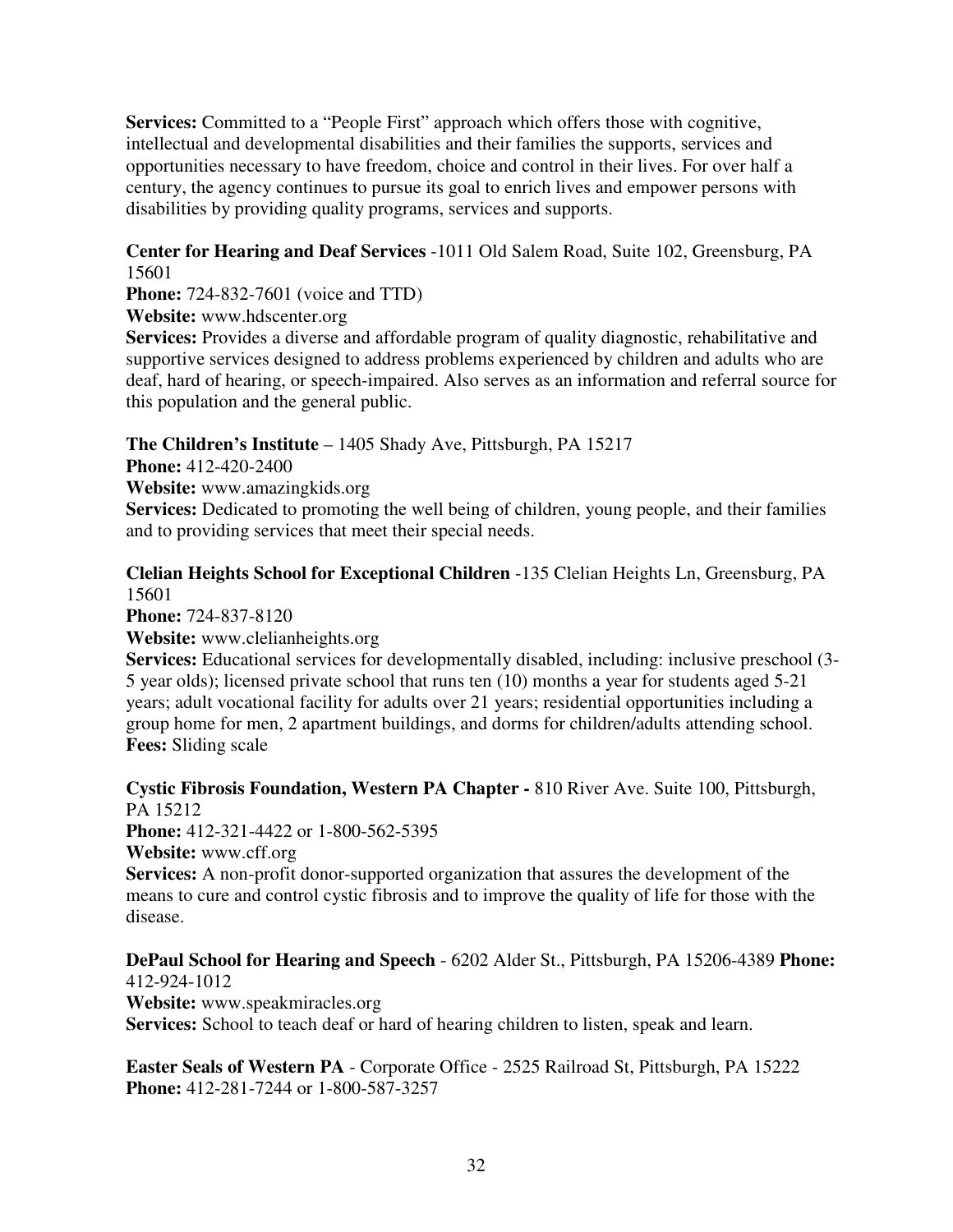**Website:** www.westernpa.easterseals.com

**Services:** Medical rehabilitation, job training and employment, adult day services, early intervention, support services, early education, recreation, and residential housing.

## **Epilepsy Foundation of Western PA** - Cardello Bldg - 1501 Reedsdale St, Suite 3002,

Pittsburgh, PA 15233 **Phone:** 412-322-5880 or 1-800-361-5885 **Website:** www.efwp.org **Services:** A private, non-profit service organization providing public education and supportive services to individuals and families affected by epilepsy/seizure disorders.

**Family Resource Program** (A program of the ARC Westmoreland) - 316 Donohoe Rd.,

Greensburg, PA 15601 **Phone:** 724-837-8159 ext 164 **Website:** www.arcwestmoreland.org/frs.html **Services:** Designed to help guide families to the supportive services they need throughout their lifetime. Emphasizes family support and individual empowerment to live the life they choose, to use their own hopes and dreams to succeed.

**Kiski Valley Opportunities Unlimited, Inc.** - 129 Columbia Ave, PO Box 305, Vandergrift, PA 15690 **Phone:** 724-567-7799 **Website:** www.kvou.org **Services:** Community living arrangements for developmentally delayed adults. **Eligibility:**  Westmoreland County resident, ages 18 and over. **Fees:** Based on income of individual.

**March of Dimes** - 650 Smithfield St. Suite 1180, Center City Tower, Pittsburgh PA 15222. **Phone:** 412-391-3191 **Website:** www.marchofdime.com **Services:** Non-profit organization dedicated to improving the health of babies by preventing birth defects, premature birth and infant mortality.

**Mental Health Association America –** 409 Coulter Ave., Ste. 4, Greensburg, PA 15601 **Website:** www.mhawc.org **Phone:** 724-834-6351 or 1-800-871-4445

**National Association for Parents of Children with Visual Impairments** - PO Box 317, Watertown, MA 02471 **Phone:** 1-800-562-6265 **Website:** www.spedex.com/napvi/

This is a national organization that enables parents to find information and resources for their children who are blind or visually impaired, including those with additional disabilities**. Fee:** Parent and families - \$25.00 per year.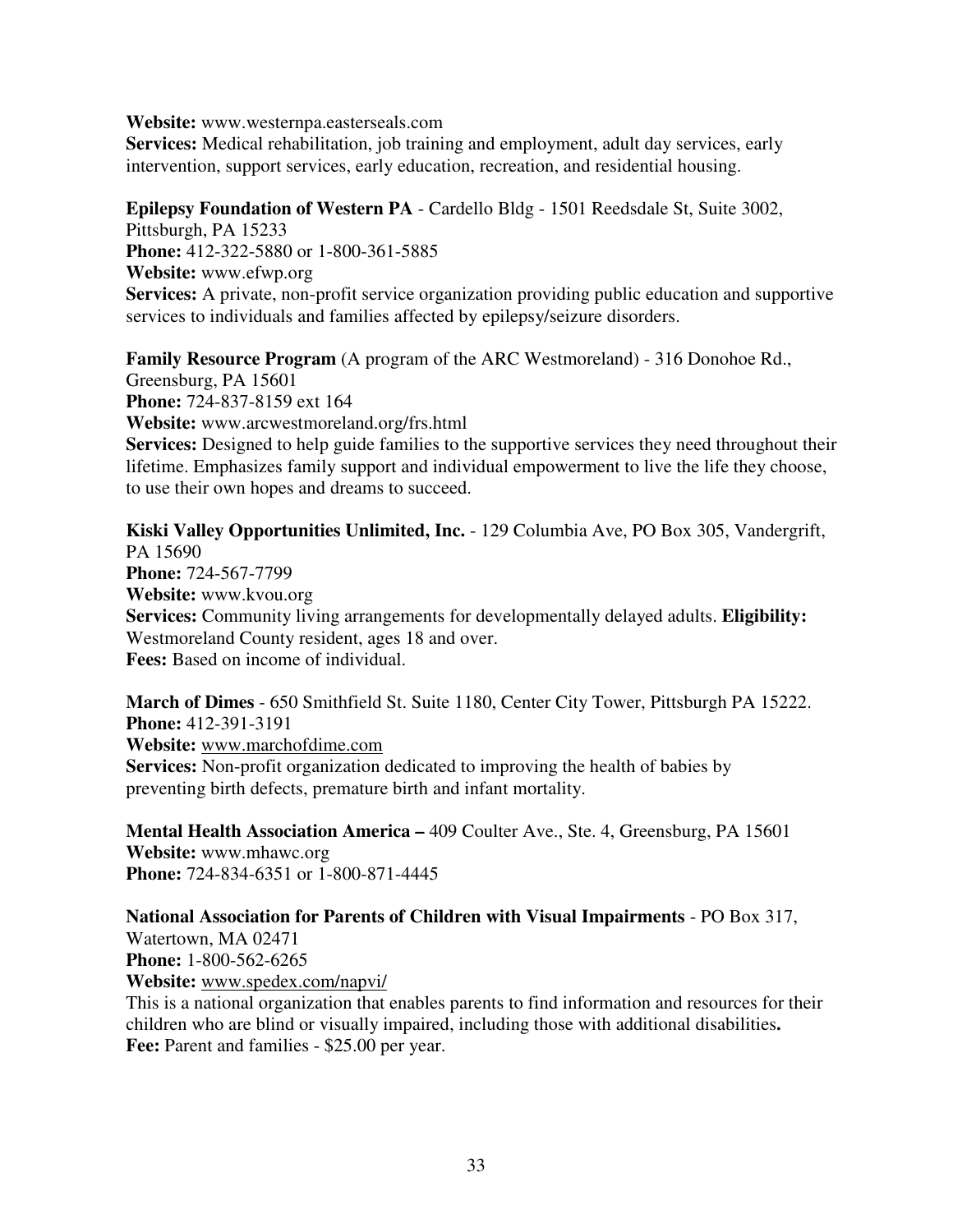#### **Shriner's Hospital**

**Phone:** 1-800-237-5055 (Toll-Free Referral Line) **Website:** www.shrinershq.org **Services:** Children up to the age of 18 with orthopedic conditions, burns, spinal cord injuries, and cleft lip/palate are eligible for admission and receive all care in a family-centered environment at no charge regardless of financial need.

**Speech and Hearing Program** - Westmoreland Intermediate Unit, Special Education Office, 102 Equity Dr, Greensburg, PA 15601 **Phone:** 724-836-2460

#### **United Cerebral Palsy/Community Living and Support Services (UCP/CLASS):** UCP of

Pittsburgh, 4638 Centre Ave, Pittsburgh, PA 15213 **Phone:** 412-683-7100

**Website:** www.ucpclass.org

**Services:** UCP/CLASS is driven by organizational values that foster community inclusion for people with disabilities. UCP/CLASS offers a variety of individualized services ranging from independent living skills training in the classroom to the community-based case management for social, recreational, and residential supports.

**The Watson Institute**- 301 Camp Meeting Road, Sewickley, Pennsylvania 15143 **Phone**: (412) 741-1800 or 1(866) 893-4751

**Website**: www.thewatsoninstitute.org

**Services:** Provides programs that serve the needs of children with autism spectrum disorders, neurological impairments or serious emotional challenges with diagnostic, educational and therapeutic support; support to the families of these children through education, counseling, wraparound, outpatient services and respite programs; and training and technical support to educators, psychologists, therapists and others working in this field.

**Westmoreland Case Management & Supports, Inc.** - 770 E. Pittsburgh St., Greensburg, PA 15601

**Phone:** 724-837-1808 or 1-800-353-6467; 24 Hour Crisis Hotline 1-800-836-6010 **Website:** www.wcsi.org

**Services:** Provides early intervention services and case management for children birth - 3 years of age. MR/MH, Title 19, birth – adult.

**Westmoreland County Mental Health/Mental Retardation Program** - 40 N. Pennsylvania Ave., Greensburg, PA 15601, Administrator's Office **Phone:** 724-830-3617; 24 Hour Crisis Hotline - 1-800-836-6010 **Website:** www.co.westmoreland.pa.us/mhmr/site/default.asp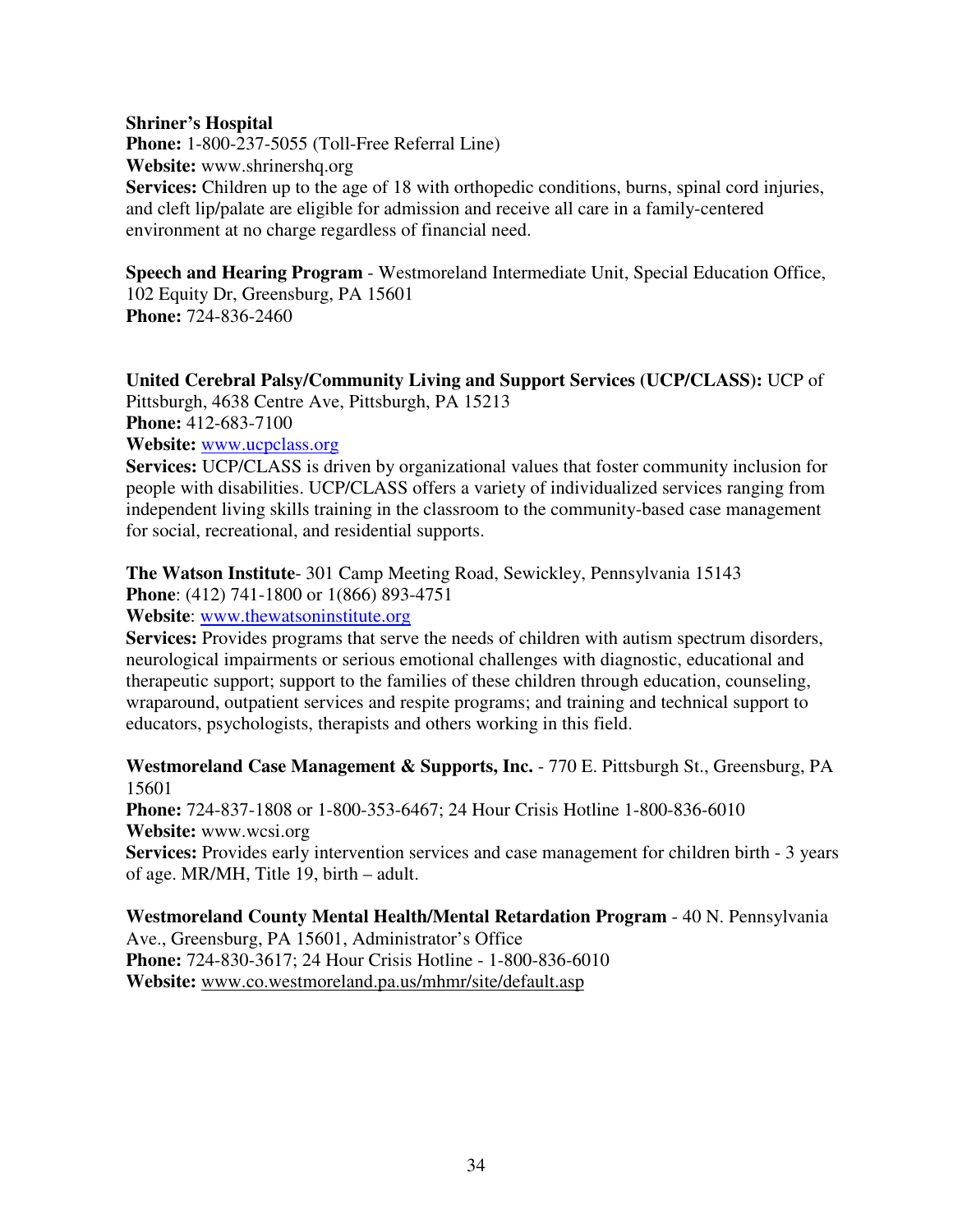# ►**GENERAL INFORMATION**◄

**Birth Certificates (PA Department of Health)** - Division of Vital Records, Attn: Birth Unit, 101 S. Mercer St, Central Building, Room 401, PO Box 1528, New Castle, PA 16101 **Phone:** 724-656-3100 or 877-PA-HEALTH. **Website:** www.dsf.health.state.pa.us/health/cwp/view.asp?a=168&Q=229939 **Services:** Birth Records \$10.00, Death Records \$9.00, Marriage & Divorce Records – fee varies. Make checks payable to Vital Records. *Check website for information needed and application.* 

#### **Driver's License Photo Centers**

**Phone:** 1-800-932-4600 **Website:** www.dmv.state.pa.us

**Greensburg Photo Center** - 770 East Pittsburgh St, The Davis Center, Greensburg, PA 15601 **Phone:** 724-836-5255, **Driver's License Testing Center Phone:** 724-832-3277

**Belle Vernon Photo Center -** 960 Rostraver Rd, Tri-County Plaza, Belle Vernon, PA 15012 **Phone:** 724-929-6314

**New Kensington Photo Center** - 1600 Greensburg Rd., New Kensington, PA 15068 **Phone:** 724-335-9130

**Social Security Administration -** 122 W 3rd St, Greensburg, PA 15601 **Phone:** 724-837-9718 (Greensburg) or 724-337-0181 (New Kensington) or toll free 800-772- 1213 **Website:** http://www.socialsecurity.gov/

**Services:** To obtain a duplicate social security card or for questions about disability, benefits etc

**Utilities – Bureau of Consumer Services,** PA Public Utilities Commission, P.O. Box 3265, Harrisburg, PA 17105-3265 **Consumer Questions & Complaints – 1-800-782-1110 Terminations - 1-800-692-7380 Electric Choice – 1-888-PUC-FACT Website:** www.puc.state.pa.us/General/Com\_Org/bur\_conservices.aspx

# **Dollar Energy Fund**

**Phone:** 800-222-8848

Website: http://www.dollarenergy.org/

**Services:** A seasonal program to assist residents with energy bills. For those who's electric or gas is shut off, the program usually opens in October. For those who need help with utility bills, the program usually opens March 1. Eligibility is determined by income as well as effort to pay. Applications are taken by County Information and Referral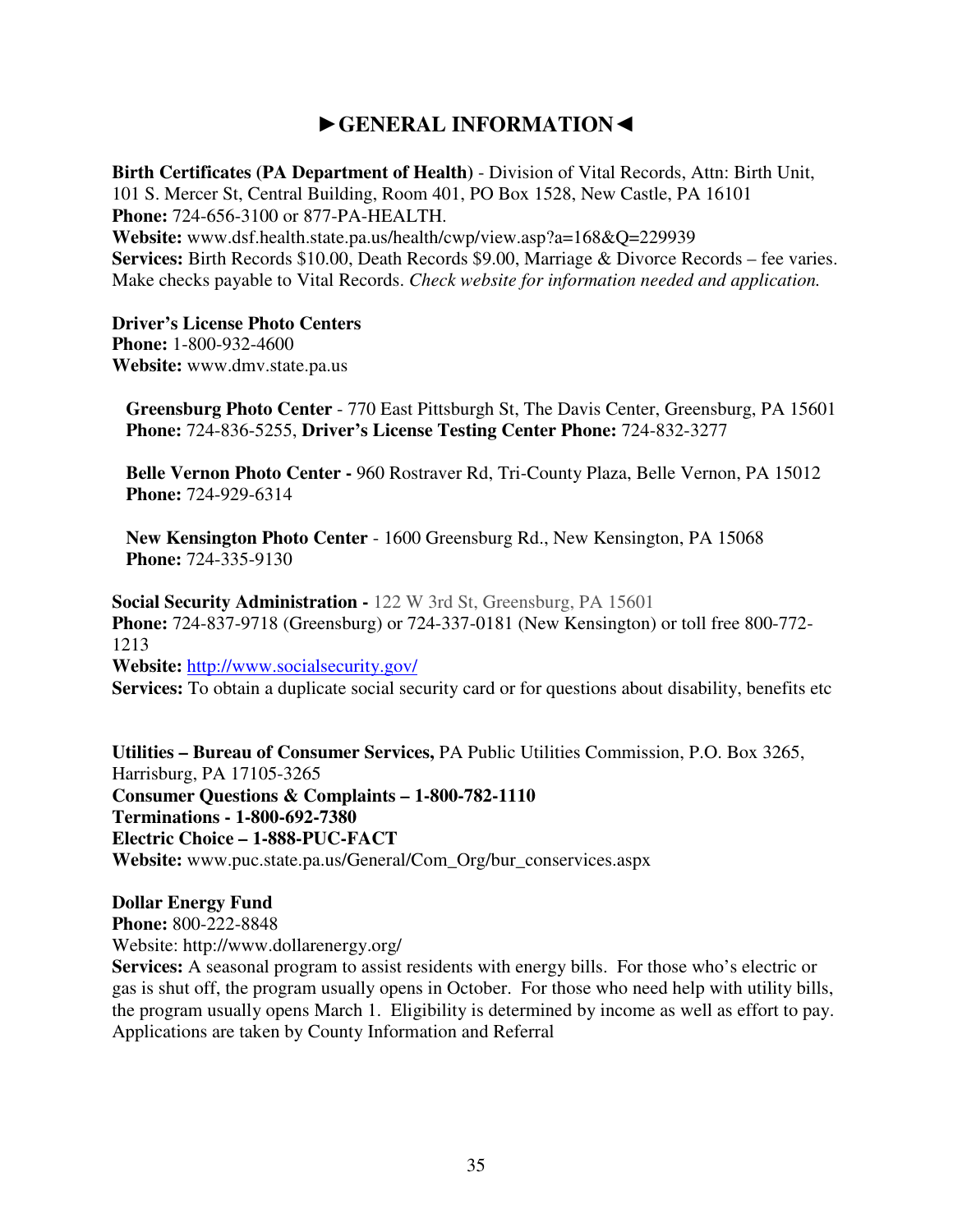**Energy Assistance Phone:** 724-832-5524 **Services:** A seasonal program to help those who qualify with heating oil, kerosene, gas bills and electric bills etc. The program typically runs from November through March.

**Westmoreland County Information and Referral Helpline** - 2 N. Main Street, Suite 108A, Greensburg, PA 15601 **Phone:** 724-836-2020 or 24 Hour Helpline 1-800-222-8848 **Services:** A comprehensive information and referral service

# **HELPFUL WEBSITES**

www.staywarmpa.com- This website is designed to provide information so that PA's most vulnerable citizens remain safe and warm during the winter season. **Phone:** 1-866-550-4355

www.heretohelp.pa.gov/portal/server.pt - This website is run by the commonwealth to make it easier for citizens to find the resources they need through existing government programs to help make ends meet during the economic crisis. Resources are grouped by the following topics: employment, family services, housing, older Pennsylvanians, and economic development.

www.communityassetspa.org**-** This free, public access community network is designed to help people search their local area for assistance with health care, housing, food and nutrition, child care, emergency shelter, employment, and more.

# ►**HOUSING**◄

# **APARTMENT SEARCH TIPS**

- 1. Advocate for yourself. It is perfectly ok to share your financial limitations and ask if there are any specials/ deals for students, young people, or individuals in your specific situation. Usually if you ask over a period of time, the company will reveal some sort of discount or benefit they can provide.
- 2. Complete a monthly budget before searching for an apartment. This will let you know how much you have to spend on an apartment. Be sure to include utilities (electricity, phone etc.).
- 3. Find out how much the phone company and electric company charge for deposits and for hookup. There will likely be an initiation or start-up fee.
- 4. Best bet for trying to find an apartment will be friends or co-workers. Start by asking if anyone needs a roommate. Next best would be the classified ads in the local newspaper; some cities have apartment guides that you get from convenience stores. There are also classified ads on the web. Craiglist.com is a site many people use to find housing. Last would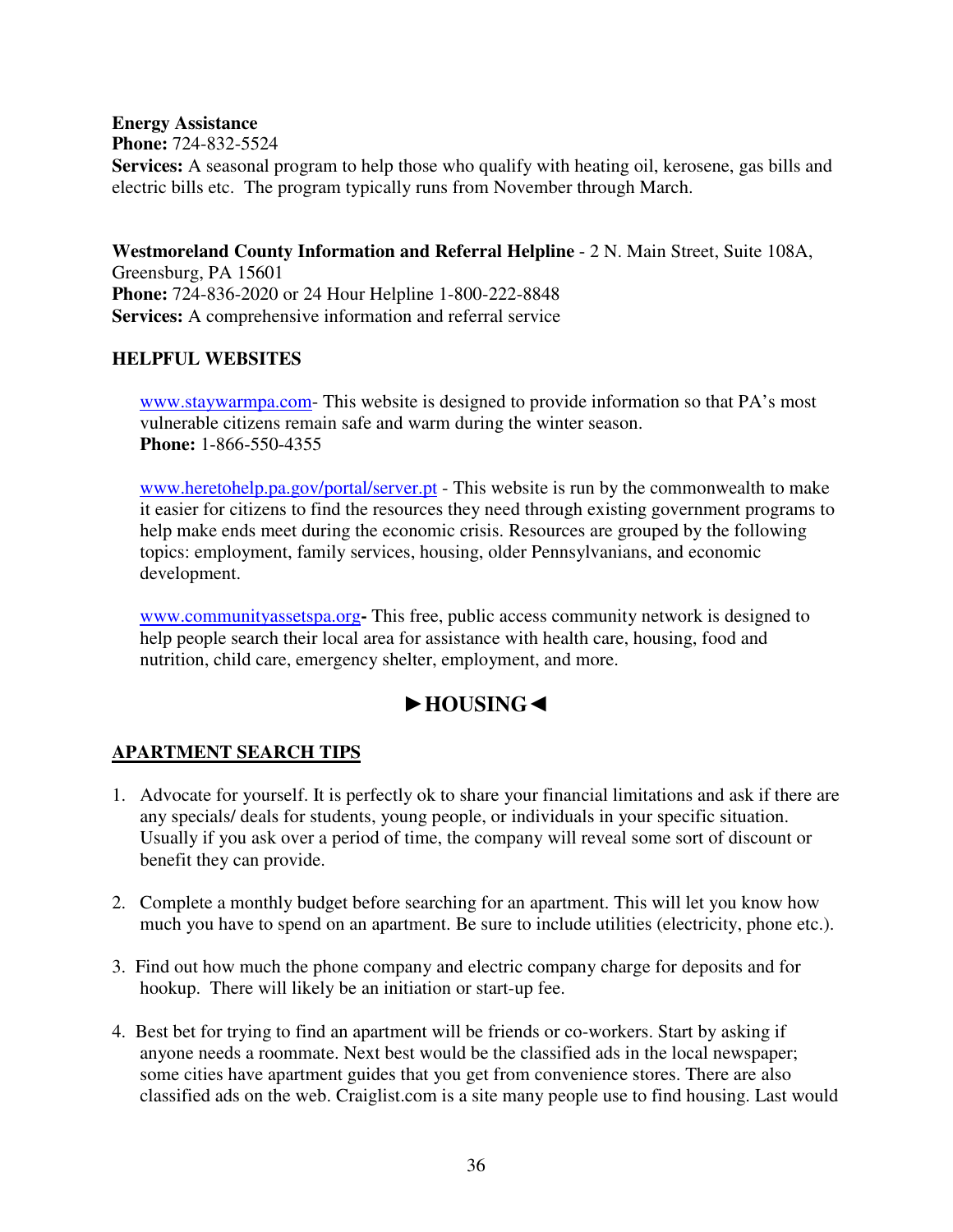be an apartment search company. However, be very careful if it is a search company. They could charge a large fee, or they could be working for certain apartments and not show you other more affordable apartments.

- 5. It is usually best to take a copy of the lease with you and review it with someone you trust before signing it yourself. Although signing a document only takes a few seconds, your signature is binding and can lead to various legal and financial problems if you later decide not to or are unable to honor your lease. If you sign a lease, look very carefully at the section that deals with deposits and last month's rent. Usually, apartments ask for a deposit and the first and last months rent in advance. If you leave the apartment before the lease ends, or if you leave the apartment in bad condition, you could lose both of these. Ask questions before you sign!!!
- 6. The landlord should pay for repairs of plumbing, air conditioning/heating, major appliances that come with the apartment and electric wiring, unless the damage is caused by abuse. Check the lease to be sure that the landlord has not worded the lease to say that you will have to pay these things. If you put a hole in the wall, or damage a window or door, or floor covering, you will have to pay to have these fixed or lose your deposit when you leave.
- 7. If you are looking at an apartment complex, try to get an apartment close to laundry, and other facilities, but not overlooking the dumpster.
- 8. Find out what late penalties are assessed if you pay late. Many complexes charge a late fee of \$50.00 or so if the payment is late after just a few days, with a daily late fee added.
- 9. Find out if there is a pet deposit, and what pets are allowed.
- 10. Never sign a lease without very carefully walking through the entire apartment, checking for damage or problems. Never sign a lease for an apartment after just looking at the model apartment. Write down what damage is already in the apartment and have the landlord sign and date this paper (the best bet would be to write these on the lease and have the landlord initial each damaged item).
- 11. Find out what rules and regulations the apartment has, rules about noise, friends, hobbies or other restrictions. Do they allow you to practice with musical instruments, etc.
- 12. Is the apartment close to buses, subways or other types of transportation, even if you have a car, this will be important if your car breaks down.
- 13. What odors are around the apartment, what industry that could be noisy or smelly? Are there any trains that come close, etc.

14. Usually you can find a few tenants that will be willing to share with you their experience of living at the particular apartment complex. This is a great way to get information about the actual conditions of living there.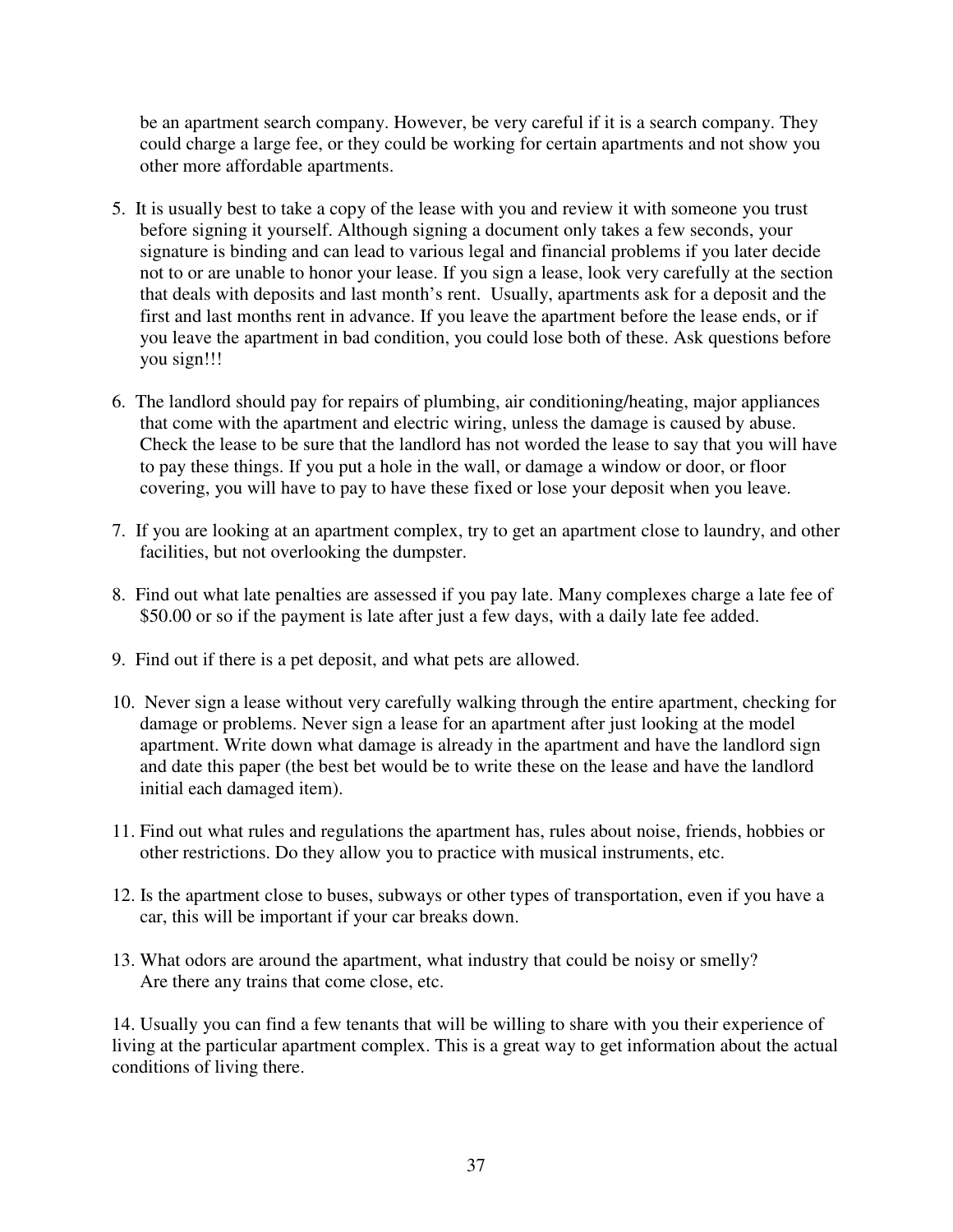# **APARTMENT CHECKLIST**

Below is a basic checklist you should look for when you go to visit a new apartment.

- \_ Working refrigerator
- \_ Working stove/oven
- Light switch
- \_ Electrical Outlets
- \_ Closet Space
- Flush the toilet
- \_ Turn on the faucet
- \_ Check the doorknob on all doors
- \_ Check all the windows

# **HOUSING RESOURCES**

**Allegheny Valley Association of Churches –** 1913 Freeport Rd, Natrona Heights, PA 15065 **Phone:** 724-226-0606

**Website:** www.avaoc.org

**Services:** A Christian agency composed of churches working together to meet the spiritual, social and physical needs of the community. Programs include: food bank; emergency assistance; interfaith hospitality network (overnight lodging, day center, contact with social service agencies, transportation); energy assistance; supportive service.

# **Habitat for Humanity**

- ● **Central Westmoreland**  PO Box 516, Greensburg, PA 15601 **Phone:** 724-523-0308
- ● **Allegheny Valley**  PO Box 147, Natrona Heights, PA 15065 **Phone:** 724-339-2777
- ● **Kiski Valley**  c/o Gretchen Swecker, 2003 Penns Ct, Murrysville, PA 15668  **Phone:** 724-733-2590

**Website:** www.habitat.org

**PHFA -HEMAP** (Homeowners Emergency Mortgage Assistance Program) - P.O. Box 15530, Harrisburg, PA 17105-5530 **Phone:** 717-780-3940 or 1-800-342-2397 **Website:** www.phfa.org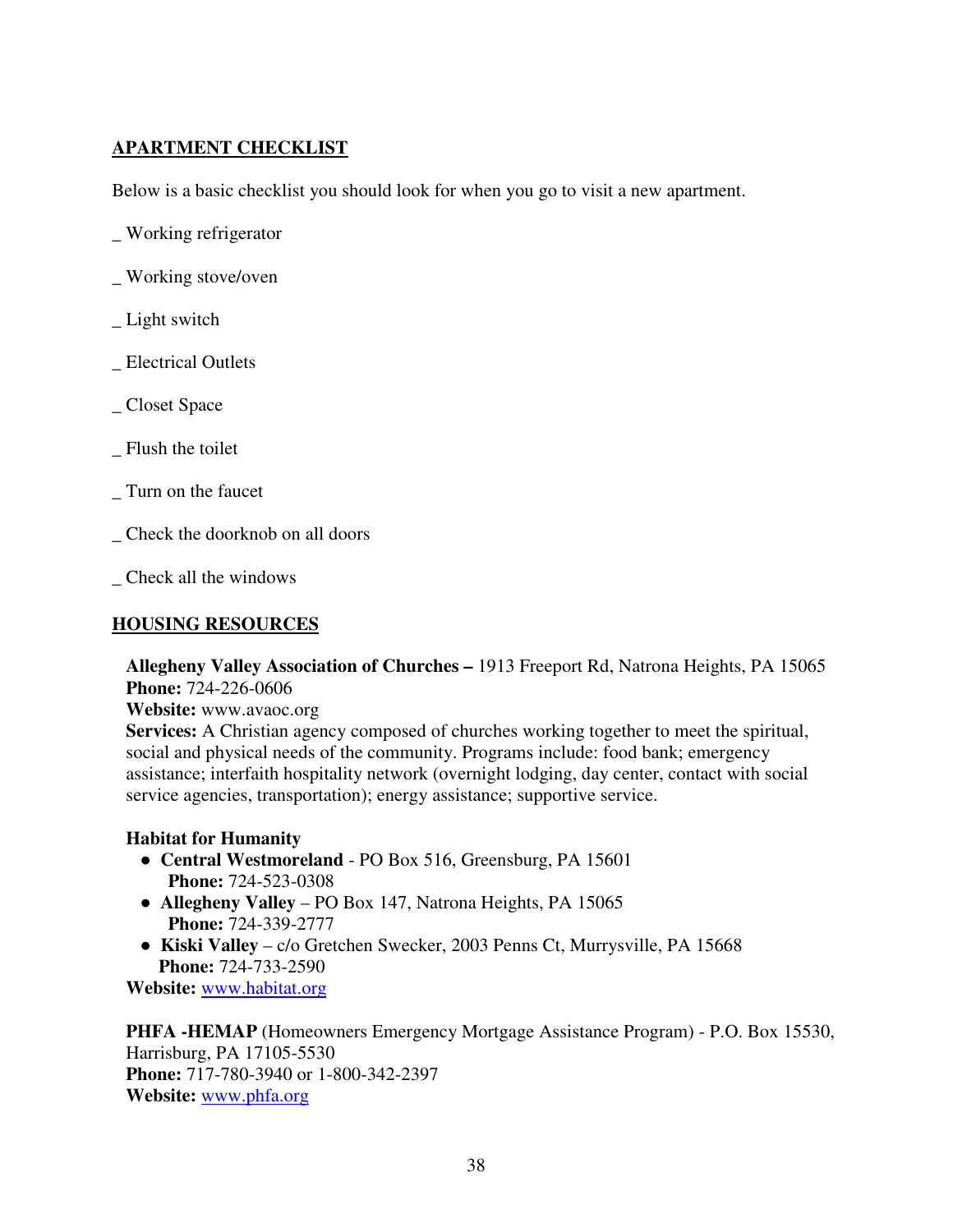**Services:** Loan program designed to help PA homeowners who are financially unable to make their mortgage payments and are in danger of losing their homes to foreclosure.

**US Department of Housing & Urban Development** – Heinz 57 Building, 339 Sixth Ave, Pittsburgh, PA 15222 **Phone:** 412-644-6428 **Housing Discrimination Hotline:** 1-800-669-9777 **Website:** www.hud.gov

**Westmoreland Community Action-** 226 South Maple Avenue, Greensburg PA 15601 **Phone:** 724-834-1260 or 1-800-816-0022

**Website:** www.westmorelandca.org

**Services:** We help individuals and families that need support, education, housing, or social services to improve their standard of living and become more self-sufficient. From child development programs to employment programs, from emergency assistance to mental heath, WCA has a variety of programs to help you and your family improve your lives.

**Westmoreland County Energy Assistance** - (LIHEAP), 599 Sells Lane, Greensburg, PA 15601

**Phone:** 724-832-5524 or **LIHEAP Hotline** 1-866-857-7095

**Services:** A seasonal program to help those who qualify with heating oil, kerosene, gas bills and electric bills, etc. The program typically runs from November thru March.

**Westmoreland County Housing Authority –** 154 S. Greengate Road, Greensburg, PA 15601 **Phone:** 724-832-7258 or 1-800-WCHA-Now (924-2669)

**Website:** www.wchaonline.com

**Services:** WCHA is committed to providing, managing and maintaining quality, affordable housing that is safe to all eligible families in Westmoreland County. Programs include Family Self Sufficiency, Homeless Assistance, Homeownership, Section 8 Information, HOPE in Life Center.

**Westmoreland County Weatherization Program** – WCHA, 154 S. Greengate Rd,

Greensburg, PA 15601

**Phone:** 724-832-9460

**Services:** After an audit of the home, services may include additional insulation, weatherstripping, caulking, door sweeps, clean and service of the heating unit, hot water conservation measures and more.

# **PUBLIC HOUSING / APARTMENTS**

Sometimes families have to deal with crisis situations and aren't sure where to turn. Listed below are some suggestions that may be helpful:

**Public Housing** is town houses or projects. As long as you live there, you get reduced rent. **You don't take the reduced rent when you leave this housing.**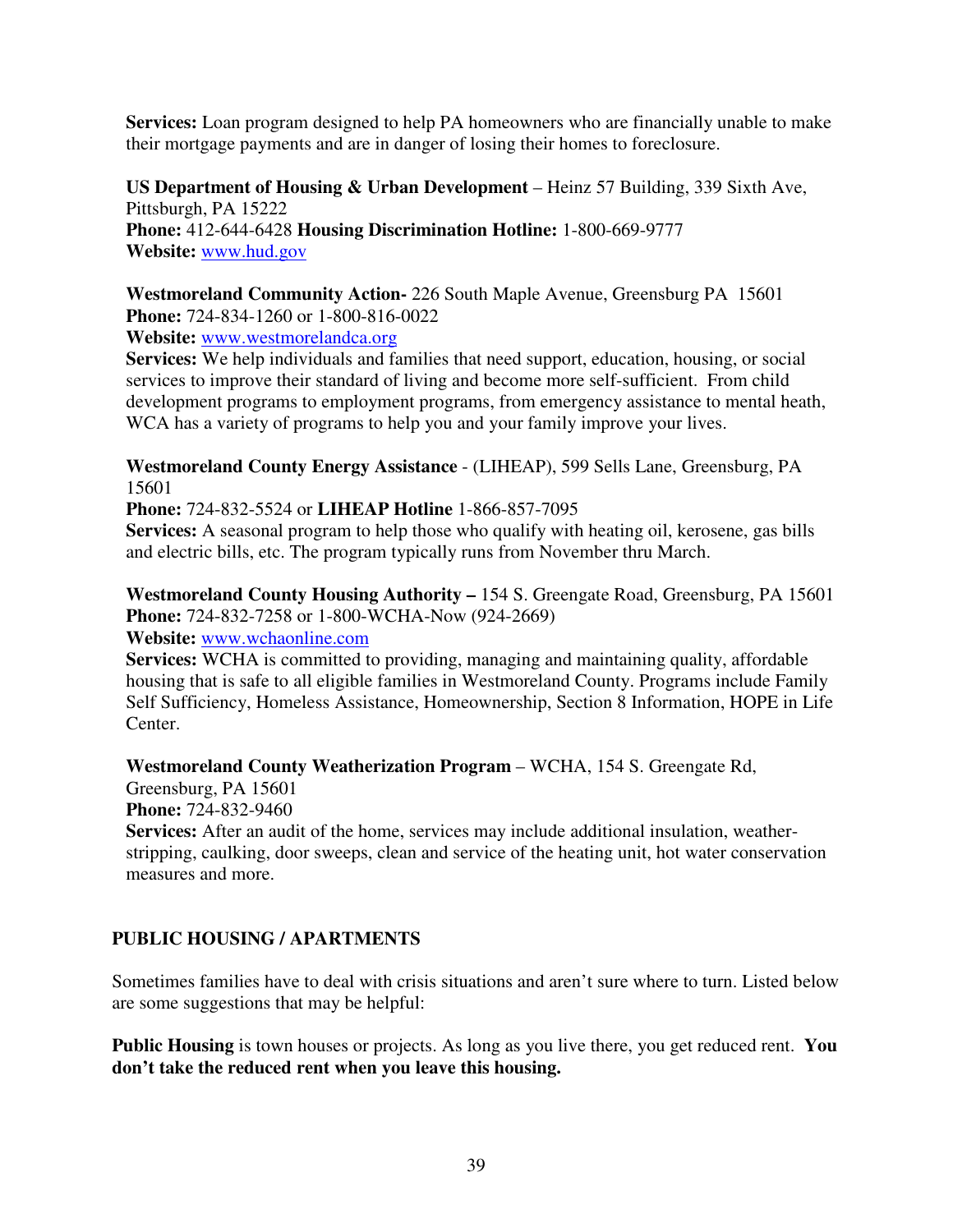**Section 8 Housing:** You receive a certificate or voucher that you take with you to private landlords. The housing will need to be inspected by a Section 8 inspector before you can move in. You have to sign a one-year lease. **You can take the certificate or voucher to another place once your lease is up.**

If you fall behind in your rent, you may be eligible for rental assistance through the Homeless Assistance Program at Westmoreland County Housing Authority providing you have not already received help from the program in the past twelve months.

If you're facing eviction or homelessness for reasons other than domestic violence, you may contact the **Homeless Assistance Program** at the Housing Authority.

If you become homeless due to domestic violence, contact the Center Against Domestic  $\&$ Sexual Violence, then contact Westmoreland County Housing Authority. Certain situations may meet the criteria for emergency housing and move your name to the top of the list. If you have already completed a Section 8 application, you still need to contact them to let them know your situation has changed. If you do not go to a shelter to leave your current situation, you need to contact the Homeless Assistance Program at Westmoreland County Housing Authority (WCHA) to apply for help with the first month's rent and the security deposit.

If you become homeless due to a fire, tornado, etc., you will need to contact the local Red Cross for immediate assistance. They may be able to help with temporary shelter, as well as help with food and clothing. You could also contact the Homeless Assistance Program for emergency housing assistance. You will need a letter from Red Cross to verify your need for housing. You may also be eligible for seven nights' lodging. You would also need to apply for Section 8 housing. If you're already on the list, let them know about your emergency situation.

# **Westmoreland County Housing Authority:**

- ● **Greensburg 724-832-7258**
- ● **Monessen 724-684-7704**
- ● **New Kensington 724-337-7444**
- ● **Toll-Free 1-800-WCHA-NOW (924-2669)**

#### **Derry**

- ● **Derry Manor**  118 W. Fourth Ave., Derry, PA 15627 **Phone:** 724-694-8774
- ● **Derry Round House Court**  100 Hayes St, Derry, PA 15627 **Phone:** 724-694-6010
- ● **Derry Townhouses**  1116 Murtha Way, Latrobe, PA 15650 **Phone:** 724-532-1415

#### **Greensburg**

- ● **Eastmont Estates**  737 Eastmont Drive, #2C, Greensburg, PA 15601  **Phone:** 724-838-0818
- ● **Greensburg Townhouses**  Fox Hill Street, Greensburg, PA 15601  **Phone:** 724-532-1415
- ● **Hawksworth Gardens**  750 N. Main St, E3, Greensburg, PA 15601  **Phone:** 724-837-4146
- ● **New Salem Acres**  100 Luzerne St, Greensburg, PA 15601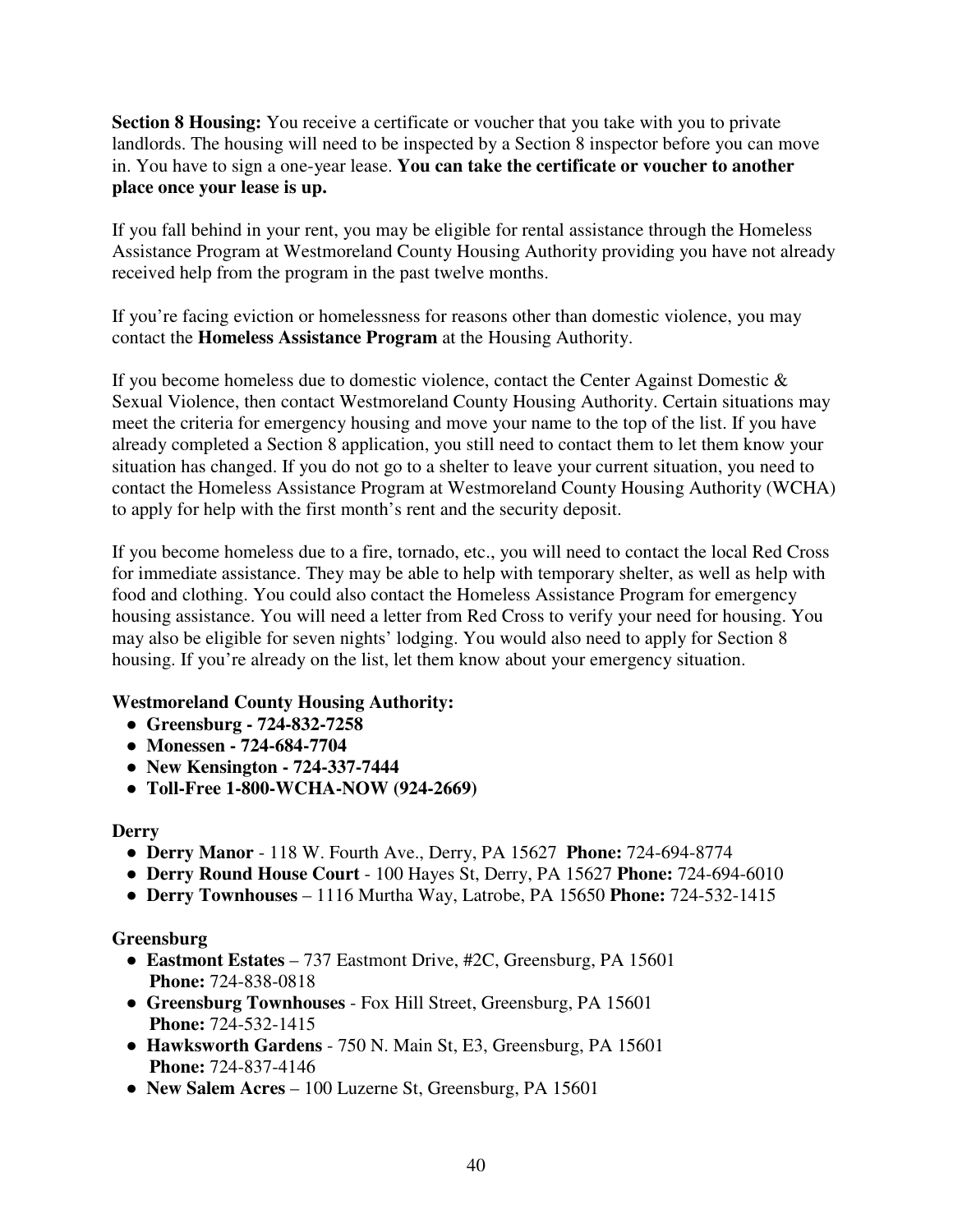**Phone:** 724-836-5260

# **Hempfield**

- ● **New Stanton Commons**  Sunny Ln, Hunker, PA 15639 **Phone:** 724-696-3050
- ● **Huntingdon Village Apts.**  4 Huntingdon Village, Hunker, PA 15639  **Phone:** 724-696-4015
- ● **New Stanton Manor**  510 Wentsler Ave., New Stanton, PA 15672  **Phone:** 724-925-8240

# **Irwin/ North Huntingdon**

- ● **Mark Haven Apts.**  740 Robbins Station Rd, N. Huntingdon, PA 15642  **Phone:** 724-864-3025
- ● **West Hempfield Townhouses**  408 Lenhart Ave, Irwin, PA 15642  **Phone:** 724-863-9859

# **Jeannette**

- ● **Jeannette Gardens**  922 Evans St., Jeannette, PA 15644 **Phone:** 724-527-2060
- **Jeannette Townhouses** (bldgs at 3 sites) St. Clair St., Whiteman St., & Altman Road, Jeannette, PA 15644 **Phone:** 724-863-9859

# **Latrobe**

- ● **Derry Townhouses**  1116 Murtha Way, Latrobe, PA 15650 **Phone:** 724-532-1415
- ● **Holiday Acres Apts.**  700 Mitchell Dr., Latrobe, PA 15650 **Phone:** 724-539-7010
- ● **Latrobe Townhouses**  (bldgs at 3 sites) Ligonier St., Laveen St. & Monroe St., Latrobe, PA 15650 **Phone:** 724-532-1415

# **Monessen**

- ● **Highland Manor**  1000 Highland Ave., Monessen, PA 15062  **Phone:** 724-684-4431
- ● **Park Manor**  Park Manor Dr Monessen, PA 15062 **Phone:** 724-684-7705
- ● **Rostraver Apt. Rentals**  214 Mathews Rd, Belle Vernon, PA 15012  **Phone:** 724-684-3210

# **Mt. Pleasant**

- ● **Maple Hill Apartments**  323 Maple Hl, #100, Mt. Pleasant, PA 15666  **Phone:** 724-547-4035
- ● **Pleasant Manor**  Church Road, Mt. Pleasant, PA 15666 **Phone:** 724-547-9904
- ● **Ridgeview Apts.** 100 Ridgeview Court, Mt. Pleasant, PA 15666  **Phone:** 724-547-6400

# **New Florence**

- ● **New Florence Manor**  100 Osborne St., New Florence, PA 15944  **Phone:** 235- 2716
- ● **St. Clair Manor**  100 Kuvinka Ave., Seward, PA 15954 **Phone:** 814-446-5153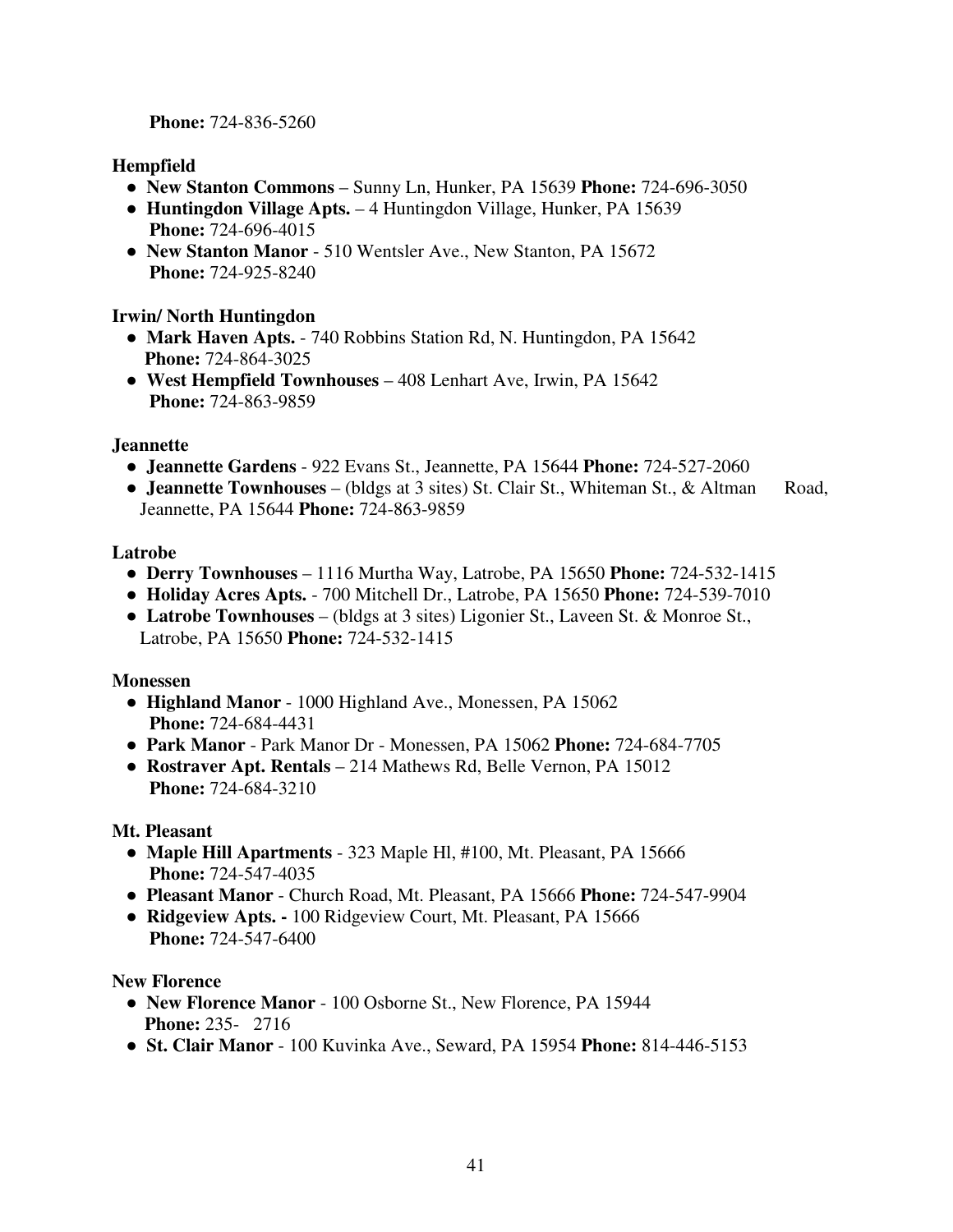**New Kensington** 

- ● **Arnold Manor**  1632 Horne Blvd., Arnold, PA 15068 **Phone:** 724-335-0400
- $\bullet$  **Arnold Townhouses** 14th, 15th, 16th, 17th, and 18th Streets, Arnold, PA 15068  **Phone:** 724-335- 1321
- ● **East Ken Manor**  200 Garlock Court, New Kensington, PA 15068  **Phone:** 724-335-2323
- ● **Highland Terrace**  305 Wayne Dr, Lower Burrell, PA 15068 **Phone:** 412-339-7600
- ● **Kensington Manor**  12th St. & 4th Ave., New Kensington, PA 15068  **Phone:** 724-335-1321
- ● **Lower Burrell Townhouses**  MacBeth Drive, Lower Burrell, PA 15068  **Phone:** 724-567-6017
- ● **Valley Royal Court Housing**  105 Harriet Dr, New Kensington, PA 15068  **Phone:** 724-335-1031

## **Penn Township**

- ● **Harrison City Commons**  500 Waugaman Rd, Harrison City, PA 15636  **Phone:** 724-744-4626
- **Penn Manor (former Nike Site)** Layfayette Circle, Irwin, PA 15642  **Phone:** 724-863-9859

**Salem Township** 

• **Valley Stream Apts.** – 6362 Old William Penn Hwy, Delmont, PA 15626  **Phone:** 724-468-4119

# **Scottdale**

- ● **Laurel Hill Apartments**  1204 Gurley Dr, Scottdale, PA 15683  **Phone:** 724-887-3280
- ● **Westmoreland Hills Apts.**  1300 Gurley Dr, Scottdale, PA 15683  **Phone:** 724-887-0200

# **Vandergrift**

- ● **Sandalwood Apts.**  253 Sandalwood Dr, Leechburg, PA 15656  **Phone:** 724-845-7358
- ● **Vandergrift Townhouses:**  Emerson Court & Poplar St., Vandergrift, PA 15690  **Phone:** 724-567-6017

# **WESTMORELAND COUNTY SHELTERS/HELP FOR HOMELESS FAMILIES**

**Alle-Kiski Area Hope Center -** P.O. Box 67, Tarentum, PA 15084 **Phone:** 724-224-1100 **Website: www.akhopecenter.org**

**The Blackburn Center Against Domestic and Sexual Violence -** P.O. Box 398 Greensburg, PA 15601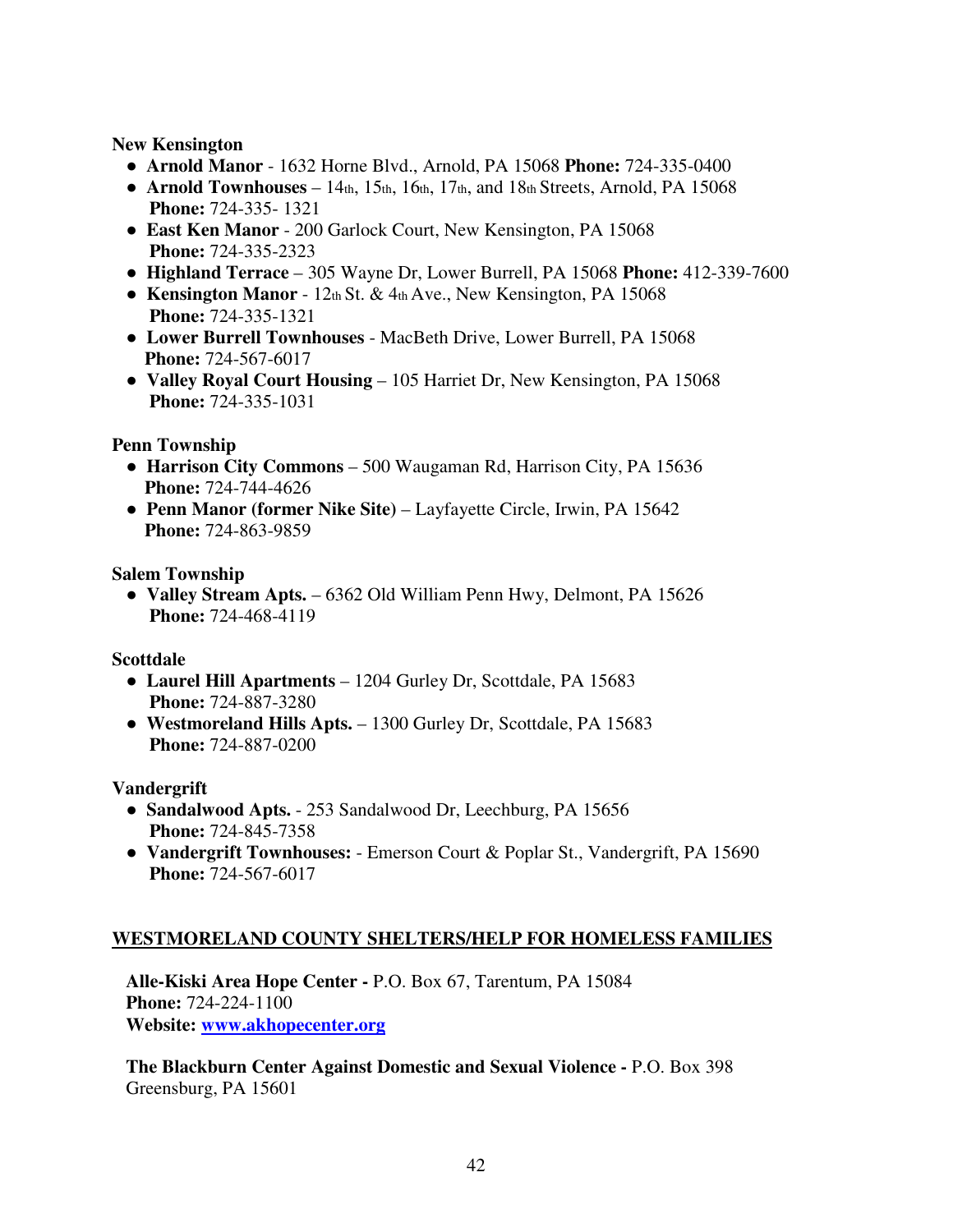**Phone:** 724-837-9540 or 24-Hour Hotline 888-832-2272 **Website:** www.blackburncenter.org

**Next Steps Supportive Housing Program -**119 Westmoreland Avenue, Greensburg, PA **Phone:** 724-837-6339, Ext. 32

**Services:** The Next Steps Supportive Housing Program helps homeless families acquire the skills they need to live independently and secure safe, permanent housing. Services include: Temporary Supportive Housing Budgeting, Job Search Assistance Community Linkages, Life Skills Training, Basic Parenting.

**Eligibility guidelines** require that a family has at least one parent or guardian and one child less than 18 years of age who are in one of the following situations:

- \* Sleeping in a car, park, street, etc.
- \* Sleeping in an emergency shelter

\* Living in transitional or supportive housing for homeless persons who originally came from the streets or emergency shelter

- \* Being evicted within 7 days from private dwelling
- \* Abused/battered spouse fleeing domestic violence who lacks the resources and support network needed to obtain housing

Southwestern PA Human Services, Inc., Eastgate 8, Monessen, PA 15062

**Phone:** 724-684-9000 **Website:** www.sphs.org

**Union Mission -** 2217 Harrison Ave, Latrobe, PA 15650 **Phone:** 724-539-3550 **Eligibility:** For men over 18

#### **Washington City Mission**

84 West Wheeling Street Washington, PA 15301 Shelters for men and women and children **Phone:** 724-222-8530

**Welcome Home Shelter,** 218 S. Maple Ave., Suite 200, Greensburg, PA 15601 **Phone:** 724-838-9133 **Eligibility:** For single women over 18 or families

# ►**LEGAL SERVICES**◄

#### **GREENSBURG**

**Advantage and Consumer Credit Counseling Service** - One Northgate Square, 2 Garden Center Drive, Greensburg, PA 15601 **Phone:** 1-888-511-2227 (Mon-Fri 8 am-8 pm) or 724-836-4174 after hours **Services:** Money Management Counseling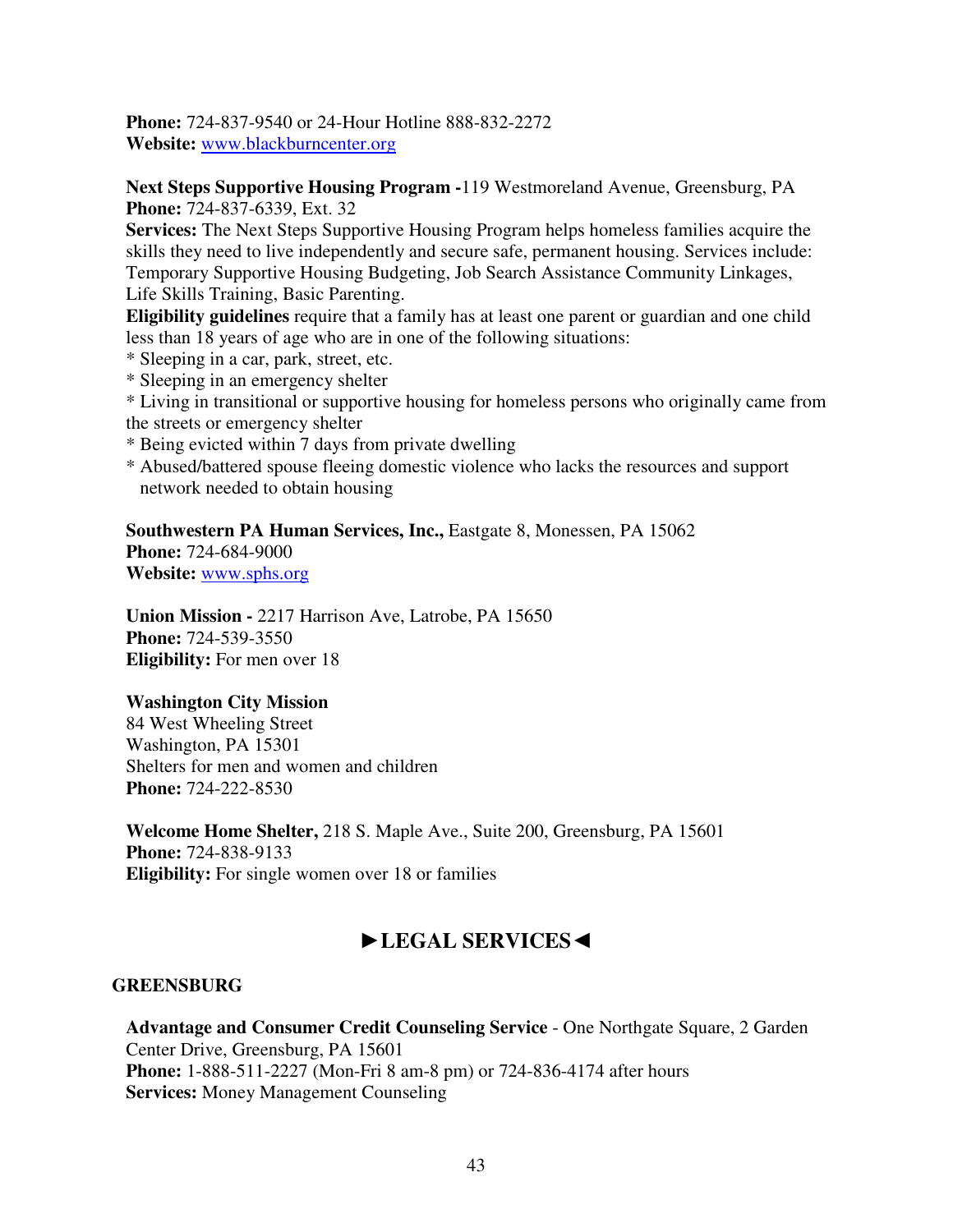**Laurel Legal Services, Inc.** - 306 S. Pennsylvania Ave, Greensburg, PA 15601 **Phone:** 724-836-2211 or 1-800-253-9558 **Website:** www.wpalaw.org **Services:** Provides free civil legal representation to low-income clients in a six-county area.

**Public Defender** - Dante G. Bertani, 2 N. Main Street, Suite 302, Greensburg, PA 15601 **Phone:** 724-830-3535

**Website:** www.co.westmoreland.pa.us/westmoreland/cwp/view.asp?a=1446&Q=576782 **Services:** Furnishes legal counsel for persons who lack sufficient funds to obtain counsel in matters dealing with the criminal justice system.

**Westmoreland County Bar Association-** 129 North Pennsylvania Avenue, Greensburg,

Pennsylvania 15601-2311 **Phone:** 724.834.6730

**Website:** http://www.westbar.org/

**Services:** The Westmoreland Pro Bono Program provides legal help for low-income Westmoreland County, Pa., residents. Types of cases: Landlord/Tenant Law, Custody, Divorce, Simple Wills, Bankruptcy, and much more.

**Eligibility:** Services are offered at no cost and on a sliding scale depending on your financial situation.

**Westmoreland County Pro Bono Program** - 218 South Maple Avenue, Suite 103,

Greensburg, PA 15601 **Phone:** 724-837-5539

**Website:** www.westbar.org/html/probono.html

**Services:** To provide legal services to low-income people who qualify but cannot be helped through Laurel Legal Services.

# **PITTSBURGH**

**Federal Tax Clinic-** University of Pittsburgh School of Law, 210 S. Bouquet St, Sennott Square Room 5220, Pittsburgh, PA 15260. **Phone:** 412-648-1300. **Website:** www.law.pitt.edu/academics/clinics/tax **Services:** Gives free legal help to persons, based upon their level of income, who have income tax problems or need income tax advice.

# ►**RECREATION**◄

**Giving Tree Drop-In Center (Family Services of Western PA** - 128 East Pittsburgh Street (Lower level), Greensburg, PA 15601 **Phone:** 724-552-0053. **Website:** www.fswp.org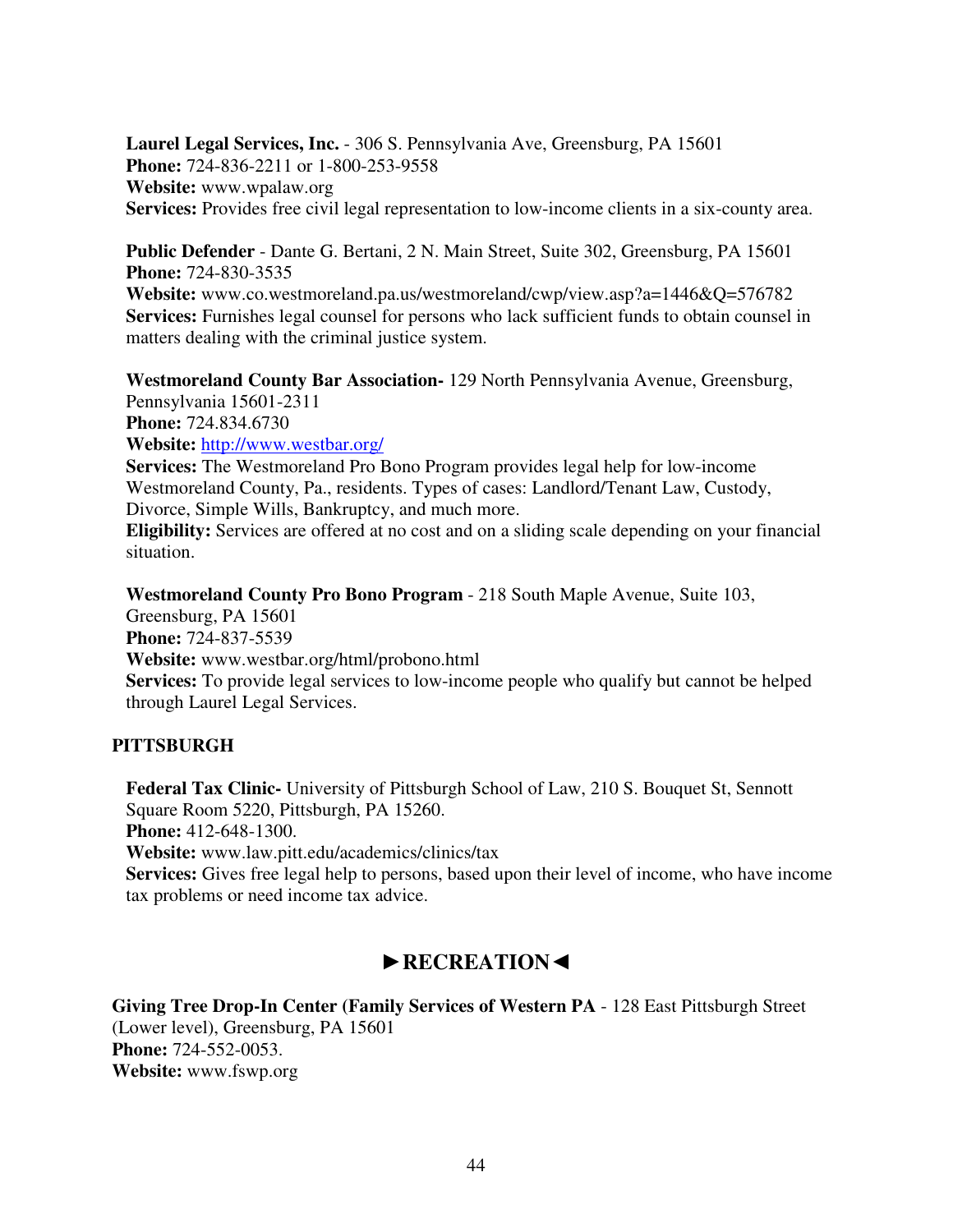**Services:** The center is a social, supportive and educational program that encourages its members to become independent, empowered and to advocate for themselves. **Eligibility:** Anyone who receives, or has received behavioral healthcare and/or drug and alcohol services, and is between the ages of 16 and 26 years old can be eligible to become a member

#### **Maverick Drop-In Center (Family Services of Western PA** - 868 Fourth Avenue in New

Kensington, PA 15068 **Phone:** 724-334-2386 **Website:** www.fswp.org **Services:** The center is a social, supportive and educational program that encourages its members to become independent, empowered and to advocate for themselves. **Eligibility:** Anyone who receives, or has received behavioral healthcare and/or drug and alcohol services, and is 18 years or older can be eligible to become a member.

# **Olive Branch Drop-In Center (Family Services of Western PA)** - 215 Corbet Street,

Tarentum, PA 15084 **Phone:** 724-334-2386 **Website:** www.fswp.org **Services:** The center is a social, supportive and educational program that encourages its members to become independent, empowered and to advocate for themselves. **Eligibility:** Anyone who receives, or has received behavioral healthcare and/or drug and alcohol services, and is 18 years or older can be eligible to become a member.

**West Place Clubhouse** - 114 S. Main St., Greensburg, PA 15601

**Phone:** 724-834-2727 **Website:** www.paclubhouse.org/WestPlaceClubhouse/index.html **Services:** Provides a social, recreational, educational, prevocational employment and job

placement program. Personal adjustment services through group work and counseling are provided.

**Eligibility:** Membership is open to anyone with a history of mental illness, unless that person poses a significant and current threat to the general safety of the Clubhouse community.

# **YMCA (Various locations)**

**Services:** Offers various sports classes and activities, fitness classes, leisure activities, teenfocused programs, child care, and progressive education. **Website:** www.ymca.org

# **Greensburg YMCA**

101 South Maple Avenue Greensburg, PA 15601 **Phone:** 724-834-0150

**Kiski Valley Branch**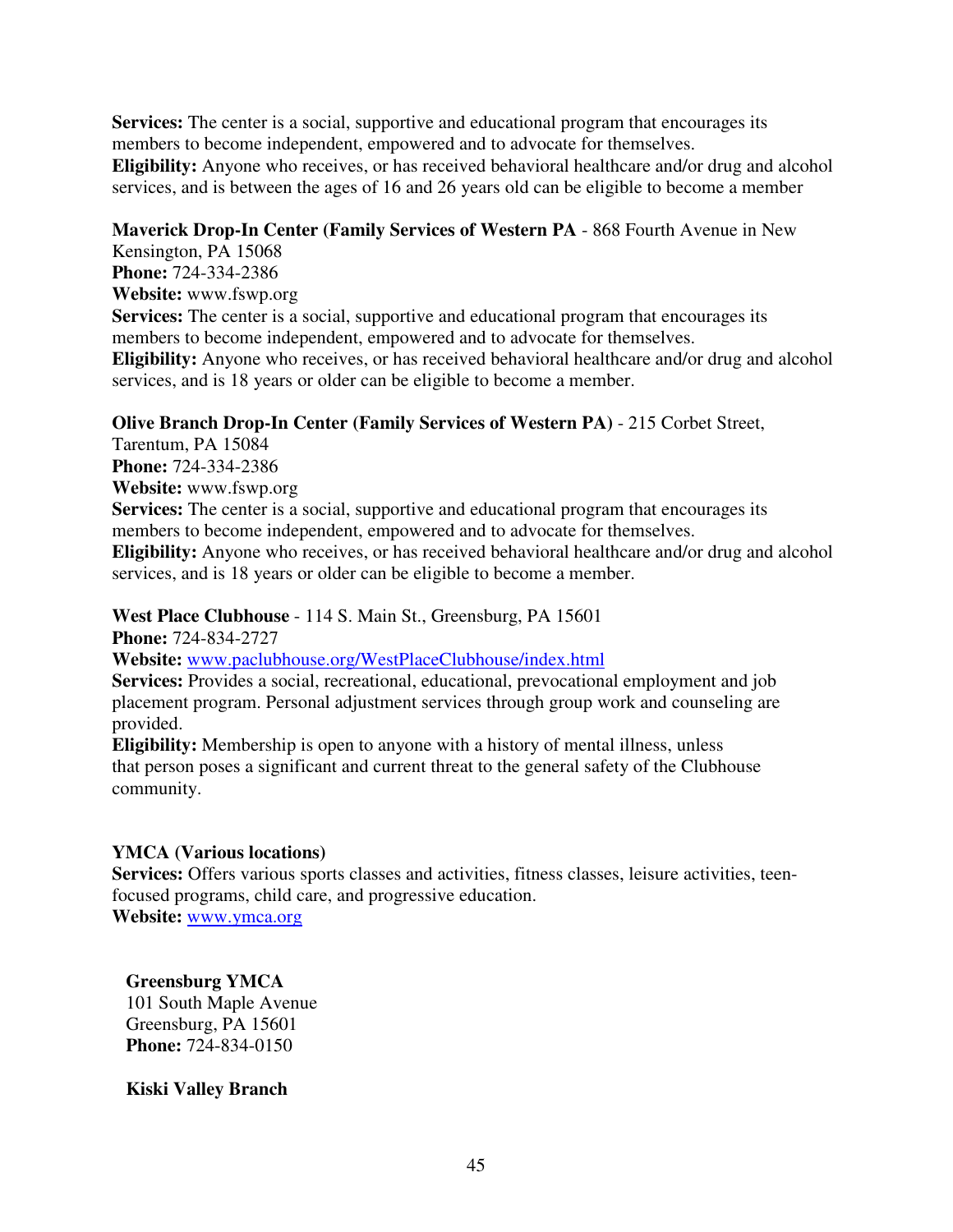511 Hyde Park Road Leechburg, PA 15656 **Phone:** 724-845-1968

#### **Mt. Pleasant Branch**

490 Bessemer Road, Mount Pleasant, PA 15666 **Phone:** 724-547-YMCA (9622)

#### **New Kensington Branch**

800 Constitution Blvd. New Kensington, PA 15068 **Phone:** 724-335-9191

#### **New Kensington Child Care**

924 Constitution Blvd New Kensington, PA 15068 **Phone:** 724-339-6180

#### **West Vandergrift Program Center**

204 Pennsylvania Ave. Vandergrift, PA 15690 **Phone:** 724-567-6680

#### **Public Libraries**

**Adams Memorial Library:** 1112 Ligonier St, Latrobe; 724-539-1972 **Belle Vernon Public Library:** 505 Speer Street North, Belle Vernon; 724-929-6642 **Greensburg Hempfield Area Library:** 237 South Pennsylvania Avenue, Greensburg; (724) 837-5620 **Jeannette Public Library:** 500 Magee Avenue, Jeannette; (724) 523-5702 **Ligonier Valley Library:** 120 West Main Street, Ligonier; (724) 238-6451 **Manor Community Library:** Manor Borough Building- 44 Main Street, Suite 500, Manor; (724) 864-6850 **Monessen Public Library & District Center:** 326 Donner Ave., Monessen; (724) 684-4750 **Murrysville Community Library:** 4130 Sardis Road, Murrysville; (724) 327-1102 **New Florence Community Library:** 122 South Ligonier Street, New Florence; (724) 235- 2249 **Norwin Public Library:** 100 Caruthers Lane, Irwin; (724) 863-4700 **Penn Area Library:** Municipal Court & Walnut St, Harrison City; (724) 744-4414 **Peoples Library of New Kensington:** 880 Barnes St., New Kensington; (724) 339-1021 **Rostaver Public Library:** 700 Plaza Drive, Belle Vernon; (724) 379-5511 **Scottdale Public Library:** 106 Spring St., Scottdale; (724) 887-6140 **Sewickley Township Public Library:** 201 Highland Avenue, Herminie; (724) 446-9940 **Vandergrift Public Library:** 128 Washington Avenue, Vandergrift; (724) 568-2212 **Youngwood Area Public Library:** 17 South Sixth Street, Youngwood; (724) 925-9350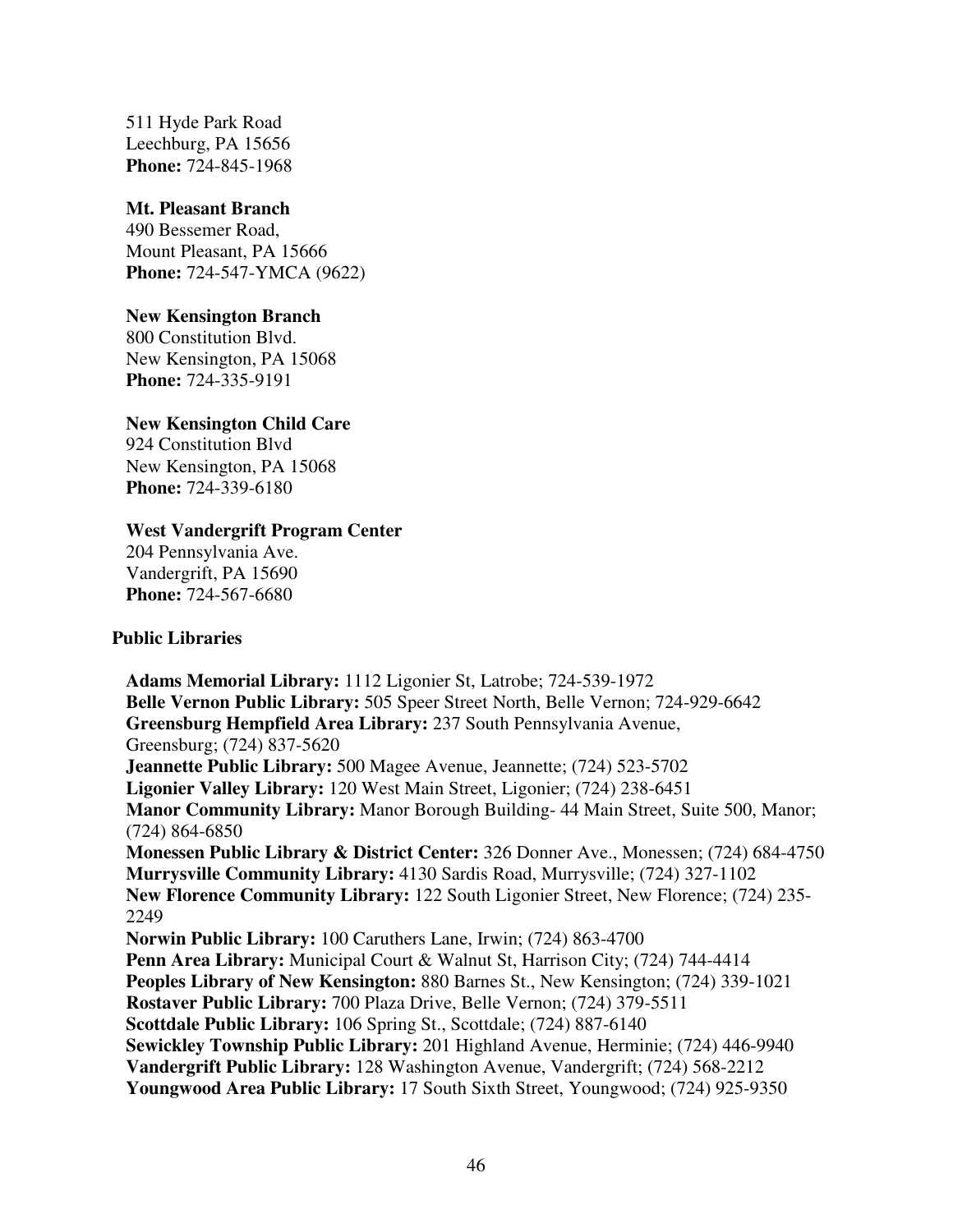# ►**TRANSPORTATION**◄

**Ways to Work Program -** Family Services of Western Pennsylvania, 3230 William Pitt Way, Pittsburgh, PA 15238 **Phone:** 412-820-2050 or 888-222-4200 **Website:** www.fswp.org **Services:** Assists working families maintain economic stability by providing loans to help them

handle the costs of automobile purchases and repairs. Applicants who receive loans will also receive budget counseling to learn how to make the most of their income.

**Westmoreland County Transit Authority** - 41 Bell Way, Greensburg, PA 15601 **Phone:** Schedule information: 724-834-9282 or 800-221-9282, Medical Assistance transportation department: 724-832-2706 or 800-242-2706 **Website:** www.westmorelandtransit.com

Services: Bus transportation; Senior free transit program; Reduced fare transit program (disabled ride for half price); Medical assistance transportation program (free transport for medical appointments by mileage reimbursement, public busing, or taxi service); ADA complementary paratransit program (taxi transport for disabled who are unable to use a public bus).

# ►**YOUTH PROGRAMS OR AGENCIES**◄

**Allegheny County Children and Youth Services** - One Smithfield St, Suite 400, Pittsburgh, PA 15222 **Phone:** 412-350-5701 **Website:** www.alleghenycounty.us/dhs/cyf.aspx

**Big Brothers/Big Sisters of Laurel Region** - 1011 Old Salem Road, Suite 211, Greensburg, PA 15601

**Phone:** 724-837-6198

**Website:** www.bbbslr.org/

**Services**: This program matches an adult volunteer "Big" with a child "Little" in a one-to-one relationship. The "Big" serves as a positive role model, offering friendship, support, and guidance.

**Fayette Co. Children and Youth Services -** 130 Old New Salem Rd, Uniontown, PA 15401 **Phone:** 724-430-1283 or 24 Hour Childline 800-932-0313 **Website:** www.fccys.org/

**Westmoreland County Children's Bureau** – 40 N. Pennsylvania Avenue, Suite 310, Greensburg, PA 15601 **Phone:** 724-830-3300 (8:30-8, Mon-Fri) or Childline 24 hours at 800-932-0313 **Website:** www.co.westmoreland.pa.us/cb/site/default.asp